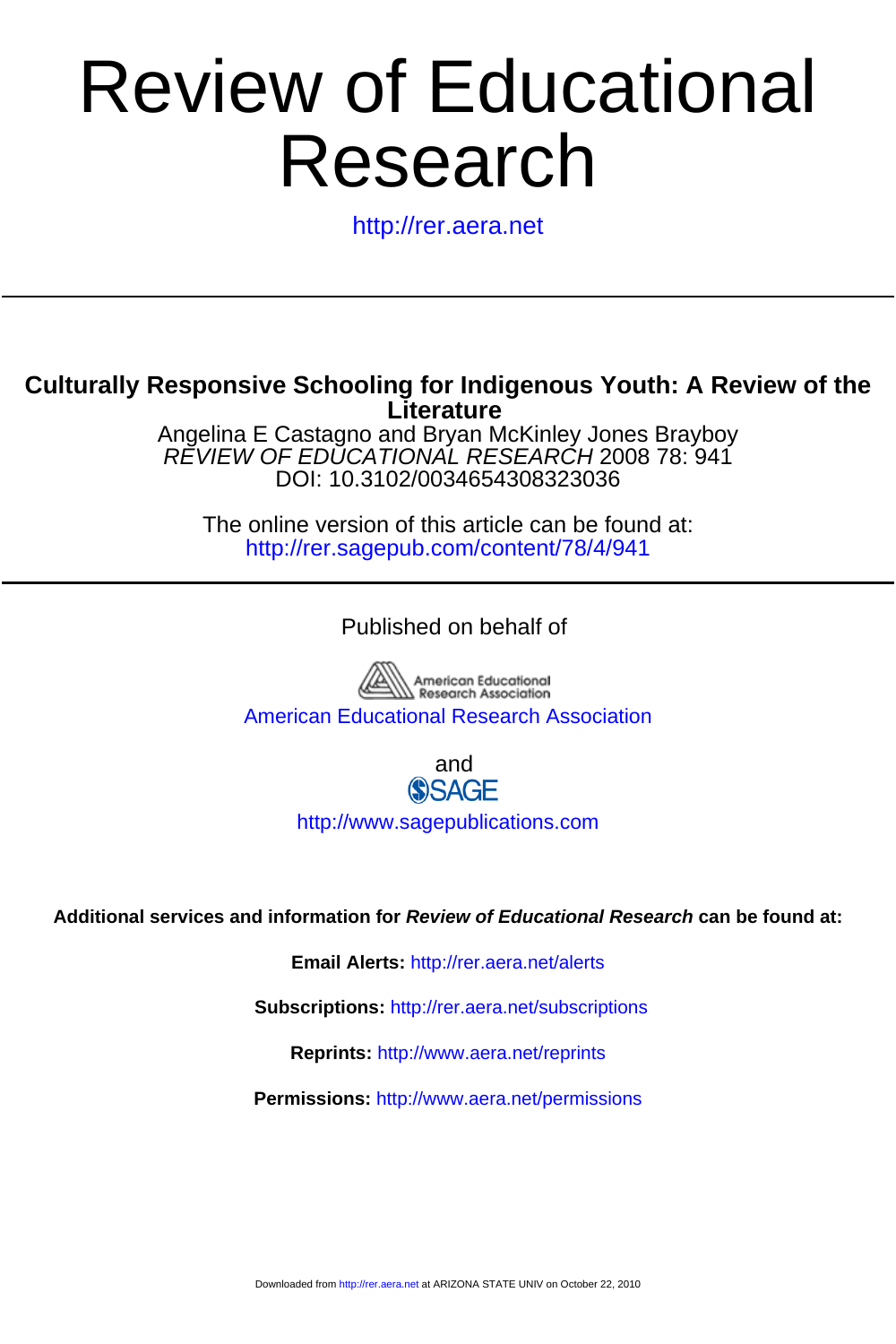*Review of Educational Research December 2008, Vol. 78, No. 4, pp. 941–993 DOI: 10.3102/0034654308323036 © 2008 AERA. http://rer.aera.net*

# **Culturally Responsive Schooling for Indigenous Youth: A Review of the Literature**

# **Angelina E. Castagno**

*Northern Arizona University* **Bryan McKinley Jones Brayboy** *Arizona State University*

*This article reviews the literature on culturally responsive schooling (CRS) for Indigenous youth with an eye toward how we might provide more equitable and culturally responsive education within the current context of standardization and accountability. Although CRS for Indigenous youth has been advocated for over the past 40 years, schools and classrooms are failing to meet the needs of Indigenous students. The authors suggest that although the plethora of writing on CRS reviewed here is insightful, it has had little impact on what teachers do because it is too easily reduced to essentializations, meaningless generalizations, or trivial anecdotes—none of which result in systemic, institutional, or lasting changes to schools serving Indigenous youth. The authors argue for a more central and explicit focus on sovereignty and self-determination, racism, and Indigenous epistemologies in future work on CRS for Indigenous youth.*

**KEYWORDS:** Indian education, Indigenous peoples, multicultural education.

Culturally responsive schooling  $(CRS)$  for Indigenous<sup>1</sup> youth has been widely viewed as a promising strategy for improving the education and increasing the academic achievement of American Indian and Alaska Native<sup>2</sup> (AI/AN) students in U.S. schools. CRS is advocated for not only by a number of scholars but by many tribal communities and Indigenous educational leaders as well (Beaulieu, 2006b; Beaulieu, Sparks, & Alonzo, 2005; Demmert, Grissmer, & Towner, 2006; Demmert, McCardle, Mele-McCarthy, & Leos, 2006; Dick, Estell, & McCarty, 1994; Klump & McNeir, 2005). Coming largely out of the cultural difference literature, CRS assumes that a

firm grounding in the heritage language and culture indigenous to a particular tribe is a fundamental prerequisite for the development of culturallyhealthy students and communities associated with that place, and thus is an essential ingredient for identifying the appropriate qualities and practices associated with culturally-responsive educators, curriculum, and schools. (Alaska Native Knowledge Network, 1998)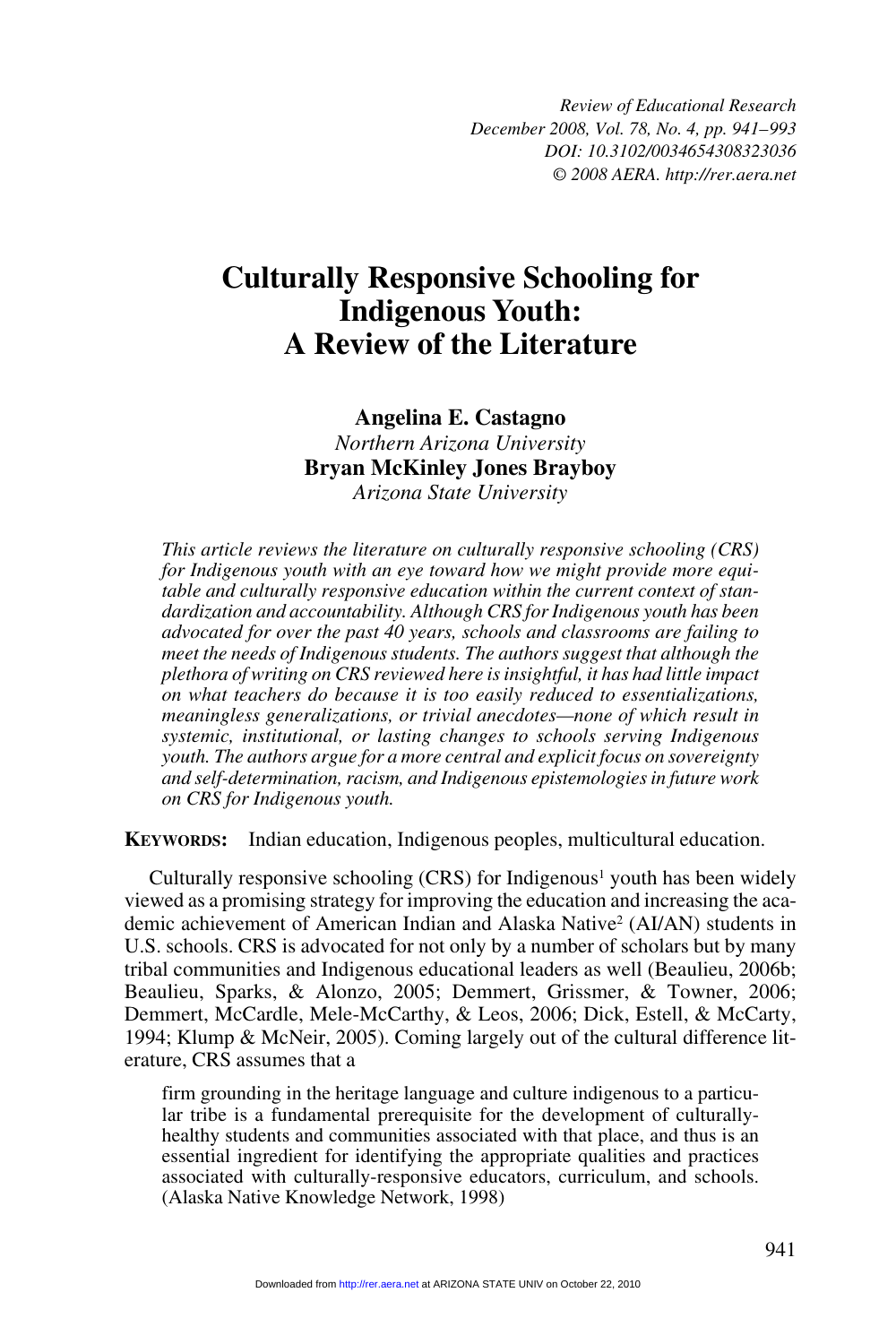This educational approach requires a shift in teaching methods, curricular materials, teacher dispositions, and school–community relations.

The growing diversity of students in schools paired with the continued homogeneity of teachers makes the call for CRS more important than ever:

There are approximately 624,000 AI/AN students enrolled in elementary and secondary schools in the United States; they account for 1% of the total public school enrollment (Freeman & Fox, 2005). Approximately 92% attend public schools while 7% attend schools operated or funded by the Bureau of Indian Affairs. (Tippeconnic & Faircloth, 2006, p. 1)

When the academic performance of Indigenous students is compared to that of other groups of students, disparities are evident. For example, AI/AN students are more than twice as likely as their White peers to score at the lowest level on the National Assessment of Educational Progress (NAEP) reading assessments and almost 3 times as likely to score at the lowest level on the NAEP assessments for mathematics (Freeman  $& Fox$ , 2005). On the other hand, White students are 3 to 5 times more likely than their AI/AN peers to score at the highest levels on both the NAEP reading and mathematics assessments (Freeman & Fox, 2005). Similar disparities are found on almost every measure of academic success (i.e., from standardized test scores to graduation rates to discipline referrals to postsecondary completion to presence in special education and gifted and talented programs). Schools are clearly not meeting the needs of Indigenous students and change is needed if we hope to see greater parity in these (and other) measures of academic achievement. CRS is central to discussions about improving the education of Indigenous youth.

The primary purpose of this article is to review the literature on CRS for Indigenous youth in the United States. There is a significant amount of research and writing on this topic and on the topic of multicultural education, broadly speaking. The abundance of this work makes it difficult for most educators to access and make sense of this topic. We hope to provide a comprehensive, yet readable, overview of this work to prompt discussion and changes in practice among educators working with Indigenous students. Change is clearly needed. Although CRS has been advocated for over at least the past 40 years, we still see schools and classrooms that are failing to meet the needs of Indigenous students. The increased emphasis on standardization and high-stakes accountability under the No Child Left Behind Act of 2001 (NCLB) seems to have resulted in less, rather than more, culturally responsive educational efforts and more, rather than no, Indigenous children left behind in our school systems. We want to suggest that although the plethora of writing on CRS that we review here is insightful, it has had little impact on what teachers do because it is too easily reduced to essentializations, meaningless generalizations, or trivial anecdotes—none of which result in systemic, institutional, or lasting changes to schools serving Indigenous youth. We hope, then, that this review will initiate and contribute to discussions about how we might provide more effective teacher preparation that both avoids these common pitfalls and helps educators negotiate the context of NCLB in ways that result in more equitable and culturally responsive education for Indigenous youth throughout the country.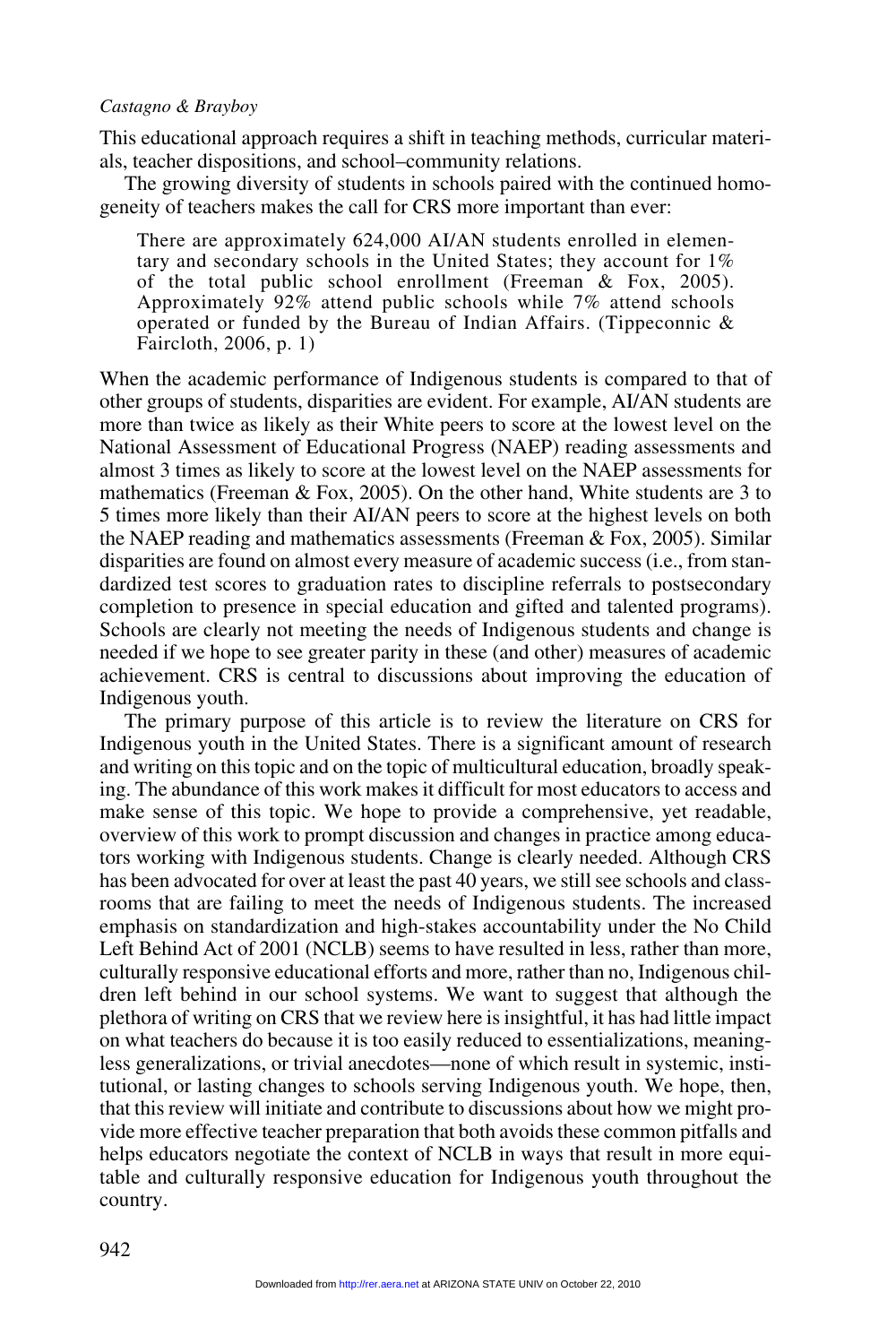#### *Culturally Responsive Schooling*

To gather scholarship for this article, the Education Resources Information Center database was searched for references between the years 1980 and 2007. The following search terms were used: *instructional strategies*, *culturally relevant teaching/pedagogy/education*, *culturally congruent teaching/pedagogy/education*, and *culturally responsive teaching/pedagogy/education*. And all of these were paired with *Native American*, *American Indian*, and *Indigenous*. The *Journal of American Indian Education* was also searched for the same date range using the same search terms, as were an online book catalog, Amazon.com, and Google.3 All results were compiled with abstracts where available. After compiling the numerous articles, books, and Web sites, we read and typed notes on each of them. We then coded these notes according to themes derived directly from the notes.

In what follows, we first provide an historical overview of efforts to articulate CRS for Indigenous youth. Second, we discuss a number of definitions offered in the literature for CRS, including both what is and what is not included in most definitions. Third, we review the most common reasons given for educators to engage in CRS for Indigenous youth. Fourth, we provide an overview of the two most frequently discussed topics related to CRS for Indigenous youth: pedagogy and curriculum. Fifth, we discuss teacher characteristics that are necessary for engaging in CRS. Sixth, we discuss school- and district-level issues related to CRS. And finally, we share some case studies and examples of successful attempts at CRS for Indigenous youth. Throughout each of these sections, emphasis is on synthesizing and pulling out patterns from the large body of scholarship on CRS. Our guiding thesis throughout this discussion is that truly culturally responsive learning for Indigenous youth is a highly complex endeavor that requires systemic change within and across a number of levels in our schooling system. We offer seven areas of analysis in an effort to highlight these complexities and nuances. We will suggest that more explicit and sustained attention must be paid to tribal sovereignty and self-determination, the racism experienced by Indigenous youth, and Indigenous epistemologies if educators and scholars hope to move away from the essentializations, generalizations, and easy anecdotes that seem to derive from much of the literature and instead move toward engaging in genuinely culturally responsive learning for Indigenous youth.

Before proceeding, we should explain our use of two important terms: *culture* and *Indigenous*. We fully recognize that the prevailing construct of *culture* is an anthropological invention created by Western science (Smith, 1999; Wagner, 1981), however we also understand that *culture* is often used to talk about a wide range of things, beliefs, and behaviors. In a recent discussion in *American Anthropologist*, several anthropologists and a legal scholar debated the concept of culture (Borofsky, Barth, Shweder, Rodseth, & Stoltzenberg, 2001). We do not intend to repeat the arguments here, but we do want to argue that culture is many things to many people. Following Brayboy (2005), we use the idea of culture as a concept that is simultaneously fluid and dynamic, and—at times—fixed and stable. Like an anchor in the ocean, it is rooted to some place—for many Indigenous peoples, the seafloor is the lands on which they live and their ancestors lived and roamed before them. The anchor shifts and sways, like culture, with the changing tides, ebbs, and flows of the ocean or the life, contexts, and situations for Indigenous peoples.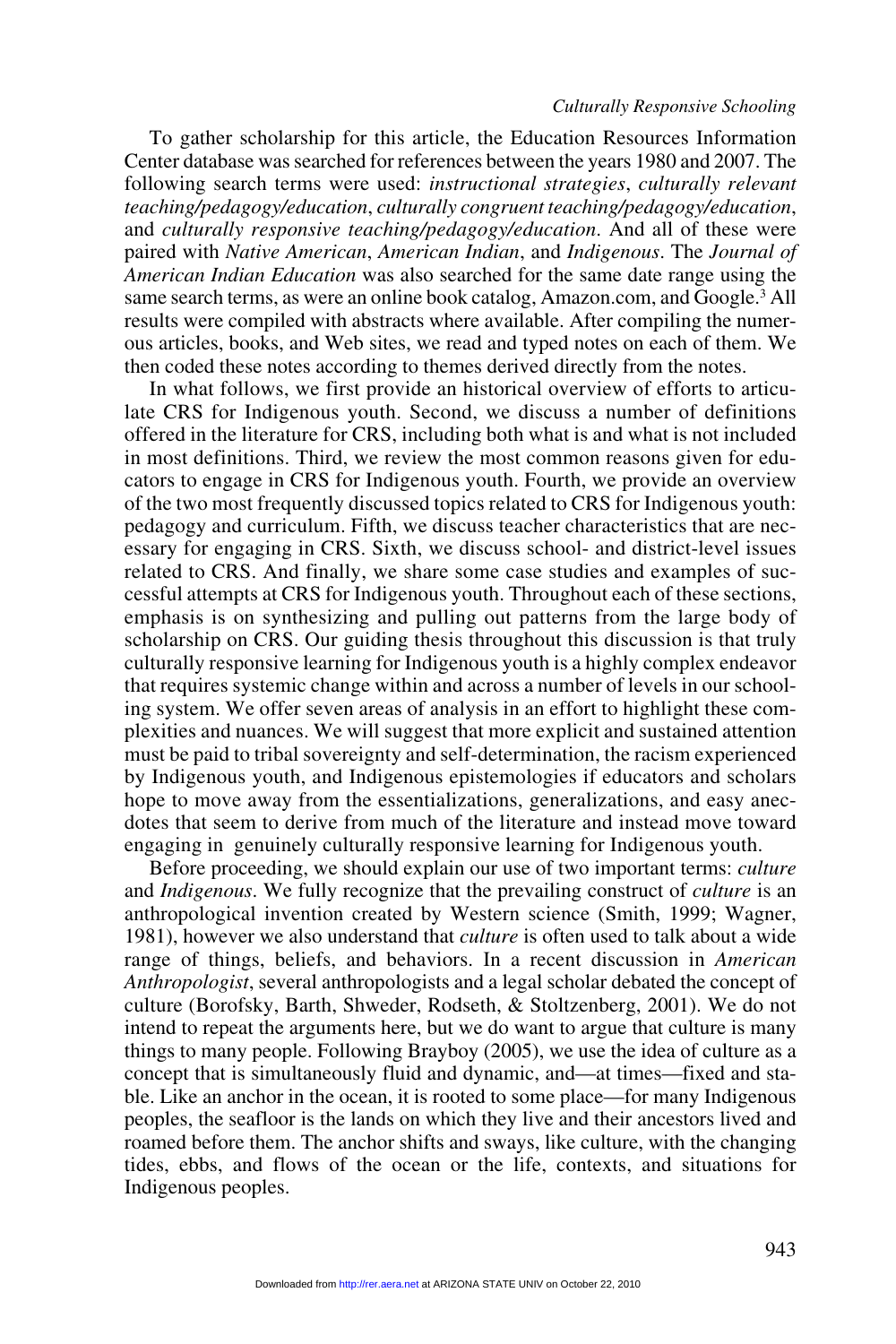The three overarching themes presented by Borofsky et al. (2001) are informative because they illustrate the complexity of the concept of culture. In one sense, culture is "beliefs, behaviors, and/or artifacts [that] are portrayed as developing through time, often toward some progressive end" (p. 433). This definition addresses the dynamic and settled nature of culture by addressing beliefs and behaviors, but it also offers room for movement and growth. Deloria (1970) has argued that those practices (or a form of culture) growing from Indigenous traditions must change, adapt, and adjust because little can be expected in terms of change from the "power brokers" in society. These abilities to change and adapt are, at times, in tension with the second and third concepts of culture outlined by Borofsky et al. (2001): "Culture is often portrayed as the beliefs and/or behaviors people retain despite interaction with the 'West'" (p. 433). This form of culture is rooted in resistance. The third form "is still more political"; it focuses on "a people's shared beliefs and behaviors that distinguish them from others and, at the same time, offer them a sense of shared meaning" (p. 433). For Indigenous peoples, then, the second form may be links to traditions and/or ontologies (ways of being in the world) that set tribal peoples apart and separate them from members of the larger population in the United States. These ontologies directly relate to the concept of nation building inherent in the third concept of culture. Returning to the analogy of the anchor, these forms of culture are rooted in something that is solid and mostly unchanging. When the changes do occur, the anchor shifts but eventually settles and becomes rooted to another (mostly) stable form. These forms of culture may be manifested in the meanings associated with ceremonies or traditions that have been carried out for thousands of years and that define—at least in part—the nature of a people. Taken together, these three forms of culture offer a range of possibilities for our discussion. Most important, we believe it is important to agree on the fact that there are components of belief systems and behaviors that have remained stable but that Indigenous peoples have adapted and adjusted throughout time, both for survival and because they are, like all humans, groups of peoples who create and transmit culture.

Throughout this article, we will use *American Indian* and *Alaska Native* interchangeably with *Native* and *Indigenous*to reference groups of people who claim the earliest connection to land bases in the United States. Indigenous peoples are those who have inhabited lands before colonization or annexation; have maintained distinct, nuanced cultural and social organizing principles; and claim a nationhood status. Indigenous peoples are both self-identified and are recognized by members of their community.4 Importantly, the recently approved Declaration on the Rights of Indigenous Peoples provides an internationally recognized statement on the rights of Indigenous peoples throughout the world to maintain their cultures and languages.5

# **Historical Overview of the Push for CRS for Indigenous Youth**

It will be helpful for readers to have an historical perspective of the interest in and push for CRS among Indigenous youth. CRS is certainly not a new phenomenon or a passing fad; instead, it has been central to tribal nations' calls for improved schooling since at least the early part of the 20th century.

Perhaps the first officially recognized call for CRS came in 1928 with the publication of the *Meriam Report* (Meriam et al., 1928; Prucha, 2000). Although the *Meriam Report* criticized a number of areas of governmental policy with respect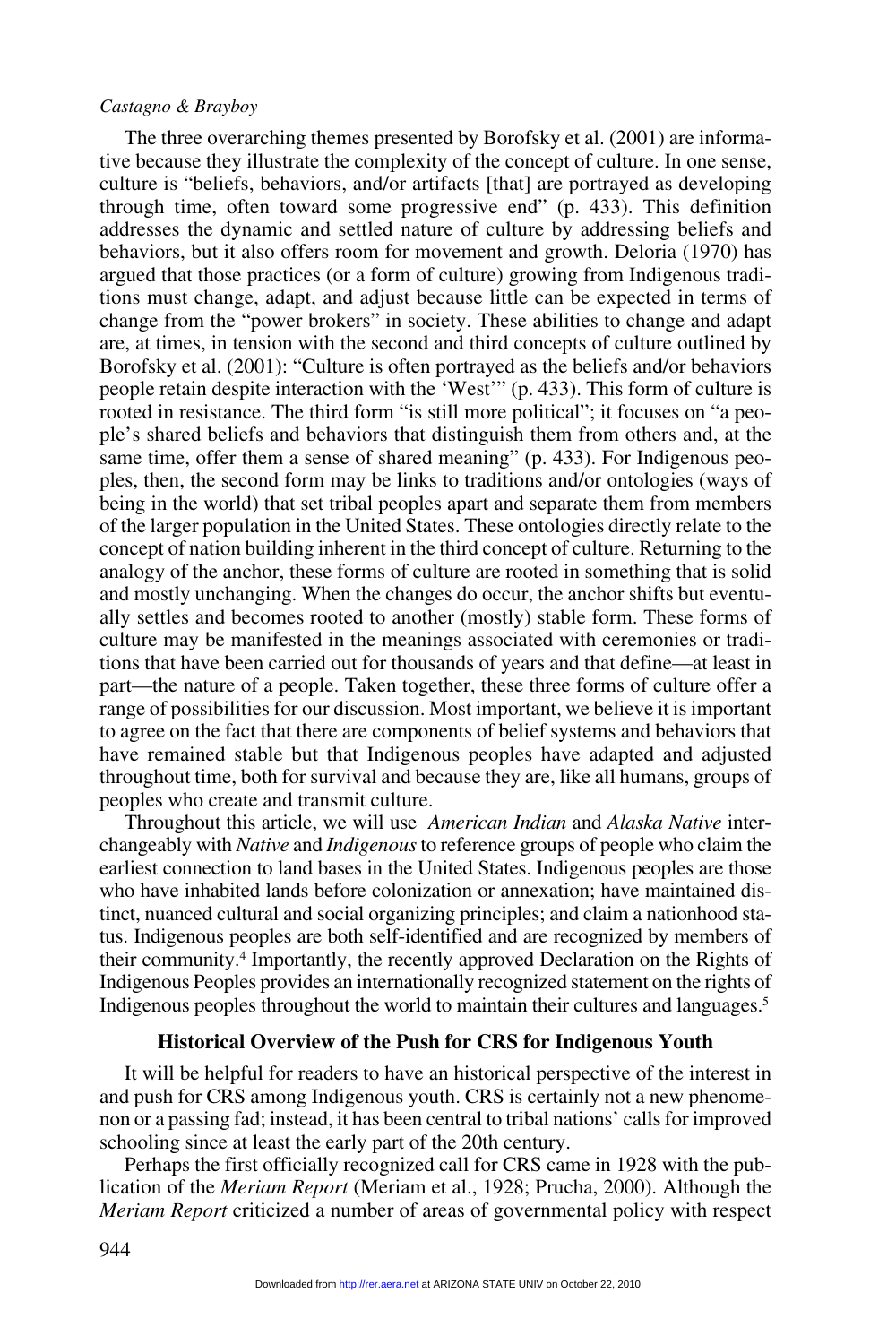to tribal nations, the report noted Indigenous education as one of the most deficient areas with the most negative consequences for tribal communities. The *Meriam Report* called for more Indigenous teachers, early childhood programs, and the incorporation of tribal languages and cultures in schools. The report was "a forerunner in the idea that incorporating culturally-based education was a necessary component of a school's culture if Native American students were to succeed academically as students and play a meaningful role as citizens" (Demmert & Towner, 2003, p. 2). Although the *Meriam Report* was a clear call for change, little change occurred until more than 30 years later.

In the 1960s and 1970s, tribal nations and urban Indian communities increased pressure on the federal government to facilitate educational change and greater tribal control over the education of Indigenous youth. These efforts led to a number of important pieces of legislation and federal investigations related to Indigenous education and, specifically, the role of tribal languages and cultures in schools serving Indigenous youth. In 1969, the U.S. Senate issued a report titled *Indian Education: A National Tragedy—A National Challenge*, which was the beginning of a series of important events (Special Subcommittee on Indian Education, 1969). The Havighurst Report of 1970 offered data on the academic performance of Indigenous youth and the lack of curriculum that supported tribal languages and cultures in schools (Fuchs & Havighurst, 1973; Havighurst, 1970), the Indian Education Act of 1972 included opportunities and funding for creating tribal culture and language programs for schools and support for increasing the number of Native educators, and the Indian Self-Determination and Education Assistance Act of 1975 facilitated the development of schools and educational programs that were tribally controlled (Demmert & Towner, 2003).

In the 1980s, the educational anthropology literature exploded with a focus on CRS (called by a number of names; see, e.g., Brown, 1980; Deyhle, 1986; Greenbaum & Greenbaum, 1983; McLaughlin, 1989). This scholarship, combined with related work in the fields of education and multicultural education, seemed to bring the discussion of CRS into the mainstream. Furthermore, the rapidly increasing racial and ethnic diversity among youth in U.S. schools in the 1980s and 1990s also resulted in an increased interest in CRS among a wide array of educators. Scholarship from disciplines as diverse as anthropology, psychology, applied linguistics, and sociology added to the growing body of knowledge about the challenges minoritized students were facing in schools. As Pewewardy and Hammer (2003) note, "much was learned about student motivation, power relations, and resistance ...; language and cognition ...; culture and cognition ...; and motivation and learning styles . . ., to mention only a small sample of this body of work" (p. 1).

In the 1990s, another series of federal legislation and reports were issued relating specifically to Indigenous youth in schools. The Native American Languages Act of 1990/1992 formalized the importance of the federal government's role in preserving, protecting, and promoting the rights and freedoms of tribal language use and preservation. In 1991, the U.S. Department of Education issued a report titled *Indian Nations at Risk: An Educational Strategy for Action Final Report* (Indian Nations at Risk Task Force, 1991), and in 1992, the White House Conference on Indian Education and a follow-up report were completed (White House Conference on Indian Education, 1992). In 1998, President Clinton issued Executive Order 13096 on AI/AN education, which included recognition of the "special, historic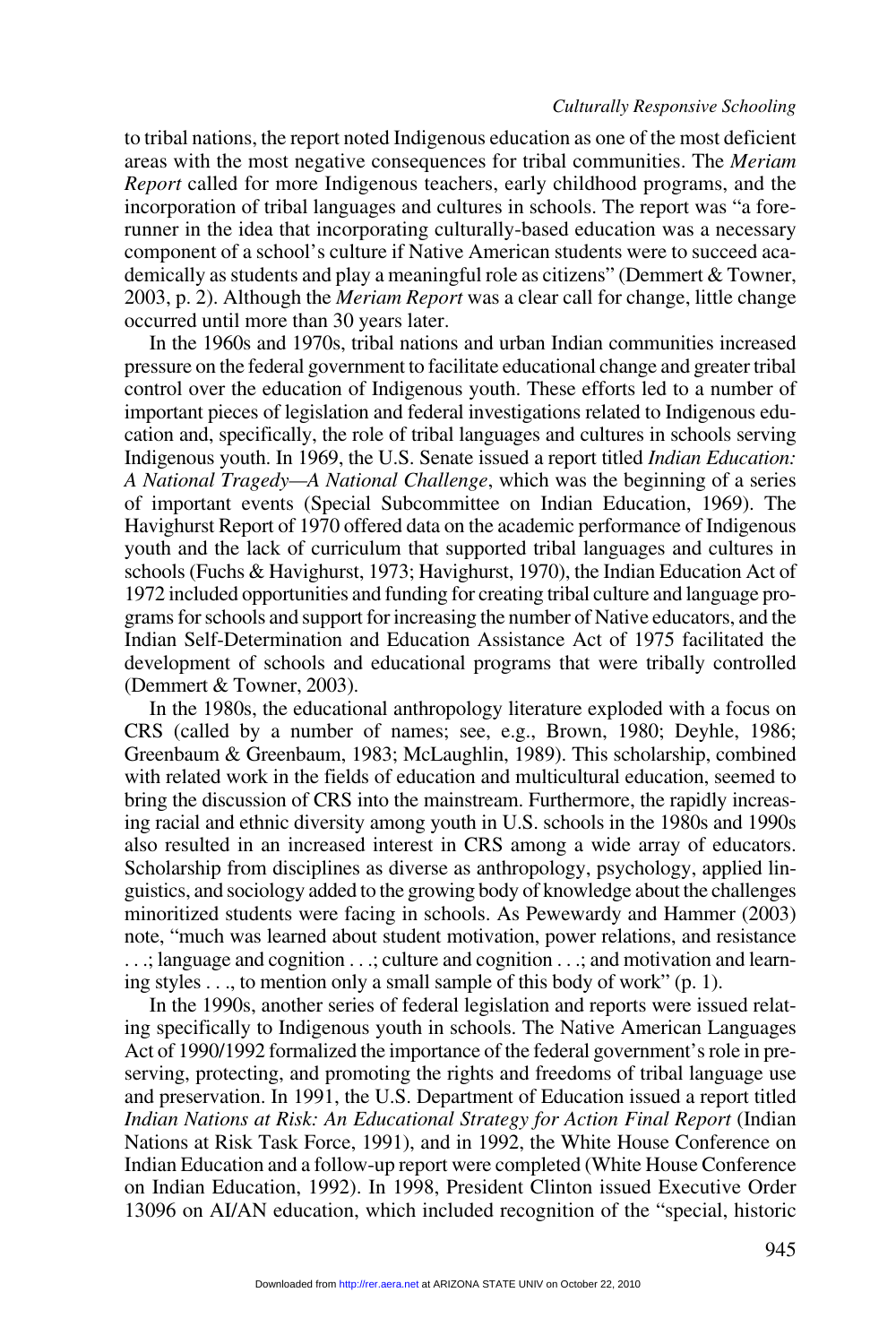responsibility for the education of American Indian and Alaska Native students," a commitment to "improving the academic performance and reducing the dropout rate" of Indigenous students, and a nationwide effort among tribal leaders and Indian education scholars to develop a "research agenda" guided by the goals of self-determination and the preservation of tribal cultures and languages ("American Indian and Alaska Native Education," 1998). This 1998 Executive Order includes the goals of evaluating "promising practices used with" Indigenous students, evaluating "the role of native language and culture in the development of educational strategies," and assisting "tribal governments in meeting the unique educational needs of their children, including the need to preserve, revitalize, and use native languages and cultural traditions." However, a new Executive Order (13336) signed into law on April 30, 2004, did not include the final of these three goals (American Indian and Alaska Native Education, 2004); instead, this new Executive Order focuses attention on Indigenous students meeting the goals established in NCLB. This is a significant change and highlights our concern—and that of many Indigenous communities—that schools are moving further away from providing an effective, high-quality, and culturally responsive education to Indigenous youth. We agree with Inupiaq scholar Leona Okakok's (1989) insightful commentary. She writes, "To me, educating a child means equipping him or her with the capability to succeed in the world he or she will live in" (p. 253). She continues by making a powerful (and political) statement that "education is more than book learning, it is also value-learning" (p. 254). Indeed, to equip a child with the capability to exist in the world requires value judgments about what that child needs to succeed. The values, ideas, and priorities embedded in NCLB are not necessarily shared within tribal nations and Indigenous communities.

# **Definitions of** *CRS*

The literature on CRS for Indigenous youth is a substantial and still growing body of scholarship. It also comes out of other, even broader, bodies of literature on multicultural education, cultural difference, and improving the academic achievement of youth who are not members of the dominant cultural group in the United States. The general message out of this larger boby of scholarship is that students of color and students from low-income backgrounds consistently and persistently perform lower than their peers according to traditional measures of school achievement because their home culture is at odds with the culture and expectations of schools. This mismatch in cultures results in the perennial "achievement gaps," and in response to these gaps, educators have theorized that schooling must be designed and practiced in ways that more closely match the cultures students bring with them from home. Importantly, this scholarship is not specific to Indigenous youth but rather argues that CRS can lead to improved learning and achievement among all minoritized youth. It is also important to keep in mind that this literature is somewhat inconsistent with respect to the name given to these culturally based educational practices; some of the most commonly used names are culturally responsive, culturally relevant, culture-based, and multicultural education. Various scholars also focus their attention on different aspects of education; some speak only of curriculum, others only of pedagogy, and still others of the entire schooling process (including, for example, disciplinary policies, classroom management, building design, etc.). For the purposes of this article, we will use the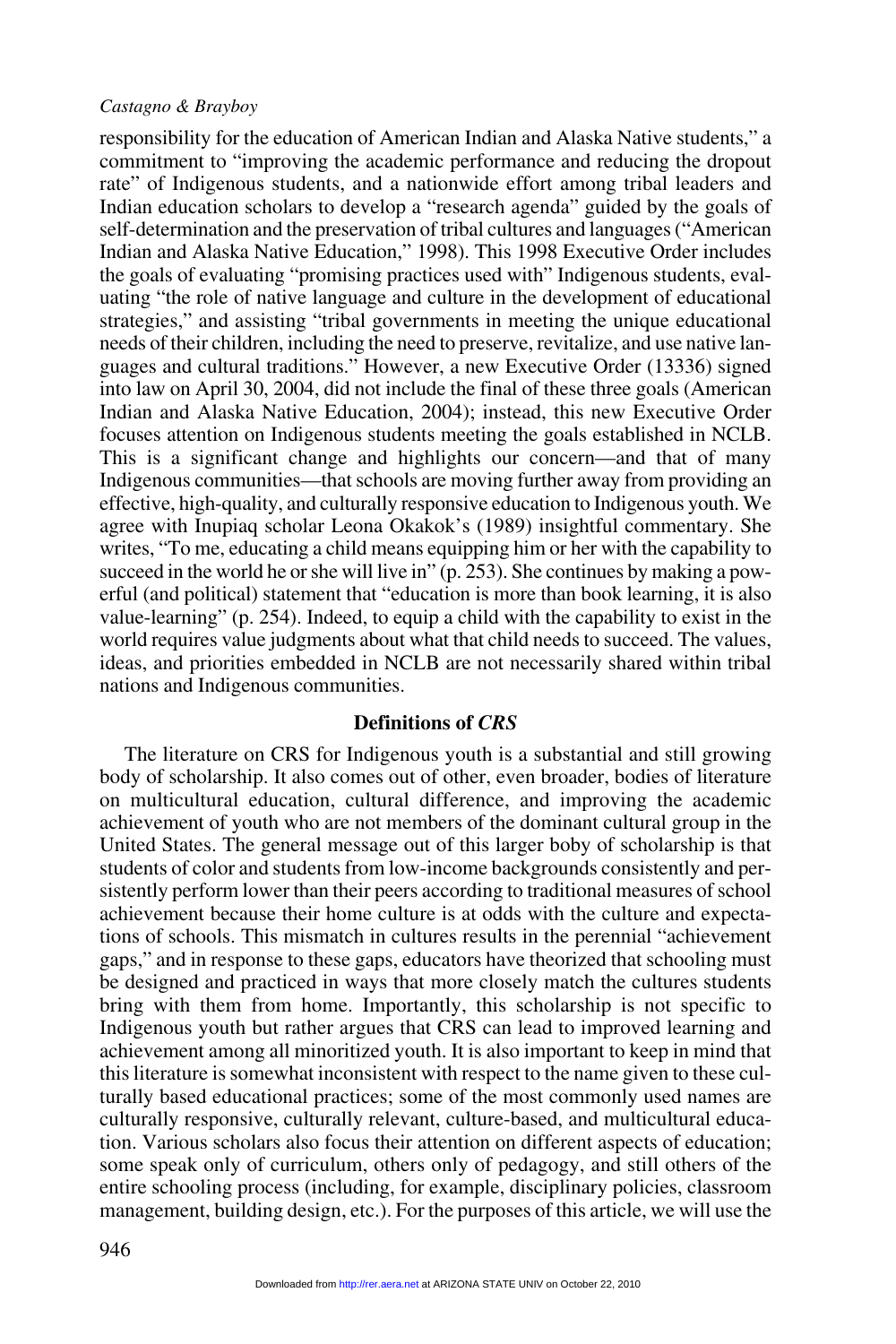# *Culturally Responsive Schooling*

phrase *culturally responsive* and *schooling* rather than *education*. Culturally responsive seems to be the most commonly used name in the literature on Indigenous youth, and we are specifically discussing the schooling of AI/AN students rather than the other places, ways, and means through which these youth are educated. Furthermore, "the dynamic nature of the word 'responsiveness' suggests the ability to acknowledge the unique needs of diverse students, take action to address those needs, and adapt approaches as student needs and demographics change over time" (Klump & McNeir, 2005, p. 4).

Before reviewing the literature that focuses on specific aspects of CRS for Indigenous youth, we want to provide a general overview of some of the definitions offered by various scholars for CRS. We are focusing here, and in the remainder of this article, on the scholarship that speaks directly to the education of Indigenous youth. One of the most general but direct explanations is that CRS is that which "makes sense" to students who are not members of, or assimilated into, the dominant social group (Klug & Whitfield, 2003, p. 151). In a similar vein, CRS has also been described as that which "builds a bridge" between a child's home culture and the school to effect improved learning and school achievement (Pewewardy & Hammer, 2003, p. 1). And related but still more specific, Klump and McNeir (2005) draw on the multicultural education literature to note that

culturally responsive education recognizes, respects, and uses students' identities and backgrounds as meaningful sources for creating optimal learning environments. Being culturally responsive is more than being respectful, empathetic, or sensitive. Accompanying actions, such as having high expectations for students and ensuring that these expectations are realized, are what make a difference (Gay, 2000). (p. 3)

The ability of educators to engage in CRS requires that they have a certain degree of cultural competence themselves. Becoming a culturally competent educator is a constant learning process that requires flexibility and adaptability on the part of the educator depending on the particular students and contexts with which they are working. Diller and Moule (2005) define *cultural competence* as "mastering complex awarenesses and sensitivities, various bodies of knowledge, and a set of skills that taken together, underlie effective cross cultural teaching" (p. 5). The awareness, knowledge, and skills required are not often the focus of typical teacher education programs, nor have most of the White, middle-class women who become teachers in the United States grown up with this background. Thus, becoming a culturally competent educator requires additional time and energy devoted to this important goal. This can be accomplished in a number of ways, including teachers exploring the communities in which their students live, participating in community events, and collaborating with community members on projects both within and outside of the school (McCarty & Watahomigie, 2004). In what follows, we will briefly review some of the definitions offered for culturally responsive curriculum, teaching, and schooling.

Belgarde, Mitchell, and Arquero (2002) define *culturally responsive curriculum* as that which "generally validates the cultures and languages of students and allows them to become co-constructors of knowledge in the school setting" (p. 43). They go on to explain that teachers must "infuse the curriculum with rich connections to students' cultural and linguistic backgrounds within family and community contexts"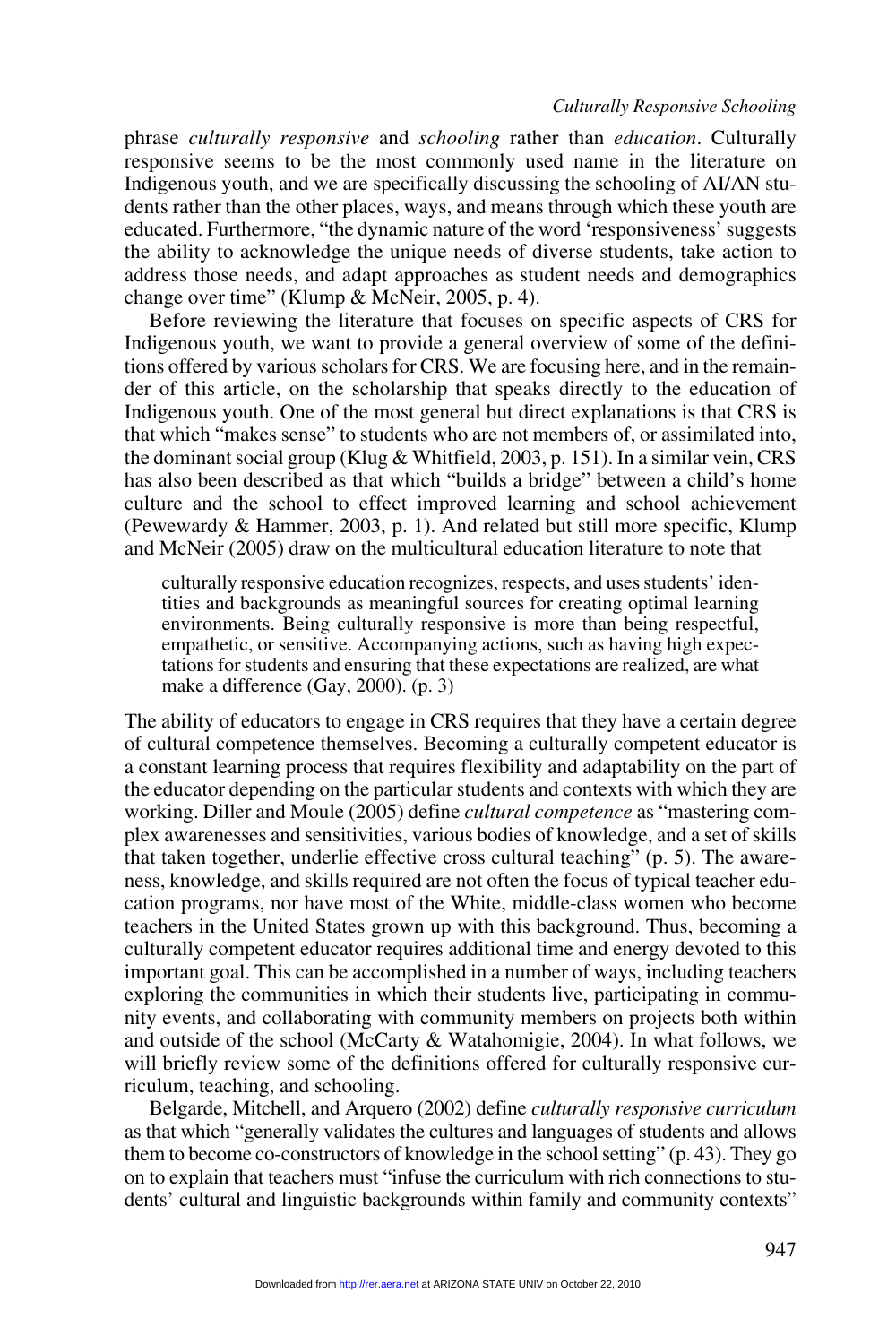(p. 43). Klug and Whitfield (2003) rely on Ismat's definition of *culturally responsive curriculum*; they note:

Ismat (1994) characterizes culturally responsive curriculum as that which (a) capitalizes on students' cultural backgrounds rather than attempting to override or negate them; (b) is good for all students; (c) is integrated and interdisciplinary; (d) is authentic and child centered, connected to children's real lives; (e) develops critical thinking skills; (f) incorporates cooperative learning and whole language strategies; (g) is supported by staff development and preservice preparation; and (h) is part of a coordinated, building-wide strategy. (p. 151)

Because the curriculum offered to students is only one aspect of the schooling process, other scholars have focused their energy specifically on the pedagogy and teacher qualities needed for culturally responsive teaching. Pewewardy and Hammer (2003), drawing on the work of Phuntsog (1998), offer a comprehensive summary of this literature; the most important qualities they identify are

 $(1)$  cultural literacy  $\dots$ ;  $(2)$  self-reflective analysis of one's attitudes and beliefs  $\dots$ ; (3) caring, trusting, and inclusive classrooms  $\dots$ ; (4) respect for diversity  $\dots$ ; (5) transformative curriculum to engender meaning.  $\dots$  Each of these elements has appeared in discussions of effective practice in American Indian and Alaska Native education and each is based on the central and critical role of the teacher in creating a classroom that respects diversity and ensures the self-worth of all children. (p. 1)

And finally, although curriculum and teaching are two central aspects of schooling, they do not make up the totality of the schooling process. Earlier reviews of the literature on CRS have offered helpful and comprehensive summative definitions of CRS. These earlier reviews highlight the idea that CRS entails a number of important elements that relate to curriculum, pedagogy, school policy, student expectations, standards, assessment, teacher knowledge, community involvement, and many more. In the remainder of this article, we will discuss each of these elements by drawing on the literature that specifically addresses CRS for Indigenous youth. First, however, we want to discuss three topics that are rarely included in discussions of CRS: sovereignty, racism, and epistemologies. We argue that these three elements represent a critical hole in most of the current work on CRS and that they are necessary for the successful implementation of CRS for Indigenous youth.

# *Sovereignty and Self-Determination*

One of the most important factors that the brief history of the push for CRS brings to our attention is the central place of sovereignty and self-determination for tribal nations and Indigenous peoples. The unique status of tribal nations as political entities within the United States means that issues of Indigenous education must be understood, researched, analyzed, and developed in ways that take into account the sovereign status and self-determination goals of Indigenous communities (Brayboy, 2005). Unfortunately, however, the overwhelming majority of scholarship on CRS for Indigenous youth is silent on this important issue. Very few authors even mention sovereignty or self-determination let alone connect these concepts to their analyses of CRS.

Although it is far beyond the scope of this article to detail the historical, legal, and ethical foundations of tribal sovereignty and self-determination, a few points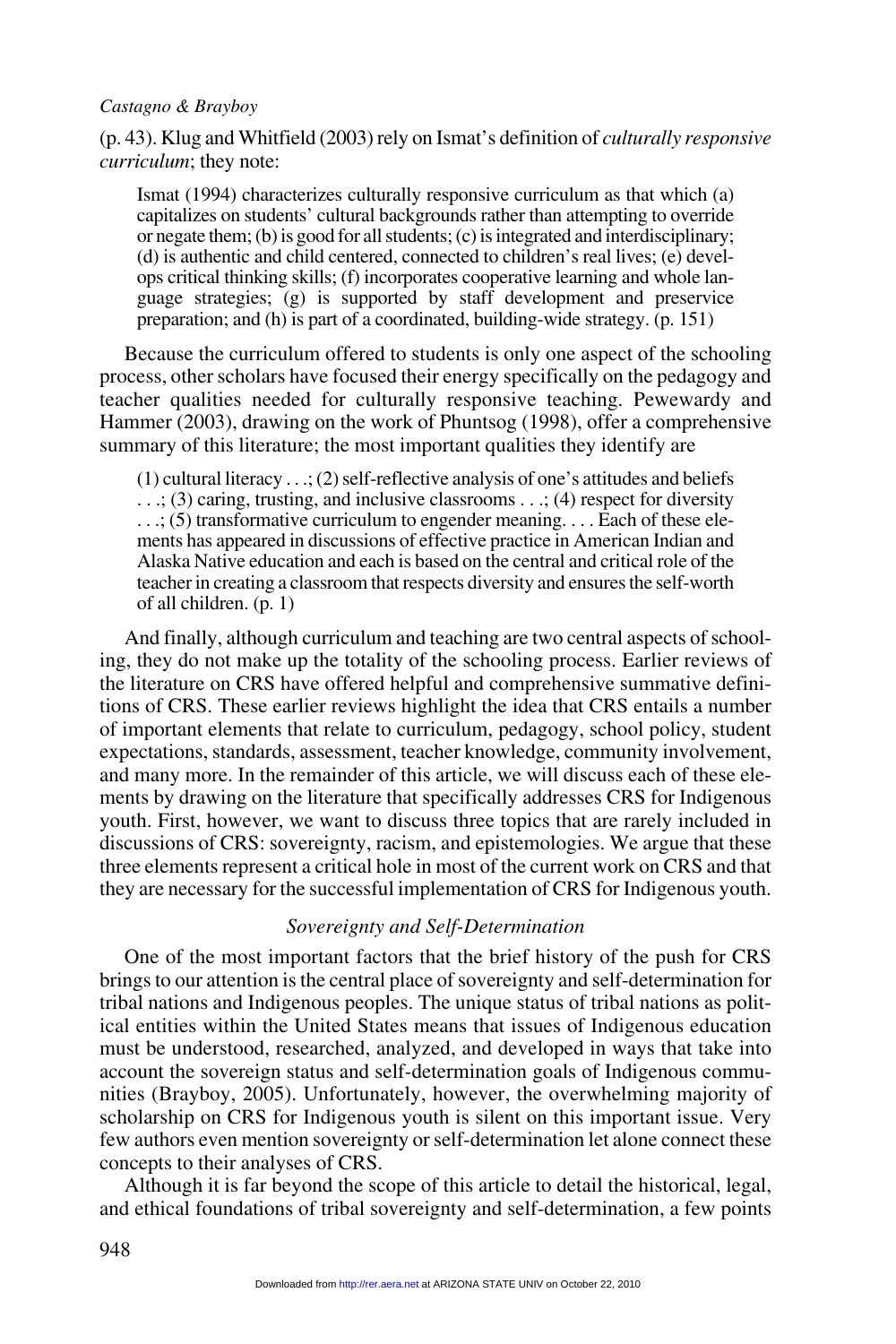# *Culturally Responsive Schooling*

are worth highlighting. Hundreds of treaties and thousands of constitutional rulings, executive orders, and legislative acts have acknowledged and reaffirmed the sovereign status of tribal nations, the unique government-to-government relationship between tribal nations and the federal government, and the trust responsibility of the United States to tribal nations (Wilkins, 1997, 2002; Wilkins & Lomawaima, 2001). The ramifications on education for Indigenous youth are both wide and deep in scope, but they include—at a minimum—that tribal nations have inherent rights to determine the nature of schooling provided to their youth. This right is more threatened than ever given the current conditions under NCLB, highstakes accountability, and standardization (Lomawaima & McCarty, 2006), which is precisely why clear understandings of sovereignty and self-determination must become central to any future discussions of CRS for Indigenous youth.

In 1991, Kirkness and Barnhardt noted that Indigenous communities desired an education that would bring them "not just empowerment as individuals but empowerment as bands, as tribes, as nations, and as people" (p. 3). Deloria and Wildcat (2001) also note the important connection between self-determination and education, and even more recently, in interviews with tribal leaders across the United States, Beaulieu et al. (2005) noted that sovereignty was one of the central themes identified by interviewees:

Witnesses identified education as a fundamental aspect of tribal sovereignty. The devolution of the trust relationship of the federal government to tribal government is a growing concern, given the growing presence of State governments in the education of Native students in tribal jurisdictions, as well as state involvement in determining the context for BIA funded education including both Tribal and federal operated schools. The need for tribal consultation involving NCLB and the shifting intergovernmental, tribal, federal, and state relationships in Native education was strongly identified. It is noted that States are increasingly controlling the education contexts through standards accreditation and teacher certification which is now aligned with direct Federal management of provisions of NCLB affecting Indian education in State public schools and tribal education while the tribal voice appears to be unnoticed. (p. 19)

The message is clear: Although tribal communities have a strong sense of the connections between education, sovereignty, and self-determination, these connections are rarely recognized among mainstream educators or educational policy makers. An important exception resides in the Coolongatta Statement on Indigenous Rights in Education, which is an international effort among Indigenous peoples from a number of countries to reassert their identities as tribal nations and the status of education as a human right (http://www.wipcehawaii.org; King, 2005). But among scholars of Indigenous education, the connections between CRS and sovereignty and self-determination are rarely explicit. In fact, Brayboy's (2003) point about the "failure to explicate the unique political status of American Indian tribes" (p. 2) in the recent book on CRS for Indigenous youth by Klug and Whitfield (2003) can be extended to virtually all of the books and articles we reviewed. The one exception may be an edited book by Swisher and Tippeconnic (1999), but although the editors note that the chapter authors "support the concept of tribal self-determination in education" (p. 295), we found this support more implicit than explicit. This failure among so many scholars writing about CRS for Indigenous youth represents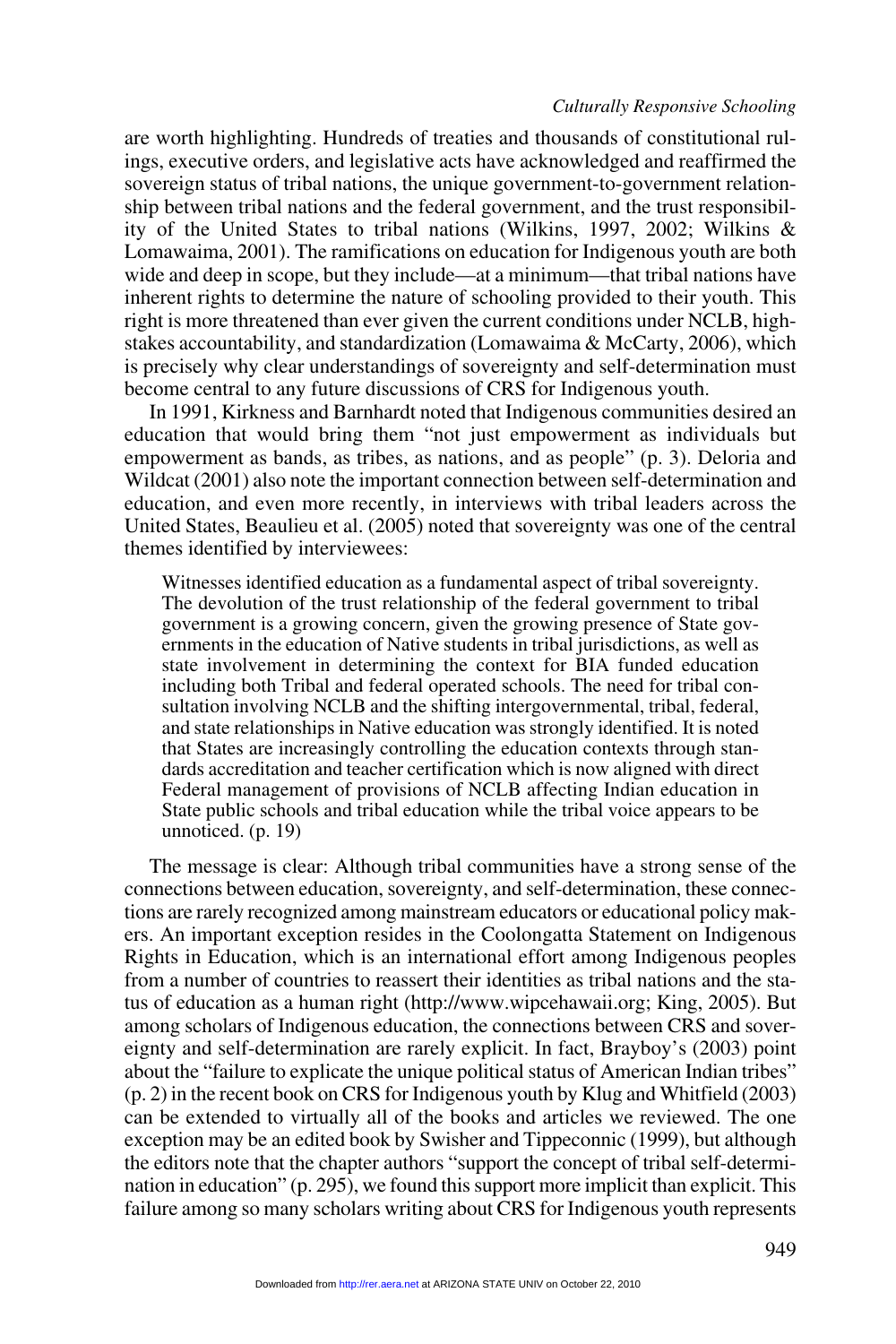a critical area for new work—and an area that educators must become more familiar with and knowledgeable about.

## *Racism in Schools*

Another important area that was rarely acknowledged in the literature reviewed for this article is the racism present in schools and endured by Indigenous youth across the country. A few scholars note the important role racism has played and continues to play in the academic achievement of Indigenous students, but as with sovereignty and self-determination, the concept of racism was rarely integrated with analyses of CRS. Cleary and Peacock (1998) note this absence as well: "No existing book and few articles on teaching American Indian students have addressed the complex and troubling issues that characterize contemporary American Indian education within the context of racism and oppression" (p. 61). This absence is curious because "effective [teaching] strategies are easily thwarted by potent sociocultural forces endemic to American life, including forces of ethnocentrism and racism" (Garcia & Ahler, 1992, p. 25). We do not mean to suggest that no scholarship exists on the racism faced by Indigenous youth in schools; rather, we are arguing that the scholarship on CRS rarely includes discussions of racism and how racism might relate to the need for and the effectiveness of culturally responsive educational practices.

We know that racism is a pervasive and consistent element in the schooling experiences of Indigenous youth. Students experience racism in a number of ways and from a variety of sources, including paternalism, prejudice, harmful assumptions, low expectations, stereotypes, violence, and biased curricular materials (see, e.g., Deyhle, 1995; Hickling-Hudson & Ahlquist, 2003; Sparks, 2000; Ward, 1998). Another common form of racial oppression against Indigenous youth in schools is the use of euphemisms (Hilliard, 1978). Through euphemisms, issues of concern are presented in ways that do not make the majority or dominant social group uncomfortable. As Grant and Gillespie (1993) note,

in the case of schooling, the problem would be the lack of success of Native students in the present school system. Native students are portrayed as having too many problems, thereby freeing educators from acknowledging that they and the system are the real problem. (p. 28)

These sorts of euphemisms are part of a larger culture of whiteness that predominates in most U.S. schools; this whiteness is manifest in the predominantly White educational faculty, the social relations, the norms and expectations, and the inequitable access to resources and quality education within our school system (see, e.g., Castagno, 2006; Lee, 2005; Sleeter, 1996). These are just a few of the reasons it is critical that educators attempting to engage in CRS understand the dynamics of racism and the ways in which racism and oppression affect efforts at providing a high-quality CRS to Indigenous youth. The Critical Race Theory scholarship (see, e.g., Bernal, 2002; Delgado & Stefancic, 2001; Ladson-Billings & Tate, 1995; Tate, 1997) offers a more broad discussion of the pervasiveness of racism in society, and Brayboy's (2005) work on Tribal Critical Race Theory along with Grande's (2004) *Red Pedagogy* sheds light on the various forms of colonization affecting Indigenous students (see also Castagno, 2005; Castagno & Lee, 2007). As with the concepts of sovereignty and self-determination, racism,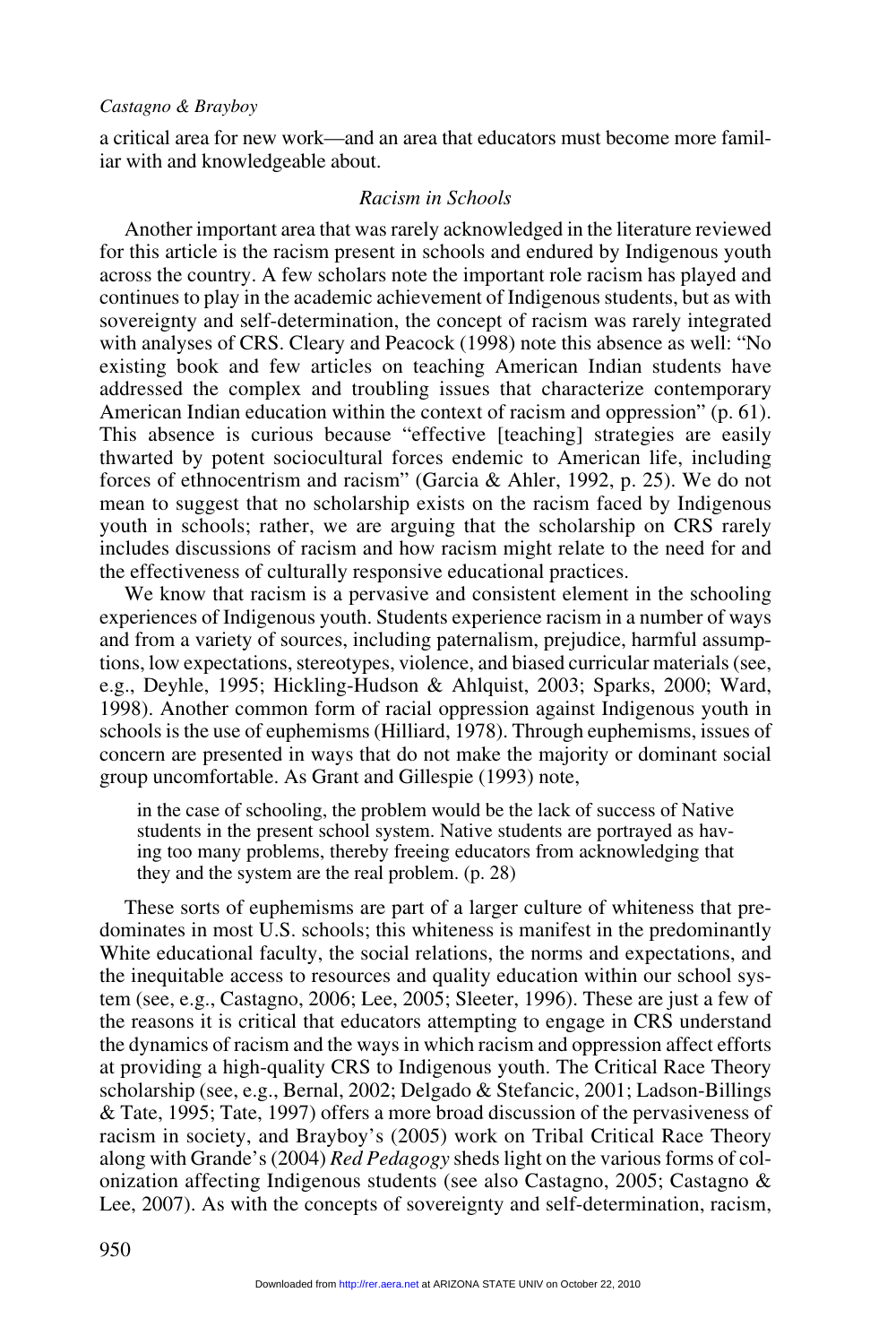its manifestations, and its effects must be made a more explicit part of the discussion among scholars researching and writing about CRS.

# *Indigenous Epistemologies*

Indigenous epistemologies is another theme that is rarely discussed in the scholarship on CRS. We suggest, however, that any discussion of CRS for Indigenous youth must take into account issues of sovereignty and racism as well as the epistemologies of Indigenous peoples and tribal communities. The task of succinctly defining what we mean by Indigenous epistemologies here is daunting. Instead of offering a detailed definition, we will offer some of the components that compose the notions of Indigenous epistemologies. Battiste (2002) notes that "Indigenous knowledge comprises the complex set of technologies developed and sustained by Indigenous civilizations" and that these knowledges are "passed on to the next generation through modeling, practice, and animation" (p. 2). Other Indigenous scholars note that these knowledges serve as threads, which, once woven together, make up the cultural cloth of particular communities (Meyer, 2001). There are components of these knowledge systems that include a central focus on communities (Battiste, 2002; Deloria, 1970), a sense of relationality (Burkhardt, 2004; Marker, 2004; Meyer, 2001), notions of responsibility to self and community (Basso, 1996; Burkhardt, 2004; Deloria, 1970; Medicine & Jacobs, 2001), a rootedness in place (Barnhardt & Kawagley, 2004, 2005; Basso, 1996; Cajete, 2001; Marker, 2004; Okakok, 1989), and a responsible use of power (Basso, 1996; Stoffle, Zedeno, & Halmo, 2001). Indeed,

the educational journey of modern Indian people is one spanning two distinct value systems and worldviews. It is an adventure in which the Native American sacred view must inevitably encounter the material and pragmatic focus of the larger American society. (Deloria & Wildcat, 2001, p. v)

This is not to say that all Indigenous peoples ascribe to the same epistemology. Battiste (2002) reminds us of this reality:

Within any Indigenous nation or community, people vary greatly in what they know. There are not only differences between ordinary folks and experts, such as experienced knowledge keepers, healers, hunters, or ceremonialists, there are also major differences of experiences and professional opinion among the knowledge holders and workers, as we should expect of any living, dynamic knowledge system that is continually responding to new phenomena and fresh insights. (p. 12)

We must be vigilant in our resistance to essentialize and generalize any group of people, but we must also come to understand that multiple epistemologies exist and are valid and that these epistemologies are intimately connected to schooling, education, teaching, and learning. Furthermore, reclaiming Indigenous knowledges and epistemologies is an important strategy toward the actualization of sovereignty and self-determination among tribal nations (Wilson, 2004).

One of the most frequently noted differences between Indigenous epistemologies and dominant mainstream epistemologies is the holistic nature of the former. Multiple scholars have explained the Indigenous worldview as placing emphasis on the big picture and its meaning rather than the smaller parts that make up the whole (Deloria & Wildcat, 2001; Rhodes, 1994; Swisher & Tippeconnic, 1999). In a similar vein, other scholars have noted the relational worldview of many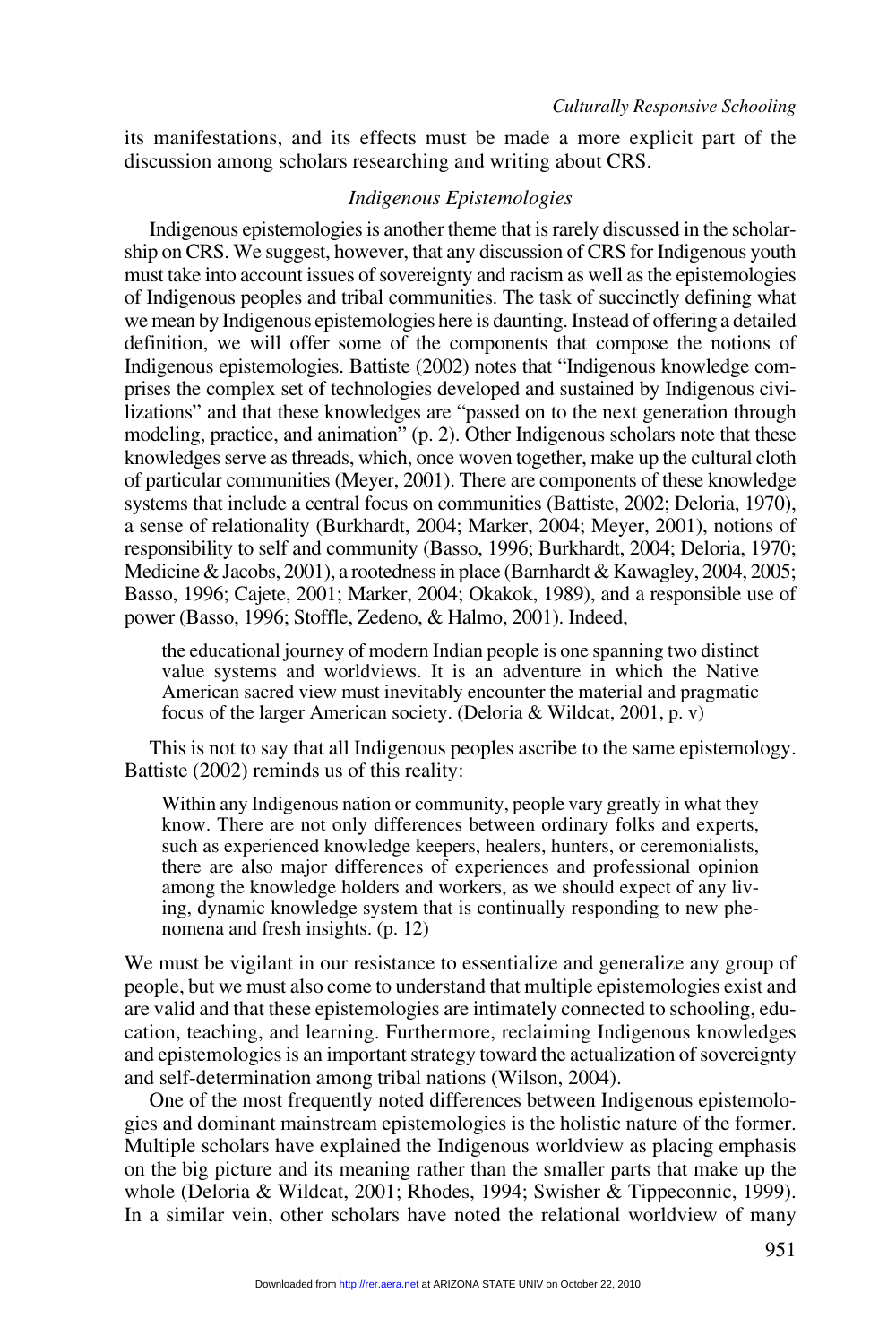Indigenous peoples in which connections and interrelations between living beings and the natural world are central to understanding and living in the world (Cleary & Peacock, 1998; Klug & Whitfield, 2003).

Another aspect of epistemology concerns the nature of knowledge. Rhodes (1994) explains that whereas the majority of Americans see knowledge as available for anyone to gain and use, many Navajo people see knowledge as more restricted and subject to appropriate use. There are some things that are not meant to be known or are only meant to be known by particular people. Furthermore, with knowledge comes the burden of using it correctly and using it for the good of the group rather than for individual gain. Understanding varying conceptions of knowledge is central to understanding and practicing CRS for Indigenous youth. As Deloria and Wildcat (2001) note,

as Indians we know some things because we have the cumulative testimony of our people. We think we know other things because we are taught in school that they are true. The proper transition in Indian education should be the creative tension that occurs when we compare and reconcile these two perspectives. (p. 86)

They further explain that knowledge in mainstream educational settings is generally the memorization of facts and a narrow set of specialized concepts and rules. This is manifested in the divisions schools draw between subject areas and the strict categorization of our curriculum. Deloria and Wildcat (2001) explain that within Indigenous epistemologies, knowledge of a unified and complex reality is far more valuable. Battiste (2001) extends this when she cautions scholars to resist the urge of seeing Indigenous knowledge systems in opposition to mainstream ones. She notes:

Indigenous scholars discovered that Indigenous knowledge is far more than the binary opposite of western knowledge. As a concept, Indigenous knowledge benchmarks the limitations of Eurocentric theory—its methodology, evidence, and conclusions—reconceptualizes the resilience and self-reliance of Indigenous peoples, and underscores the importance of their own philosophies, heritages, and educational processes. Indigenous knowledge fills the ethical and knowledge gaps in Eurocentric education, research, and scholarship. By animating the voices and experiences of the cognitive "other" and integrating them into educational processes, it creates a new, balanced centre and a fresh vantage point from which to analyze Eurocentric education and its pedagogies. (p. 5)

This new vantage point can lead to a rethinking of the ways that epistemology informs the CRS literature.

Some understanding of epistemological concerns is important for educators hoping to engage in CRS for Indigenous youth because one's epistemology is fundamental to how he or she sees the world, understands knowledge, and lives and negotiates everyday experiences. We do not mean to suggest here that teachers must give up their own epistemologies and adopt those of the community in which they teach. Indeed, this may be neither possible nor appropriate in some cases. Instead, educators must come to know that multiple epistemologies exist and that their students may come to school with a very different worldview than they themselves have grown up with. Multiple epistemologies can and must coexist within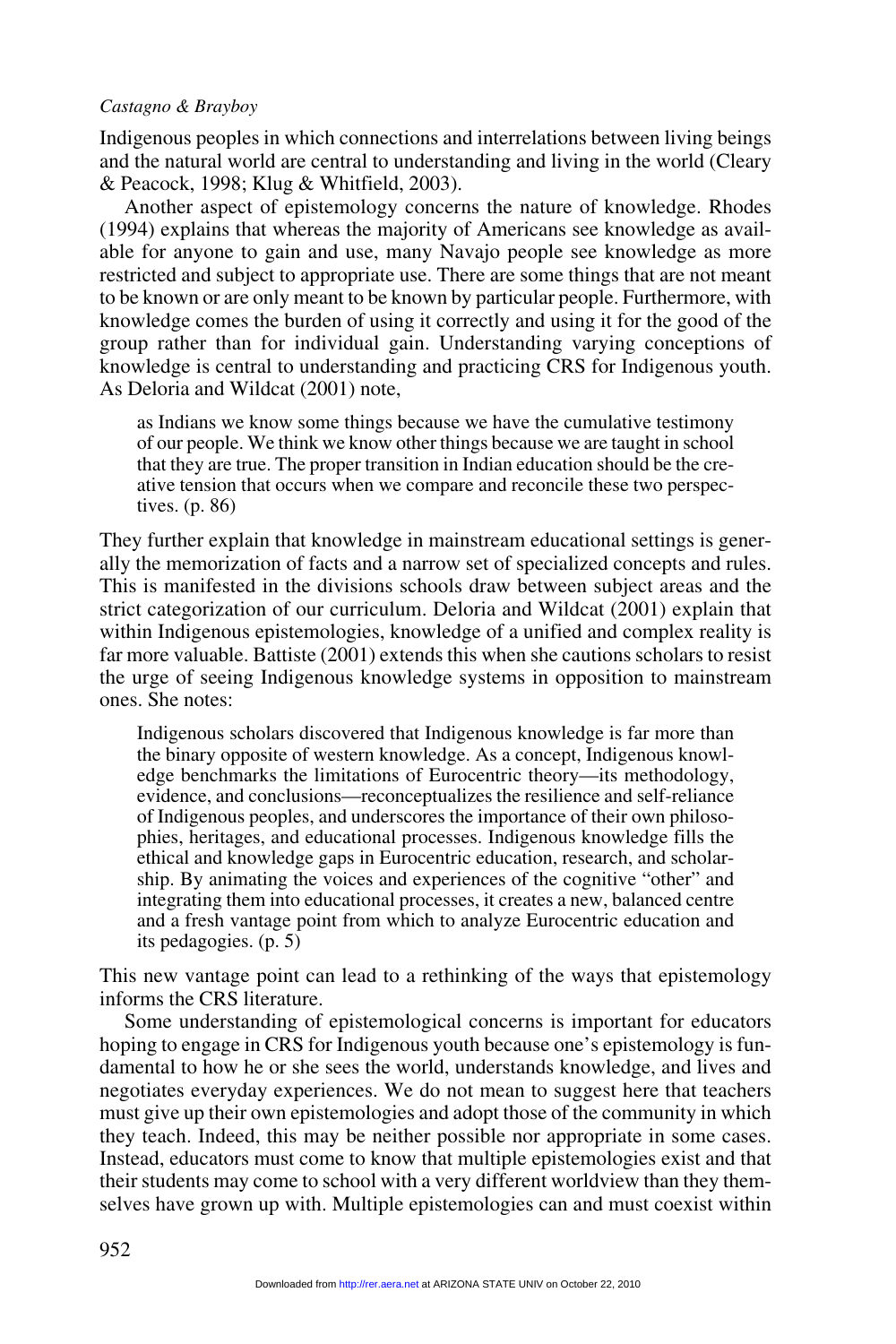school settings (Herr, 1995; Jacobs & Reyhner, 2002), and we would likely serve Indigenous youth more effectively if we did a better job integrating multiple epistemologies within our pedagogy, curricula, and educational policies.

We want to reiterate that part of what we discovered in our review of the literature on CRS for Indigenous youth was the absence of the three concepts that seem to us to be of utmost importance when considering the schooling of Indigenous youth: self-determination and tribal sovereignty, racism, and Indigenous epistemologies. Especially in the current context of standardization and accountability, these are critical areas for inquiry, research, analysis, and theorizing. Although our goal in what follows is to synthesize the existing literature, we will also suggest ways that issues related to self-determination and tribal sovereignty, racism, and Indigenous epistemologies might be integrated into the existing scholarship to advance an even stronger and more nuanced understanding of CRS for Indigenous youth.

# **Reasons Offered for CRS**

A number of reasons are cited in the scholarship as to why educators should engage in CRS for Indigenous youth. These reasons are about, first, what students come to school with and, second, what educators want students to leave school with. CRS is seen by many scholars as necessary because Indigenous students come to school with different learning styles and cultural practices that result in incongruity between teaching and learning. The learning styles and cultural differences of Indigenous youth and tribal communities are perhaps the two most common themes addressed in the literature on CRS for Native students. It is important to note, however, that these two emphases place the focus of the "problem" on Indigenous peoples rather than on schools or educators. CRS is also viewed by many scholars as necessary because its goal is to produce students who are bicultural and thus knowledgeable about and competent in both mainstream and tribal societies.

# *Learning Styles of Indigenous Youth*

For many years now, various scholars have argued that Indigenous peoples possess particular learning styles that put them at a disadvantage in schools because schools generally assume a very different learning style. Ross (1982, 1989) offers a representative example of the oft-cited right-brain dominance perspective. He argues that Indigenous peoples are right-brain dominant and that schooling for these youth should, therefore, address right-brain functions, such as holistic perspectives, instinct, dance, music, spatial orientation, and feminine qualities. Even more recently, Goin (1999) makes the same argument that "American Indians are primarily right-brained" (p. 2) and that right-brained intelligences include spatial, musical, interpersonal, and bodily kinesthetic. It is important to note that much of the work on brain dominance, Ross's included, is both racist and sexist in nature. Scholars and educators must continue to be alert to assumptions and expectations that construct Indigenous youth and communities in these ways.

Closely related to the brain dominance arguments are discussions of learning styles. Although multiple definitions of learning styles exist in the literature, most revolve around the notion that one's learning style is their most commonly used and most effective mental processes and instructional settings (More, 1989). Because one's learning style is the way in which they most easily and effectively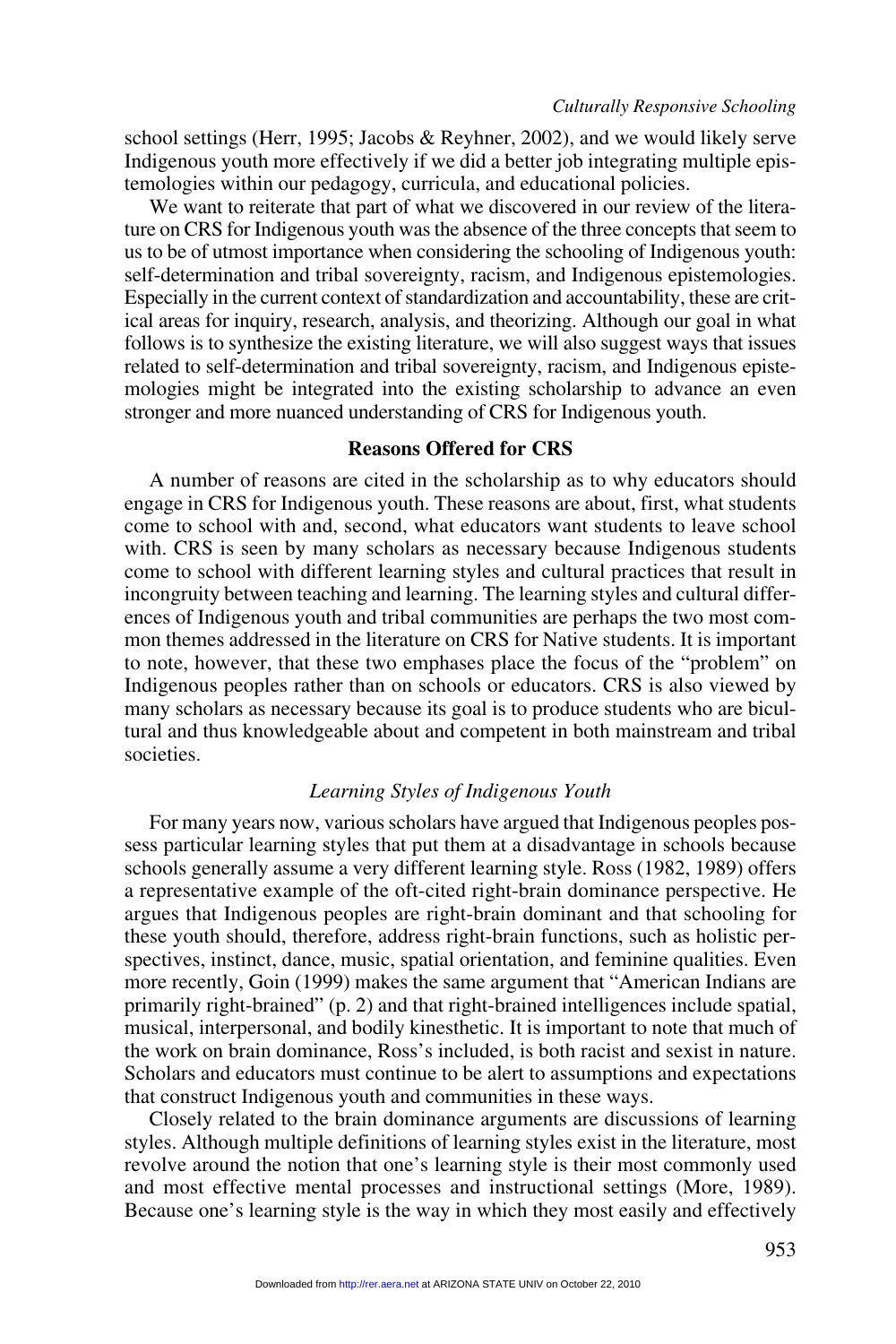learn, students who are taught in their preferred learning style are said to demonstrate higher levels of school achievement (Gilliland, 1995). Scholarship on learning styles generally argues that youth from similar cultural backgrounds share a common learning style. As Gilliland (1995) notes, "although there are great individual differences, common patterns of thinking styles, learning styles, and interests characterize students who share a common cultural background" (p. 52). More (1989) concurs and adds that learning styles are acquired through life experiences, which explains how culture has an influence on them.

In his review of the Native American learning styles scholarship, More found five dimensions of learning styles: global/analytic, verbal/imaginal, concrete/abstract, TEF (trial, error, feedback)/reflective, and modality. Like other scholars, he suggests that Indigenous youth generally fall on the opposite side of these dimensions than the majority of students in public schools. Most scholars agree on a general set of learning style characteristics shared by Indigenous youth. Butterfield (1994) offers a representative summary by noting that "many American Indian and Alaskan Native students show strengths in visual, perceptual, or spatial information as opposed to information presented verbally and frequently use mental images rather than word associations" (p. 4).

In our review, the most commonly cited learning styles for Indigenous youth included visual, hands-on, connecting to real-life, direct experience, participating in real-world activities, global, seeing the overall picture before the details, creative, holistic, reflective, collaborative, circular, imaginal, concrete, simultaneous processing, observation precedes performance, and naturalistic (Cleary & Peacock, 1998; Davidson, 1992; Gilliland, 1995; Goin, 1999; Hilberg & Tharp, 2002; More, 1989; Sparks, 2000; Swisher & Deyhle, 1989; Tharp & Yamauchi, 1994). This scholarship supports Swisher and Deyhle's (1989) conclusion that "American Indian students come to learn about the world in ways that are different from mainstream students" (p. 4). In their very recent review, Lomawaima and McCarty (2006) found similarly cited categories as we did, but they caution against making one-dimensional generalizations about Indigenous students:

The alleged attributes of Native students' difference constitute a lexicon of marvelous abundance (Lomawaima, 1995, 2003): Nez Perce kindergarten students who possess "less developed" visual perception . . . and "severe linguistic inadequacy" . . . are among the fundamentally "disadvantaged" children from "cultures of poverty." . . .Less loaded language classifies Indians as silent learners . . .; observational or "private" learners . . .; cooperative verses competitive . . .; visual learners . . .; field-dependent or fieldindependent learners . . .; "right-brained" or "whole brained" learners . . .; and "ecological," "holistic," or "spiritual" learners. . . . We do not want to dismiss out of hand the literature cited above. Much of it is instructive, well-crafted research. Just as importantly, we absolutely know that culturally rooted practices produce distinct orientations toward teaching and learning (McCarty, Wallace, Lynch, & Benally, 1991). We must recognize the serious error, however, of reducing our ideas of any learners to one-dimensional proportions. (Lomawaima & McCarty, 2006, p. 21)

Cleary and Peacock (1998) concur with Lomawaima and McCarty's (2006) caution about resisting the essentialism that often pervades the learning styles discourse, and they add that all students employ multiple learning styles at various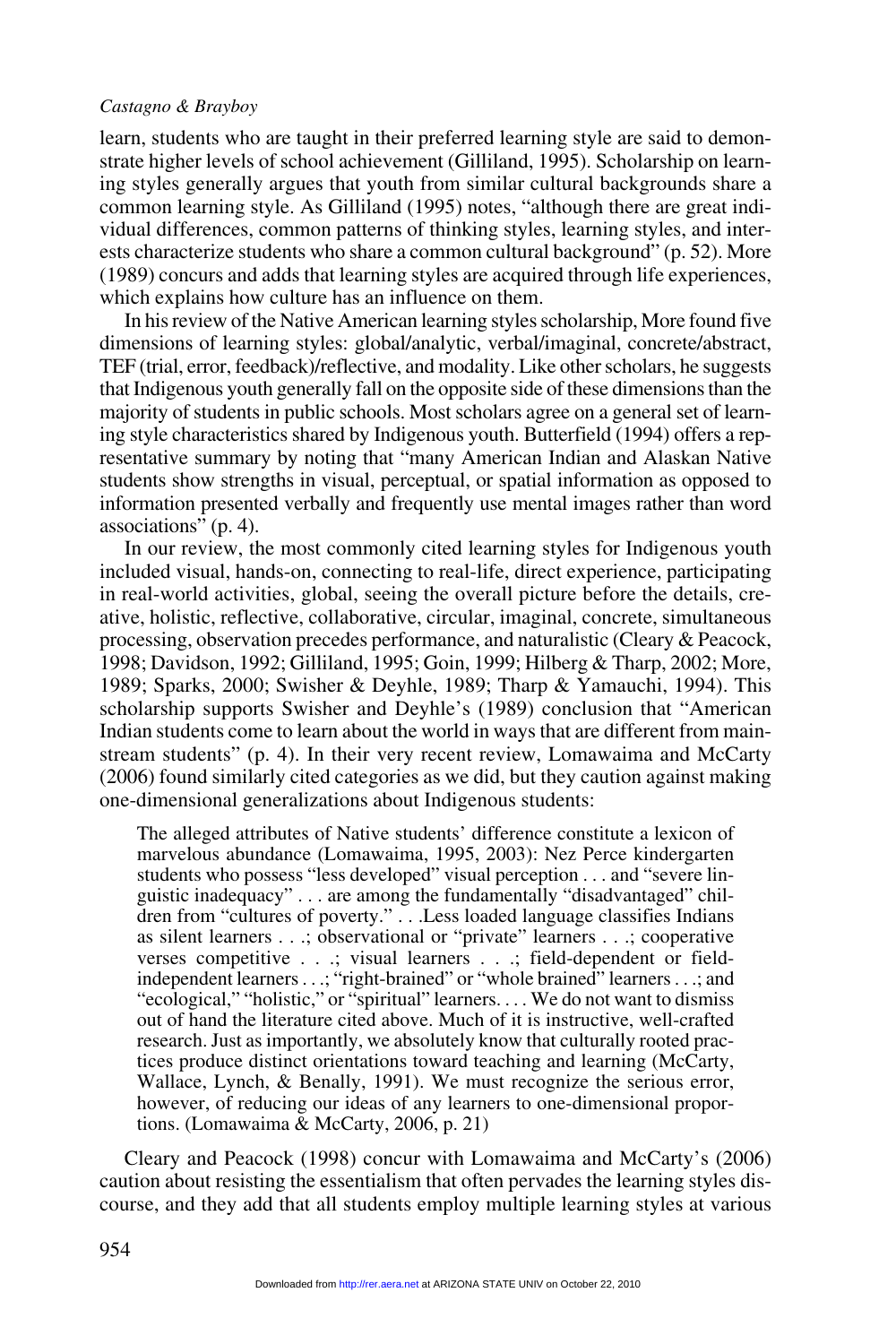# *Culturally Responsive Schooling*

times and in different contexts. Although some may conclude that Indigenous students as a whole possess different learning styles than their White peers, we must also recognize that there may be just as much variation within the group as there is between groups. Furthermore, some scholarship suggests that pedagogical strategies that were once argued to be effective for Indigenous learning styles are actually effective in producing higher achievement levels in all students (Hilberg & Tharp, 2002), and that all students perform better when teachers are able to modify curriculum and instruction to better meet their students' needs (Klump & McNeir, 2005). Cleary and Peacock (1998) pose an important question to consider in the discussion of learning styles: "How much of what teachers say is learned from workshops on American Indian learning styles (or multicultural education workshops or courses), and how much is based on unbiased observation and experience?" (p. 152). Keller (2005) also provides insightful direction: "Native students may be better served if we focus on 'What teaching accommodations have proven most effective in helping Native students succeed?' rather than 'How do Native students learn?'" (p. 1).

# *Tribal Cultural Practices and Cultural Differences*

The scholarship on CRS for Indigenous youth is replete with references to the cultural differences between Indigenous youth and their peers. Some of the most common cultural practices that researchers highlight include differences in the way people show they are paying attention and giving respect, the meaning of passive behavior, the willingness of people to influence others, linguistic and social interactions, and the meaning and use of silence (Basso, 1996; Cleary & Peacock, 1998; Kasten, 1992; Lomawaima & McCarty, 2006; Philips, 1983; Plank, 1994; Powers, Potthoff, Bearinger, & Resnick, 2003; Tharp & Yamauchi, 1994, 2000; Wax, Wax, & Dumont, 1969, 1989). The use and meaning of silence is an especially popular theme in the literature on Indigenous youth in school (Foley, 1996). Powers et al. (2003) note that

non-Native teachers may misperceive American Indian/Alaska Native students to be uninterested in developing a relationship with them, or to be overly shy, rude, or immature (Hornett, 1990; Kasten, 1992; Murdoch, 1988; Plank, 1994). Any of these conclusions may impede the formation of interpersonal relationships between school staff and Native students. (p. 19)

The stereotype of the silent Indian persists to this day, and many educators misinterpret silence by their Native students. Other scholars have noted that listening and observing are highly valued skills in many Indigenous communities and that students from these communities are likely to exhibit behavior at school that they have been socialized into valuing even when the school may value very different behaviors (Cleary & Peacock, 1998; Grant & Gillespie, 1993).

Another common cultural practice noted in the literature is the tendency to learn by example in natural settings from one's peers and other community members. Scholars talk about how tribal communities view nature as an important teacher, that education occurs by example, that skills are learned from siblings and peers, that learning occurs through observation and participation in everyday activities, that education is for the betterment of the group, that relationships and reciprocity are highly valued, that individuals are taught to act competently or not at all, and that Native peoples are more collaborative and less competitive (Cleary & Peacock,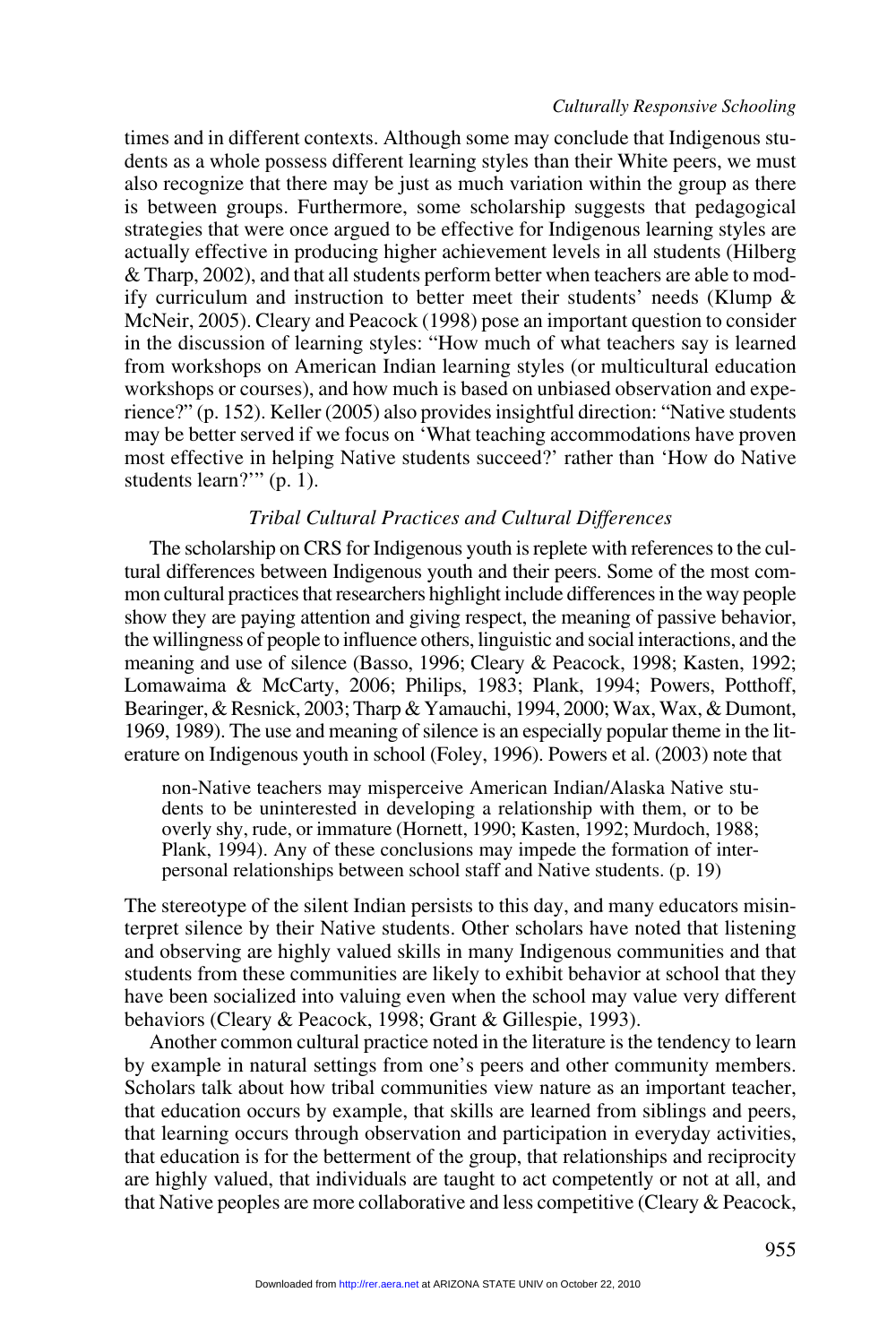1998; Deloria & Wildcat, 2001; Demmert, 2001; Gilliland, 1995; Grant & Gillespie, 1993; Hilberg & Tharp, 2002; Jacobs & Reyhner, 2002; Swisher & Deyhle, 1989). Each of these cultural practices may be different from the cultural norms of the dominant culture, and each has implications for teaching and learning.

One of the reasons it is important for educators of Indigenous students to have an awareness of cultural norms and practices in the communities where they teach is that CRS requires that educators use culture to teach effectively. As one tribal leader in Belgarde et al.'s (2002) study explained, "do not teach our children our culture. Use our culture. Use our culture to teach them" (p. 42). And even more recently, tribal leaders across the country expressed a "significant concern for the diminishment of schools to provide effective and meaningful education for Native students" (Beaulieu et al., 2005, p. 16). The connection between employing students' cultural background, effective teaching, and improved learning is highlighted by many scholars. "A substantial number of studies have shown that when local knowledge plays a dominant role in instruction (usually in combination with use of the Native language), improvements are seen in various performance and attainment measures" (Demmert, 2001, p. 19). Other scholars argue that educators must know and understand culture to provide an effective education for Indigenous students (Demmert & Towner, 2003; Gilliland, 1995; Klug & Whitfield, 2003; Reyhner, 1992c; Rhodes, 1994). Still others argue that using students' culture in the classroom results in more engagement and better classroom management (Gilliland, 1995; Rhodes, 1994; Taylor, Stevens, Peregoy, & Bath, 1991). And yet others focus on the improved learning that occurs when educators use students' cultural backgrounds in the classroom (Demmert & Towner, 2003; Tharp & Yamauchi, 1994).

Some of the ways the literature advises educators to use culture to provide a more effective education include using images of tribal life, projecting an unhurried demeanor when interacting with Indigenous students, integrating oral and written tribal histories and stories with the curriculum, teaching through observation, working from student strengths, and inviting elders and other communities members to teach lessons (Deloria & Wildcat, 2001; Reyhner & Jacobs, 2002; Rhodes, 1994; Sparks, 2000). Skinner (1999) notes a core set of shared values and cultural norms that educators should draw directly on:

Amidst our cultural and linguistic diversities, we share guiding values that could form the base of a tribal code of education or could become curricular content, learned through interdisciplinary activities. These shared values include:

- generosity and cooperation
- independence and freedom
- respect for elders and wisdom
- connectedness and love
- courage and responsibility
- indirect communication and noninterference
- silence, reflection, and spirit. (Skinner, 1999, p. 17)

Importantly, employing culture to teach more effectively is not easy and can be worse than doing nothing if done superficially or inaccurately. As Deloria and Wildcat (2001) note, "unless we incorporate features of our cultures into a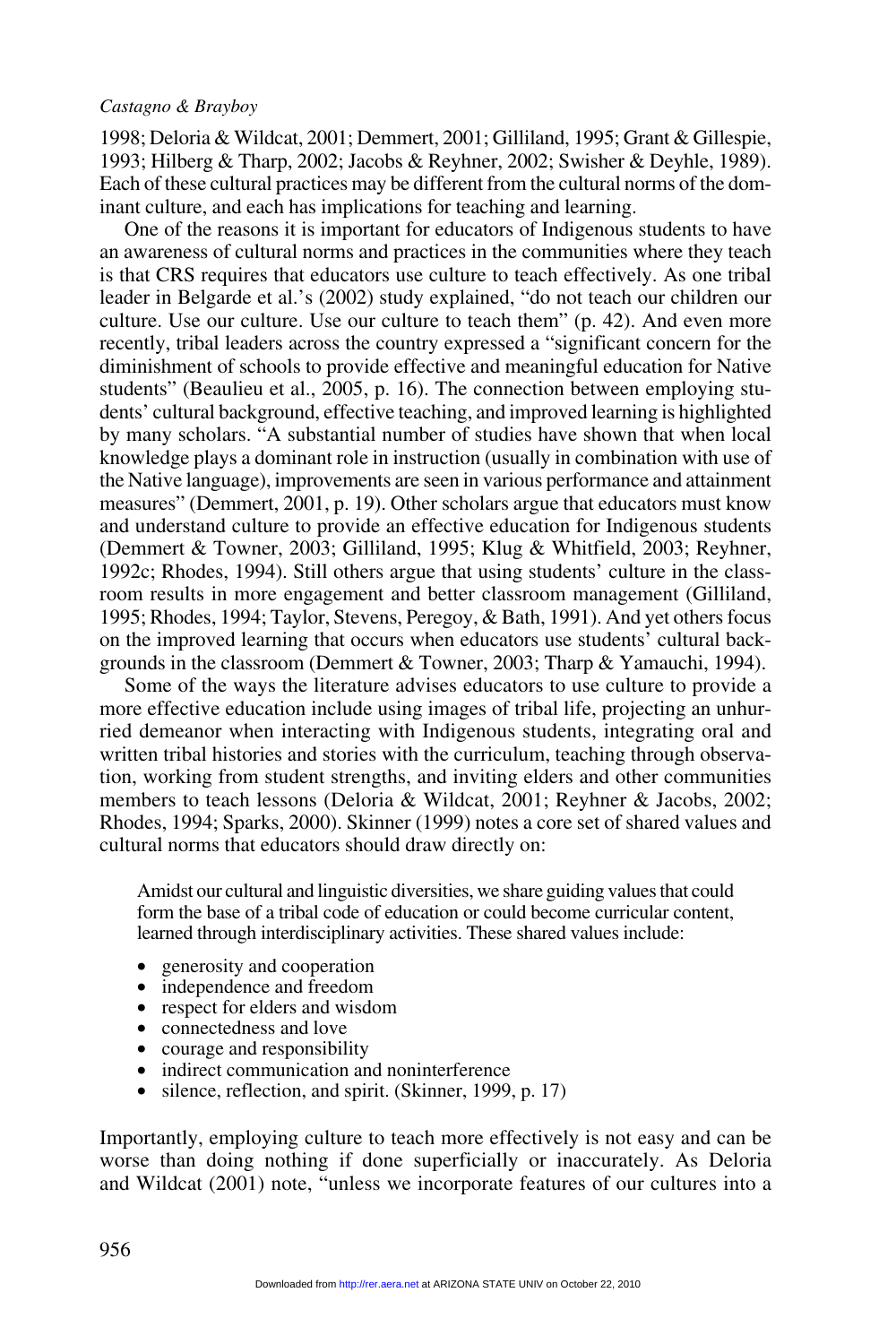holistic and integrated indigenous process of education, what we have produced is most likely 'educational tokenism'" (p. 39).

Furthermore, we want to caution researchers, educators, and policy makers against the relatively simple integration of the material aspects of culture at the expense of systemic change within schools serving Indigenous youth. Hermes's (2005, 2007) work with the Ojibwe highlights how inserting cultural knowledge as self-contained curricular material fundamentally changes the meaning of culture, forces students to chose between being "academically successful" or being "an Ojibwe" (p. 57), and fails to alter the culture and structure of schooling. We share Hermes's concerns and fear that much of the scholarship on CRS encourages educational approaches that assume culture to be something that can and should be taught as a discrete school subject. Our discontent with these tendencies provides yet another impetus for our suggestion that sovereignty and self-determination, institutional racism, and Indigenous epistemologies must take center stage in future articulations of and for CRS for Indigenous youth.

# *Anticipated Outcomes of CRS*

There are a number of outcomes scholars suggest result from CRS for Indigenous youth. We can learn something about the suggested outcomes by looking at what research has shown to be the outcomes when CRS is not practiced. Belgarde et al. (2002) offer a concise summary: "Most studies found that American Indian students were forced to assimilate into the dominant mainstream culture, experienced cultural discontinuity, suffered from low self-esteem and performed poorly in academe" (p. 44). Skinner (1999) adds that when schools neglect Native cultures and present curricular materials that are biased or not culturally relevant, Indigenous students are "robbed" of their cultural pride and personal identities. And Deloria and Wildcat (2001) extend the discussion to the impact on tribal communities (rather than simply individuals) by noting that Indigenous peoples

presently do not know how to bring knowledge and information back to the tribe because [schools] have not paid sufficient attention to the history and culture of our people. We have been deluded into thinking that there is no applicability of information on behalf of the tribe or no possibility of making our knowledge meaningful. (Deloria & Wildcat, 2001, p. 86)

It may be helpful to understand the theoretical explanations for why these negative outcomes result from mainstream schooling of Indigenous youth and why other, more positive, outcomes are connected to the practice of CRS for Indigenous youth. The most commonly held theoretical explanation is that of cultural difference or cultural compatibility theory. This theory posits that schooling is most effective when there is a greater match between the cultural norms and expectations of the school and those of the students. Demmert and Towner (2003) add cognitive theory and cultural-historical-activity theory (CHAT) to this discussion. Cognitive theory suggests that learning occurs more readily when prior knowledge is activated and connected to new information being presented and that CHAT "places more emphasis on community-level elements for connectivity, thereby multiplying the richness of potential associations between student experience and the academic curriculum" (Demmert & Towner, 2003, p. 9). These authors point out an important similarity between the three theoretical explanations—that is, that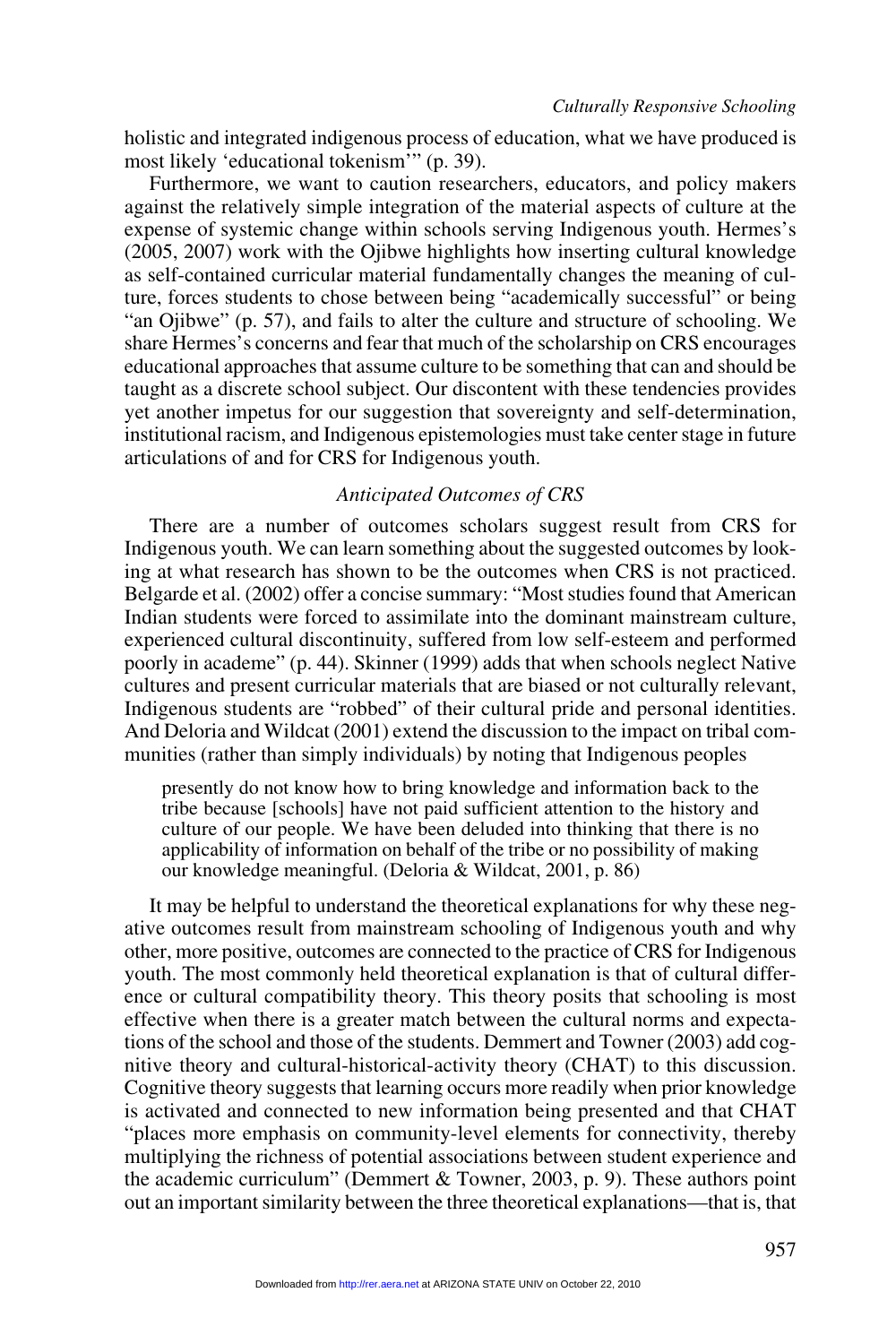they all agree that education ought to be based on personal and community-level connections to students' experiences, cultures, and knowledge. Demmert and Towner further suggest that researchers must consider all three of these theoretical explanations when trying to make sense of the outcomes of various educational approaches for Indigenous youth.

The majority of scholarship we reviewed for this article was not strongly grounded in theory but instead offered data-based discussions of various observed outcomes of efforts at CRS for Indigenous youth. Some claims were quite vague and noted outcomes such as "students do well" (U.S. Department of Education, 2001, p. 3), CRS makes "a positive difference" (Lipka, 1990, p. 20), and CRS is "essential to successfully educating" Indigenous youth (Powers et al., 2003, p. 20). Other claims were more specific and focused on particular aspects of student behavior, achievement, knowledge, and dispositions. Our review concurs with Demmert's (2001) that

a series of studies conducted in the past 30 years collectively provides strong evidence that Native language and cultural programs—and student identification with such programs—are associated with improved academic performance, decreased dropout rates, improved school attendance rates, decreased clinical symptoms, and improved personal behavior. (p. 17)

A number of additional studies support these conclusions. In general, scholars have found that efforts at CRS for Indigenous youth result in students who have enhanced self-esteem (Agbo, 2004; Cleary & Peacock, 1998), develop healthy identity formation (Trujillo, Viri, & Figueira, 2002), are more self-directed and politically active (Garcia & Ahler, 1992), give more respect to tribal elders (Agbo, 2004), have a positive influence in their tribal communities (Cleary & Peacock, 1998; Pewewardy, 1998; U.S. Department of Education, 2001), exhibit more positive classroom behavior and engagement (Cleary & Peacock, 1998; Lipka, 1990), and achieve academically at higher rates (Apthorp, D'Amato, & Richardson, 2002; Demmert, 2001; Demmert & Towner, 2003; Klump & McNeir, 2005; Smith, Leake, & Kamekona, 1998; Swisher & Tippeconnic, 1999; Taylor et al., 1991; Zwick & Miller, 1996). A smaller body of scholarship points to the importance of recognizing all voices in the classroom and ensuring that Indigenous students are not silenced in the schooling process (Belgarde et al., 2002), which in turn leads to more meaningful educational experiences and student empowerment (Gay, 2000; Nieto, 2004; Reyhner, 1992b). And still other research points to the enhanced learning outcomes for both Indigenous and non-Native students when tribally focused curricula are used (Lipka & Adams, 2003; Lipka, Hogan et al., 2005; Lipka, Parmelee, & Adams, 2005).

The Alaska Native Knowledge Network has developed a list of standards for students involved in CRS. The cultural standards for students they suggest include the following:

- 1. Culturally-knowledgeable students are well grounded in the cultural heritage and traditions of their community.
- 2. Culturally-knowledgeable students are able to build on the knowledge and skills of the local cultural community as a foundation from which to achieve personal and academic success throughout life.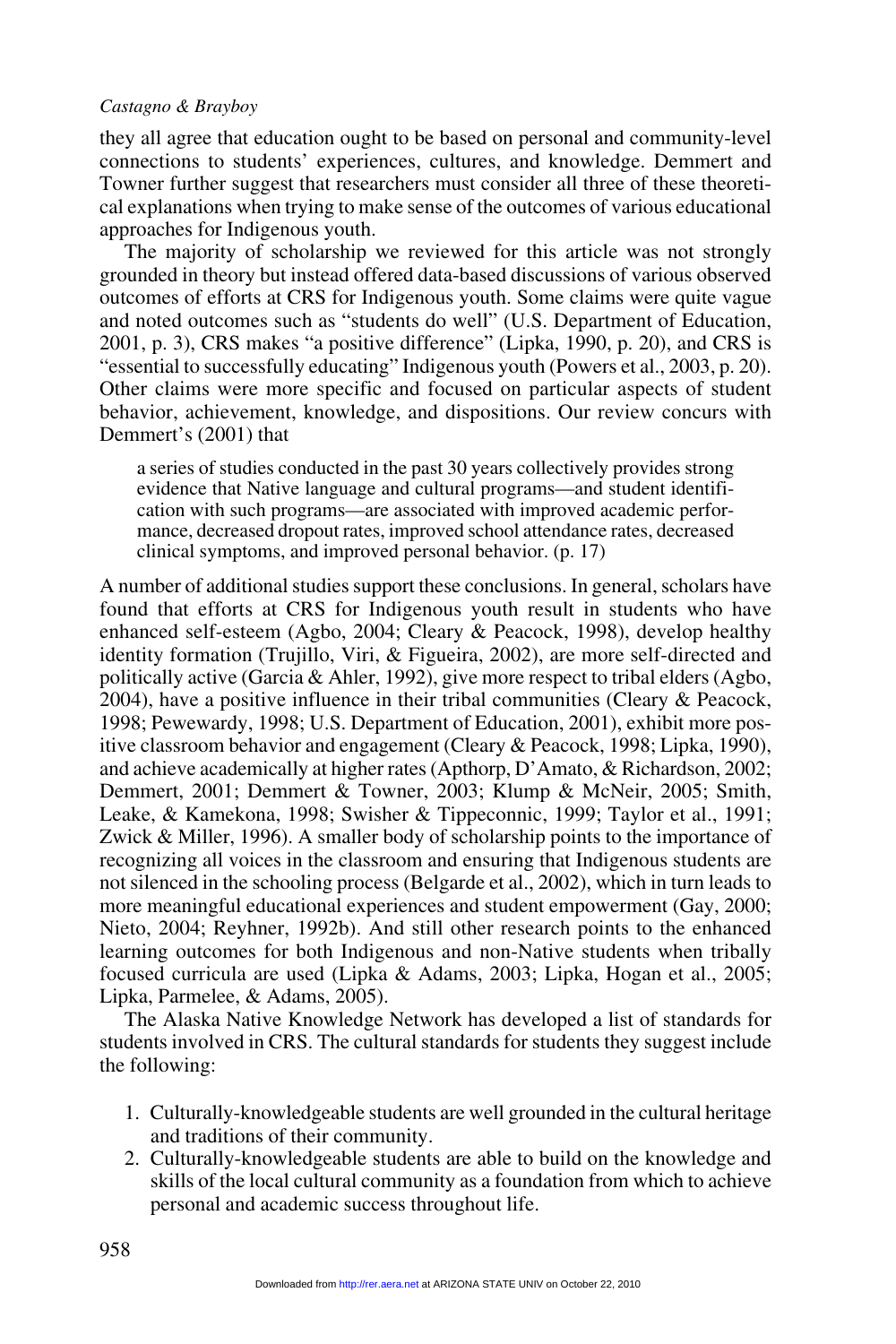- 3. Culturally-knowledgeable students are able to actively participate in various cultural environments.
- 4. Culturally-knowledgeable students are able to engage effectively in learning activities that are based on traditional ways of knowing and learning.
- 5. Culturally-knowledgeable students demonstrate an awareness and appreciation of the relationships and processes of interaction of all elements in the world around them. (Alaska Native Knowledge Network, 1998)

These standards are meant to sit alongside the strictly academic standards advanced by NCLB, school districts, and mainstream educational leaders.

Recent research by McCarty, Romero, and Zepeda (2006) among Indigenous youth in the Southwest suggests that many young people in tribal communities have pride in their heritage language and culture. Although some youth also recognize the privileging of English within the United States and the connections between English and whiteness, many still possess a genuine interest in learning and retaining their linguistic abilities in their tribal language. As McCarty et al. (2006) note, these interests among youth "constitute crucial resources to be tapped in tribal-community efforts to revitalize heritage languages" (p. 42). But these interests among youth and the efforts within tribal communities are in jeopardy given the ways that NCLB has been enacted and the intense pressures on schools to make adequate yearly progress. In fact, a major concern among Indigenous educators is the impact of NCLB on CRS efforts (Beaulieu et al., 2005)—in other words, many Native adults see value in facilitating the learning of tribal cultures in school, but they see this goal taking a backseat to the priorities mandated by the federal government. Importantly, however, although most Indigenous parents are interested in and supportive of including culture in the school curriculum, Yazzie (1999) points out that "how and whether to teach tribal cultural knowledge in schools remains controversial" (p. 92).

This interest and controversy is highlighted in recent scholarship published by the United States Department of Education:

Research generally supports the premise that students do well when their culture and language are incorporated into their education. There appear to be at least two approaches in the views of educators and parents about the proper role of Native language and culture in the school. The first perspective generally appears in situations where the tribe or village's language and culture ought to be pervasive and structure the overall educational experience. This perspective does not exclude having the student master English or the subject matter that is expected of students in majority culture schools, but it puts a premium on local ways of knowing. The second perspective appears where Native students are not in the majority in the schools and Native parents are only one strand among the voices seeking to shape the school's approach. In this second perspective, the objectives appear to be more limited although no less important; that is, the school should respect the cultures of its Native students, support and promote the search by Native students to understand who they are in a multicultural world, and provide opportunities for those students and the students from other backgrounds to learn about Native languages and cultures. The goal in this second perspective is to teach non-Indian students about Indian cultures and history, and to instill respect for these cultures. (U.S. Department of Education, 2001, p. 16)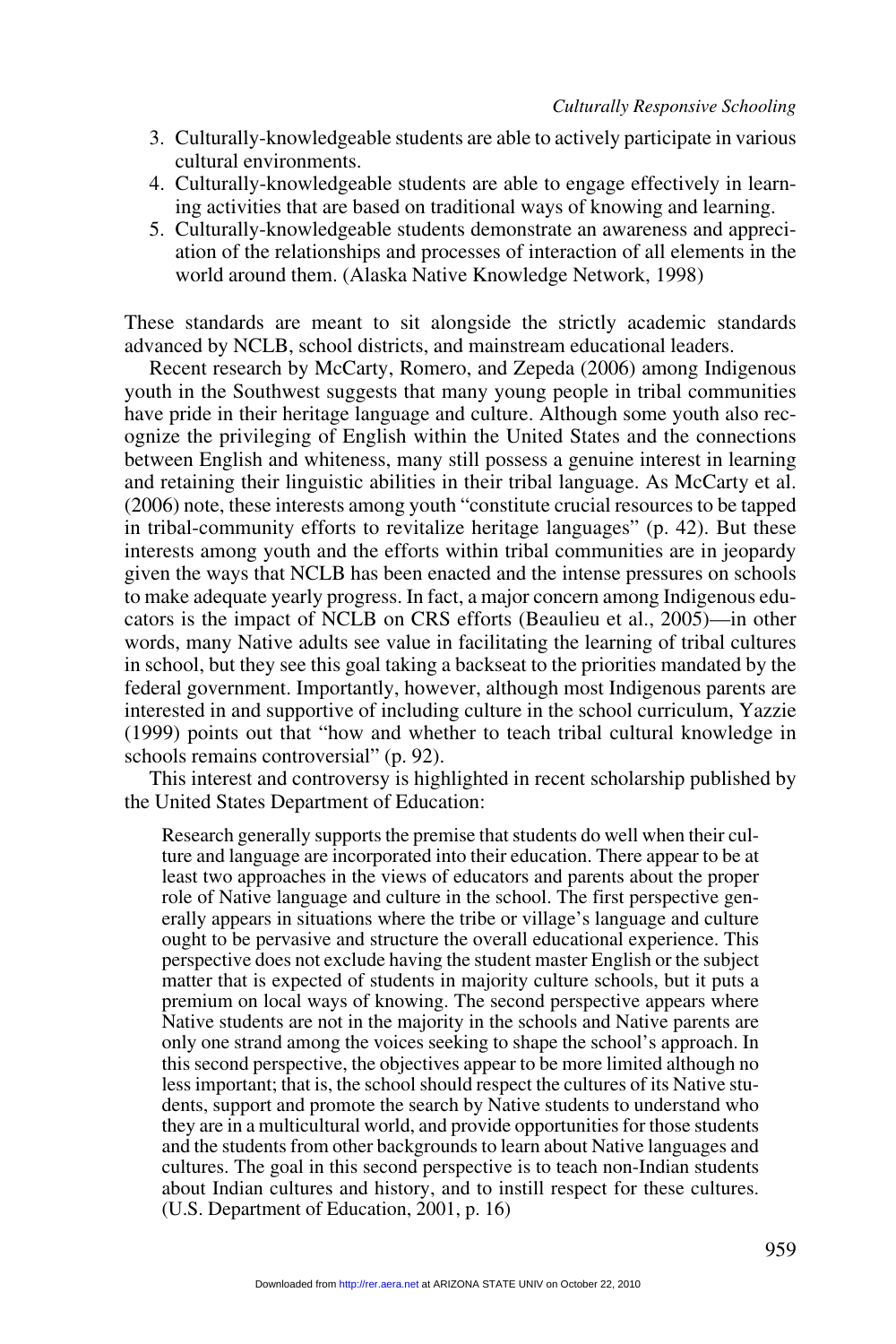Other research supports this summary, adding that a number of Indigenous adults believe that children should have an opportunity to learn their culture and language to preserve their tribal identities, that they should learn traditional values from elders, that tribal languages and cultures are an important aspect in the education of Indigenous youth, and that schools ought to become clearinghouses for community traditions and cultures (Agbo, 2001, 2004). It is important for teachers to realize that they are inherently and consistently engaged in cultural production and reproduction. The transmission of dominant cultural knowledge and norms occurs on a daily basis in U.S. schools, and the consistent message in much of the research is that successful teachers of Indigenous youth also work to transmit values, beliefs, knowledge, and norms that are consistent with their students' home communities (Franklin, 1995; Grant & Gillespie, 1993; Ogbu, 1987). This message comes not only from researchers but also from Indigenous parents, youth, and educational leaders; thus, the teaching of tribal cultures and languages in schools serving Indigenous youth is a shared priority among a range of constituents (Cahape & Howley, 1992; Tharp & Yamauchi, 1994). In Cleary and Peacock's (1998) research with both Native and non-Native teachers of Indigenous youth, this message was central. Although both groups of teachers believed it was important to teach tribal cultures alongside "academics," the Native teachers in the study "saw it as an imperative, essential part of the school" (Cleary & Peacock, 1998, p. 109).

None of the scholarship we reviewed for this article indicated that Indigenous youth should learn tribal cultures and languages at the expense of learning mainstream culture, English, and the typical "academic" subjects generally taught in schools. This is an important point because the shared assumption by most scholars, parents, and educational leaders is that schools should facilitate the acquisition of all of these knowledges and skills—what we might call a "both/and" approach rather than an "either/or" approach. The scholarship on multicultural education provides a nice backdrop for this argument. Scholars such as Delpit (1988, 1995), Ladson-Billings (1994, 1995a, 1995b), Sleeter and Grant (2003), and many others have suggested that students must become knowledgeable about and comfortable within both the mainstream culture and their home cultures. Delpit, for example, argues that students who are not part of the "culture of power" must be explicitly taught the rules and codes of that culture to be able to successfully negotiate it and make decisions about how and when they will negotiate it. Ladson-Billings adds the important component of high expectations and academic success for all students. Scholars discussing Indigenous education make similar arguments about the need to teach Indigenous youth about the dominant culture (Franklin, 1995), hold them to the same high academic expectations that we hold for their White peers (Agbo, 2001, 2004), and provide explicit and direct instruction about dominant cultural and academic norms, expectations, and skills (Cleary & Peacock, 1998). Fortunately, in the past three decades,

a growing number of Indigenous students have the opportunity to use Indigenous knowledge and language to meet "both" local "and" Western education goals (Swisher & Deyhle, 1987; Swisher & Tippeconnic, 1999; Yazzie, 1999). This "both/and" paradigm (Lipka & McCarty, 1994) supports an educational approach that values both Native and Western knowledge. (Lipka, 2002, p. 3)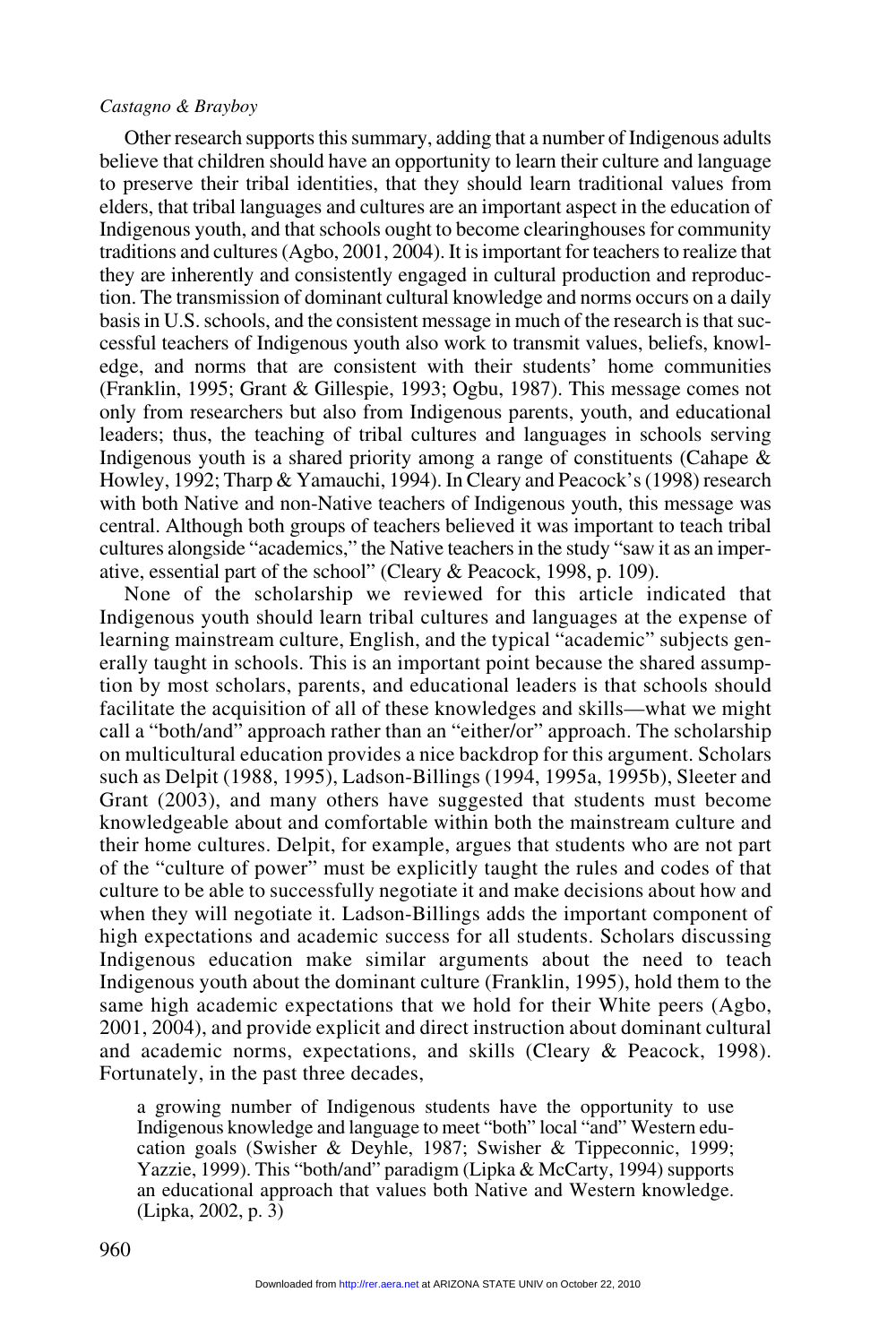#### *Culturally Responsive Schooling*

According to the literature reviewed for this article, what this amounts to is the need and desire for Indigenous youth to become bi/multicultural<sup>6</sup> and the important role of the school in facilitating that process. This is perhaps the most fundamental goal of CRS addressed in the literature. When teachers, curricula, and schools provide a challenging and high-quality education that is intimately connected and relevant to tribal communities, they will be far more likely to graduate youth who are academically prepared, connected to and active members of their tribal communities, and knowledgeable about both the dominant and their home cultures. Indeed, as Cleary and Peacock (1998) note, "a primary ingredient of American Indian student success is the ability to live successfully in both the American Indian culture and the majority culture" (p. 121). Successfully negotiating these "two worlds" requires students to "code switch" (Delpit, 1988; Klug & Whitfield, 2003), a skill that is more easily obtained when tribal cultures are a visible and central part of the school (Gilliland, 1995). This code switching results in Indigenous youth who are both academically and culturally prepared to succeed in the mainstream culture and in their tribal communities (Deyhle, 1995; Deyhle & Swisher, 1997; Reyhner & Jacobs, 2002).

The reasons most often cited in the literature for CRS shed light on the importance of self-determination and tribal sovereignty, racism, and Indigenous epistemologies. Much of the learning styles literature risks either implicitly or explicitly making broad generalizations and essentializing what is actually an incredible range of variation. This work and the way it is often read perpetuate racist beliefs and schooling practices. Furthermore, many of the presumed "cultural" reasons for engaging in CRS would be better understood if reframed in relation to Indigenous epistemologies. And finally, the anticipated outcomes of Indigenous youth successfully negotiating multiple and varied contexts becomes even more critical when connected to tribal sovereignty and the goals of self-determination.

# **Curricular and Pedagogical Strategies for CRS**

Two aspects of schooling that have a significant and direct impact on students are pedagogy and curriculum. Accordingly, a substantial amount of the literature we reviewed for this article focuses on pedagogical techniques and curricular materials teachers could use in their classrooms with Indigenous youth.

# *Pedagogy*

Many Native adults are concerned that the increased focus on testing and standardized direct instruction has resulted in a decline in pedagogical approaches that are culturally responsive to Indigenous youth (Beaulieu et al., 2005). The typical teacher-centered direct instruction approach employed in most classrooms often fails to meet the needs of Indigenous students (Cleary & Peacock, 1998; Jacobs & Reyhner, 2002). This is, in fact, a widespread concern nationwide and among educators and researchers working with students from other ethnic and racial groups as well. This concern makes sense since studies have shown that when teaching methods are adapted to be more congruent with students' cultural norms, academic achievement generally improves (see, e.g., Deyhle & Swisher, 1997; Grant & Gillespie, 1993; Vogt, Jordan, & Tharp, 1993).

More (1989) suggests that teachers ought to adopt a teaching style that is in line with their students' learning styles and that this is particularly important for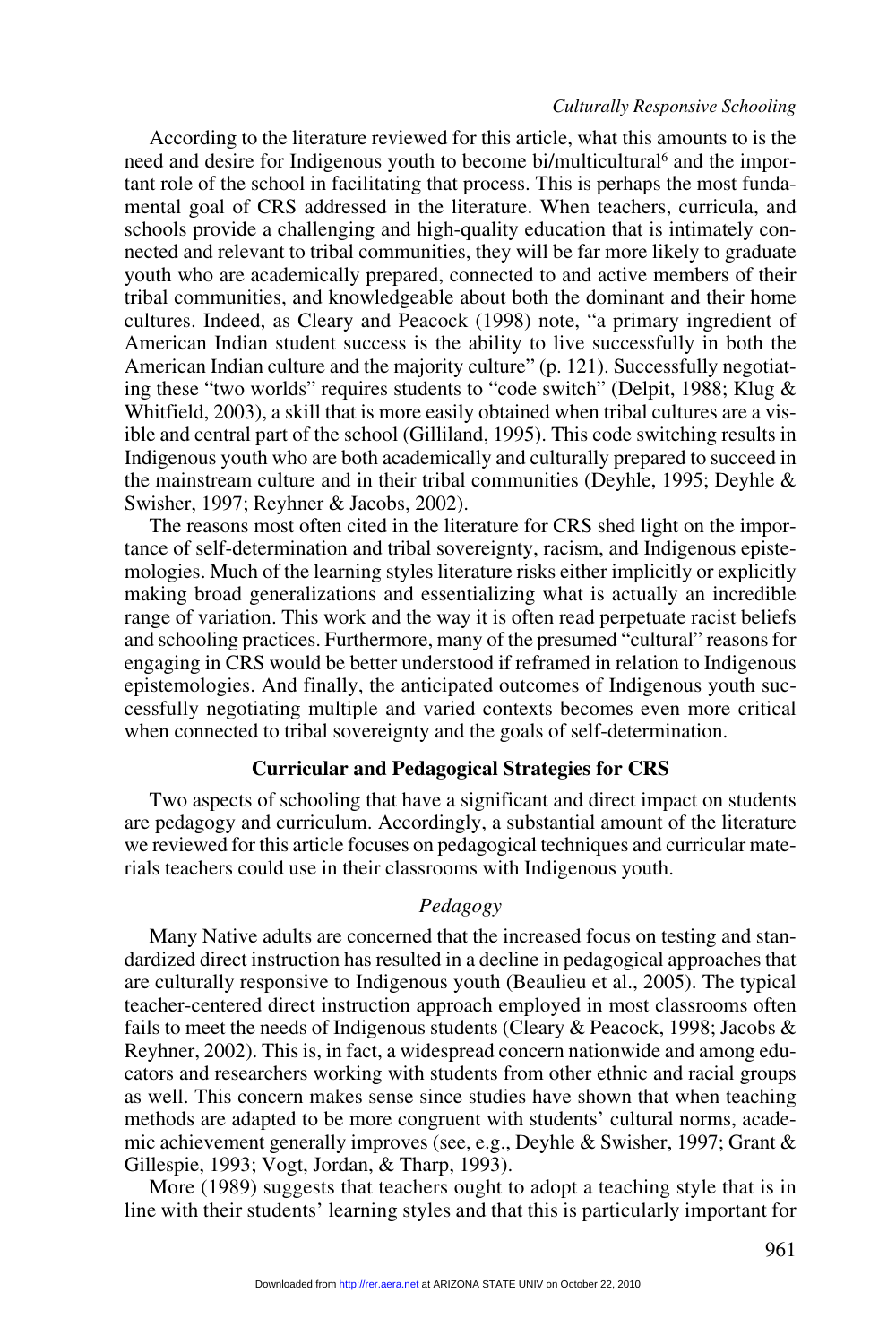teachers of Indigenous youth because one's teaching style is generally based on their own learning style and most teachers come from different cultural backgrounds and thus have different learning styles from many of their Native students. Other scholars recommend a series of general pedagogical techniques that are believed to work well with Indigenous students. One of the most popular is cooperative learning, which is argued to reduce the traditionally competitive nature of schooling and increase student engagement (Cleary & Peacock, 1998; Demmert, 2001; Gilliland, 1995; Grant & Gillespie, 1993; Pewewardy & Hammer, 2003; Sparks, 2000). Gilliland (1995) points out, however, that "cooperative learning is not a single method, or several methods. It is an attitude toward students, a concept of learning, a whole way of life within the classroom and, hopefully, throughout the school" (p. 43). To truly be engaging in cooperative learning school wide, schools would need to be organized around and constantly employing values such as cooperation, sharing, and harmony while recognizing that both students and teachers have important things to contribute to the learning process (Klug & Whitfield, 2003; Taylor et al., 1991). Because it closely matches the values and behaviors within many tribal communities, the use of cooperative learning with Indigenous students appears to improve student achievement and student attitudes (Taylor et al., 1991).

Another commonly cited pedagogical technique in the literature on CRS for Indigenous youth is the creation of a visual learning environment within the classroom. Scholars suggest that teachers integrate the visual arts across the curriculum, design learning activities that allow students to observe, and use tools such as paper, markers, videos, and chalk (Cleary & Peacock, 1998; Gilliland, 1995; Grant & Gillespie, 1993; Philips, 1983). The use of visual learning is meant to complement, not replace, the use of oral teaching methods so that learning is maximized by the use of diversified techniques (Sparks, 2000; Tharp & Yamauchi, 1994).

Scholars of CRS also argue that teachers must employ pedagogical techniques that explicitly connect learning to students' everyday lives. When education takes a holistic approach with multiple and obvious connections to students' worlds outside of school, it is both more interesting and more effective for Indigenous youth (Gilliland, 1995; Klug & Whitfield, 2003). The suggestion that schooling take a more holistic approach means simply that the goal is to understand "many aspects [of a concept] at the same time and the interrelationships involved" (Rhodes, 1994, p. 92). This approach may require a loosening of disciplinary boundaries within schools, but it certainly would result in more authentic and real-life application of learning. Some concrete ways to employ a more holistic approach in which learning is connected to students' lives are to integrate experiential learning, service learning, hands-on learning, and field trips (Cleary & Peacock, 1998; Hall, 1996).

Another general pedagogical technique discussed in the literature on CRS for Indigenous youth is related to time within the classroom. Multiple scholars advocate for teachers to increase the wait time between question and answer and the time they give students to process information (Gilliland, 1995; Rhodes, 1994). Studies have found that many Indigenous students are socialized to wait to speak or act until they are confident in their correctness or mastery, so extended wait times and opportunities for observation within the classroom allow students to confidently respond to teachers' requests (Deyhle & Swisher, 1997; Swisher & Deyhle, 1989). In a related vein, students are generally more involved in classroom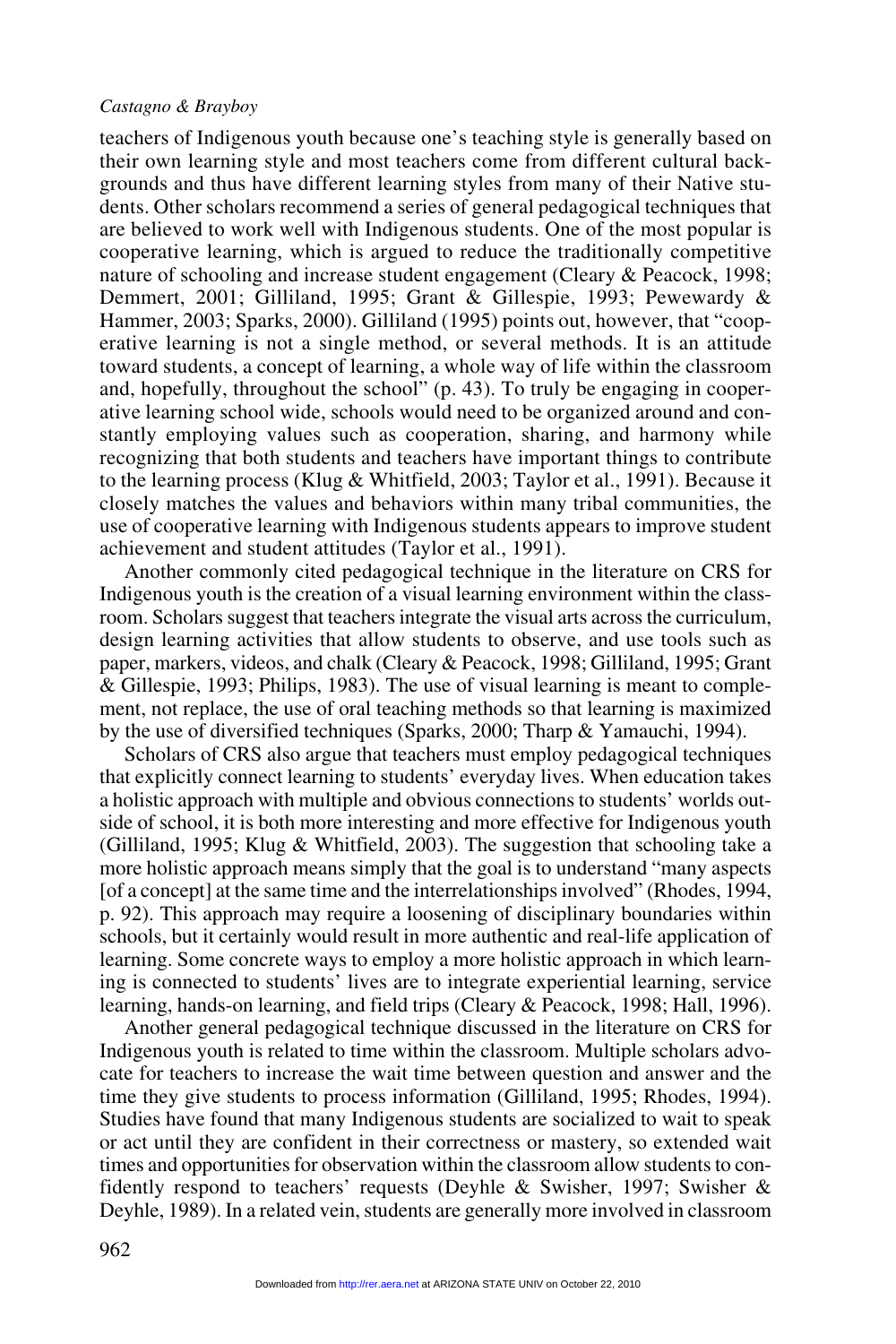discussions when they are allowed to set the pace of the conversation rather than having to follow the teacher's tempo (Tharp & Yamauchi, 1994).

And finally, Cleary and Peacock (1998) suggest that to motivate students to learn, teachers must also connect "to the human need for self-determination" (p. 212). They argue that teachers need to tap into this desire to engage their students in the schooling process, and that teachers can help students develop strategies for understanding and acting on the world around them. This is not unlike much of the literature on multicultural education that argues that students must learn to "read the world" and act in ways that create social change and, ultimately, lead to greater equity and social justice (Freire, 1970; Nieto, 2004; Sleeter, 1996; Sleeter & Grant, 2003). When students feel empowered and have greater agency within their schools and communities, education is both more meaningful and socially responsible.

Before moving into some of the pedagogical strategies suggested for particular subject areas, we want to share a couple summaries offered in the literature on culturally responsive pedagogy. Cleary and Peacock (1998) offer the following patterns of successful teacher practice:

the need to build trust; to connect with the community; to establish cultural relevance in the curriculum; to tap intrinsic motivation for learning; to use humor; to establish family support; to provide situations that yield small successes; to make personal connections with students; to use highly engaging, activity-based learning and, in some cases, cooperative learning; to provide role models; to be flexible, fair, and consistent; and to provide real audience and purpose for student work. (p. 13)

Similarly, Swisher and Deyhle (1989) offer the following suggestions to teachers of Indigenous students:

- Be aware of the "pacing" of activities within a time framework which may be rigid and inflexible;
- Be aware of how questions are asked; think about the discussion style of your students;
- Remember, some students do not like to be "spotlighted" in front of a group;
- Provide time for practice before performance is expected; let children "save" face," but communicate that it is "okay" to make mistakes;
- Be aware of proximity preferences; how close is comfortable;
- Organize the classroom to meet the interactional needs of students; provide activities which encourage both independence and cooperation;
- Provide feedback that is immediate and consistent; give praise that is specific.  $(pp. 9-10)$

All of these suggestions are mentioned by other scholars as well and provide specific pedagogical advice for teachers hoping to employ CRS with Indigenous youth. In addition to these suggestions, some scholars have focused on pedagogical strategies within particular subject areas, so we will briefly discuss the areas of math, science, and language arts.

Most of the suggestions for culturally responsive pedagogy in math and science are consistent with the general suggestions discussed earlier. Unfortunately, math and science are most often taught through abstract and isolated concepts rather than through more tactile, visual, and holistic stimuli (Gilliland, 1995). But as Butterfield (1994) notes,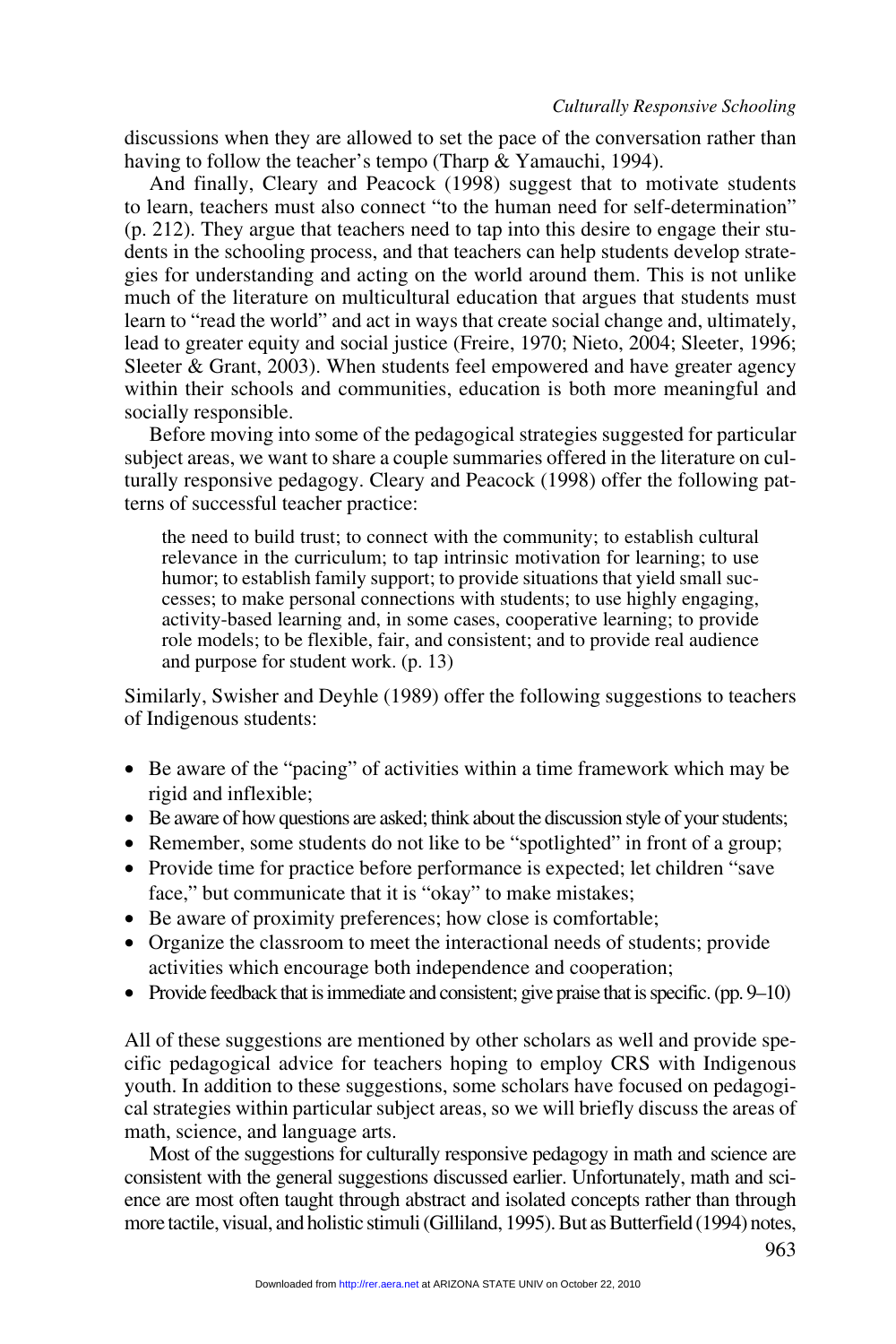practices most consistent with how Native students learn mathematics and science best include (a) simultaneous processing (seeing the whole picture) instead of successive processing (analyzing information sequentially), (b) instruction that builds on American Indian and Alaskan Native strengths as learners, (c) using hands-on materials or manipulatives, and (d) structuring classrooms to support cooperative learning. (pp. 4–5)

Teachers must also be clear, explicit, and direct about the terminology used in these subject areas. Many of the terms used in math and science have different meanings than their everyday meanings, and this can be especially confusing for students whose first language is not English (Davidson, 1992; Gilliland, 1995). Teachers may be more effective teaching such concepts in students' native language first and then relating that understanding to the English terms. Furthermore, recent research that demonstrates clear connections between how people think and what people think has clear implications for math and science teaching. Bang, Medin, and Atran (2007) are exploring the "cognitive consequences of different conceptualizations of nature and the place of humans within it" and suggest a number of implications for improved science learning among Indigenous children (p. 13868). Indeed, learning will be improved when teachers draw on the epistemological and cultural orientations of students within their classrooms.

As with math and science, language arts and literacy instruction seems to be most effective when drawing on the strategies discussed earlier. It is important for teachers to realize that literacy can be an especially frustrating learning experience for any student who is continually corrected and that this frustration can lead to resistance among students (Cleary & Peacock, 1998). It is also important for teachers to be aware of the tasks they are asking students to engage in because "most American Indian students are expected to respond to literature and other school materials in ways that have not been modeled to them" (Cleary  $\&$ Peacock, 1998, p. 190). To overcome these barriers, teachers can connect language arts and literacy learning to real-life experiences, give students real audiences with real purposes to write for, teach students explicitly how to engage in abstract analyses, and read potential language arts texts with the cultural knowledge and language of the community in mind (Cleary & Peacock, 1998; Gilliland, 1995). A number of scholars also recommend the use of whole language approaches to literacy learning for Indigenous youth because they incorporate oral language practice, integrate culturally relevant materials, and provide more explicit connections to real world experiences (Gilliland, 1995; Goodman & Wilde, 1992; Grant & Gillespie, 1993; Kasten, 1992; Klug & Whitfield, 2003; McCarty, 1993b).

# *Curriculum*

Like pedagogy, curriculum is another area discussed frequently in the scholarship on CRS for Indigenous youth. This focus should not be surprising since a school's curriculum closely shapes what material students are exposed to on a daily basis. The traditionally Eurocentric focus of the curriculum in U.S. schools has been critiqued by countless scholars in the field of multicultural education, and Indigenous peoples across the country are concerned about the narrowing of the curriculum given the recent emphasis on standardization and testing. Unfortunately, "Native languages and culture have not been well represented in schools' curricular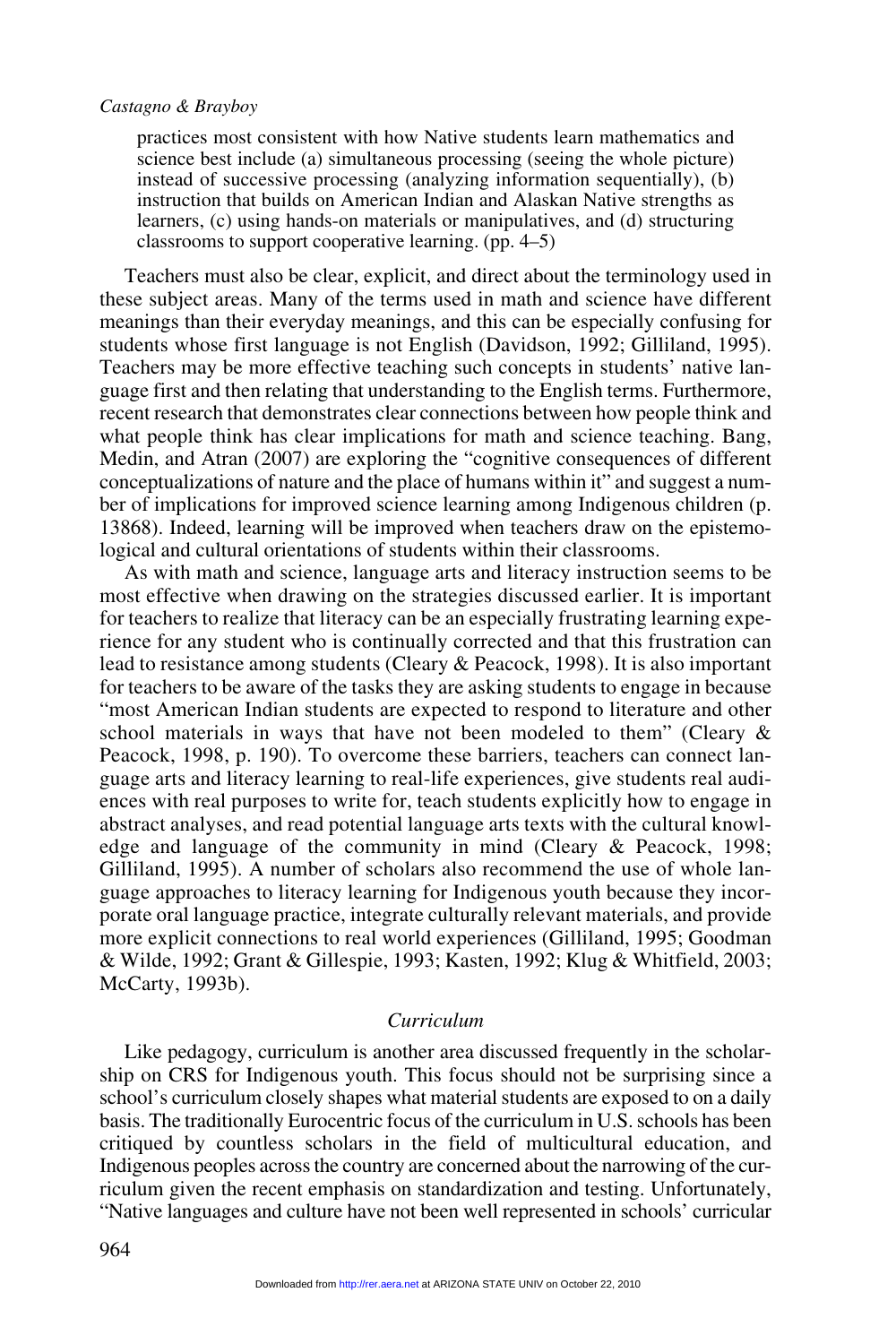program and attention to the arts, music, and literature is generally being diminished" (Beaulieu et al., 2005, p. 16). Cleary and Peacock (1998) agree, noting "there is a mismatch between what might be relevant curriculum and what American Indian students actually experience in many schools" (p. 51). But this mismatch and lack of representation is curious because policy studies, research, and evaluation studies have consistently found that Indigenous students' academic performance is improved when school curricula promote the language and culture of the local community (Demmert, 2001). It is, in fact, counterintuitive to assume that students would do worse in school when the curriculum is related to their everyday lives, represents their cultures and communities, and validates their cultural integrity (Grant & Gillespie, 1993; Native Education Initiative of the Regional Educational Labs, 1995; Noley, 1992). Other concerns about the curriculum expressed in the scholarship on CRS for Indigenous youth include that the mainstream curriculum generally trivializes and stereotypes tribal cultures, that Native students are too often exposed to remedial curricular materials, and that teachers rely too heavily on textbooks that ignore Indigenous experiences (Powers et al., 2003; Reyhner, 1992a, 1992b).

In response to these concerns, a number of scholars have suggested alternative curricula that are more culturally responsive to Indigenous students and tribal nations. We might think of these curricular suggestions as composing a "transformative curriculum" that *both* integrates cultural knowledge *and* questions the assumptions of traditionally Eurocentric school curricula (Pewewardy & Hammer, 2003). In fact, a number of tribal communities have created curricula for use in schools serving their youth (Reyhner & Jacobs, 2002), but much more work is needed in this area (Rhodes, 1994). The Alaska Native Knowledge Network (1998) provides an exemplary model in developing its own cultural standards for curriculum. They have adopted these curricular standards to complement the standards set forth by external governmental agencies to ensure that local cultures and languages are represented in school curricula:

- A culturally-responsive curriculum reinforces the integrity of the cultural knowledge that students bring with them.
- A culturally-responsive curriculum recognizes cultural knowledge as part of a living and constantly adapting system that is grounded in the past, but continues to grow through the present and into the future.
- A culturally-responsive curriculum uses the local language and cultural knowledge as a foundation for the rest of the curriculum.
- A culturally-responsive curriculum fosters a complementary relationship across knowledge derived from diverse knowledge systems.
- A culturally-responsive curriculum situates local knowledge and actions in a global context. (Alaska Native Knowledge Network, 1998)

One of the primary messages is that curricula must be connected to students' lives, represent their cultural and linguistic backgrounds, and present accurate images of both the past and present (Agbo, 2001; Skinner, 1999). Culturally responsive curriculum will tap into students' curiosity and engage them in topics that are interesting to them; it does this without watering down, but rather by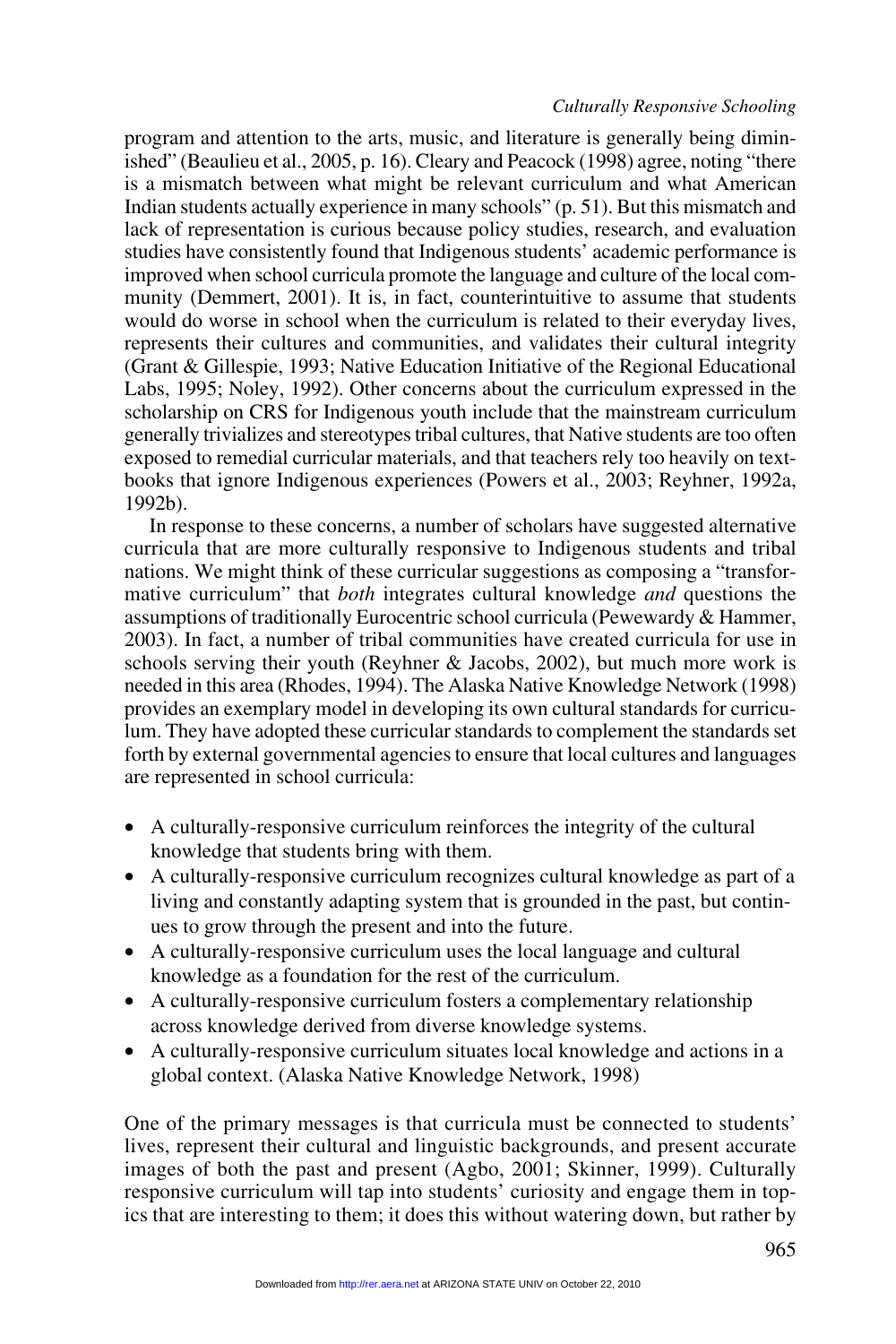strengthening, the quality of learning materials (Cleary & Peacock, 1998; Sparks, 2000).

In addition to these general curricula suggestions, some scholars also offer suggestions for making the curriculum of particular subject areas more culturally responsive to Indigenous youth. In what follows, we briefly share these suggestions for math, science, social studies, and language arts.

The most commonly cited curricular approach to math for Indigenous students is ethnomathematics. Ethnomathematics is recommended because it draws connections between home and school and, therefore, promotes academic success among students. According to Apthorp et al. (2002),

ethnomathematics is the study of traditional and everyday mathematics and the integration of findings from this study into the development and use of curricular methods and materials that are aligned with content standards (Brenner, 1998; Davidson & Miller, 1998). Ethnomathematics "acknowledges the value of the knowledge base that children themselves bring to school" and engages children in activities based on everyday mathematics in ways that help them "develop meaningful problem solving and greater mathematical power" (Brenner, 1998, p. 239). (p. 9)

To successfully implement ethnomathematics, teachers must "identify culturally specific and everyday knowledge," develop "responsive curricular materials," and "use formative evaluation to make adaptations and revisions" (Apthorp et al., 2002, p. 11). As with other curricular areas, it is important that the integration of culture is not trivial (Nelson-Barber & Estrin, 1995), and it must require students to regularly use systematic language activities (Davidson & Miller, 1998). Although Gilliland (1995) does not specifically advocate ethnomathematics, he advises similar curricular strategies. He recommends that math teachers infuse their curriculum with examples and situations involving Indigenous peoples, such as the "Aztec calendar" and "Mayan numeration," because students will learn more when they see connections to their own life and cultural backgrounds (Gilliland, 1995, p. 155). Taylor et al. (1991) suggests math activities that involve tessellations "for artistic creativity and geometric exploration" (p. 15) and beadwork for its "reliance on geometric patterns" (p. 19). Lipka and others in Alaska have developed and studied the use of a Yup'ik-centered math curriculum in a number of southwestern Alaskan communities; their work supports that of others and calls for a more sustained commitment to the development and integration of culturally responsive and tribally specific math curricula in schools serving Indigenous youth (Lipka, 1990, 1994; Lipka & Adams, 2003; Lipka, Hogan et al., 2005; Lipka, Mohatt, & the Ciulistet Group, 1998; Lipka, Parmelee et al., 2005). Overall, then, the consensus is that math curriculum needs to include cultural relevance and be built around local interests and cultures (Davidson, 1992).

Similar recommendations are made for science curricula in schools serving Indigenous youth. School science generally relies on learning from textbooks and memorizing discrete facts, but a more culturally responsive science curriculum might include the vast stores of Native knowledge "of nature, of animal ways, and of the uses of plants"; explicit instruction in the language of science; field trips; and observation of nature (Gilliland, 1995, p. 34). Gilliland (1995) provides a number of curricular topics that should be integrated into science teaching for Indigenous students: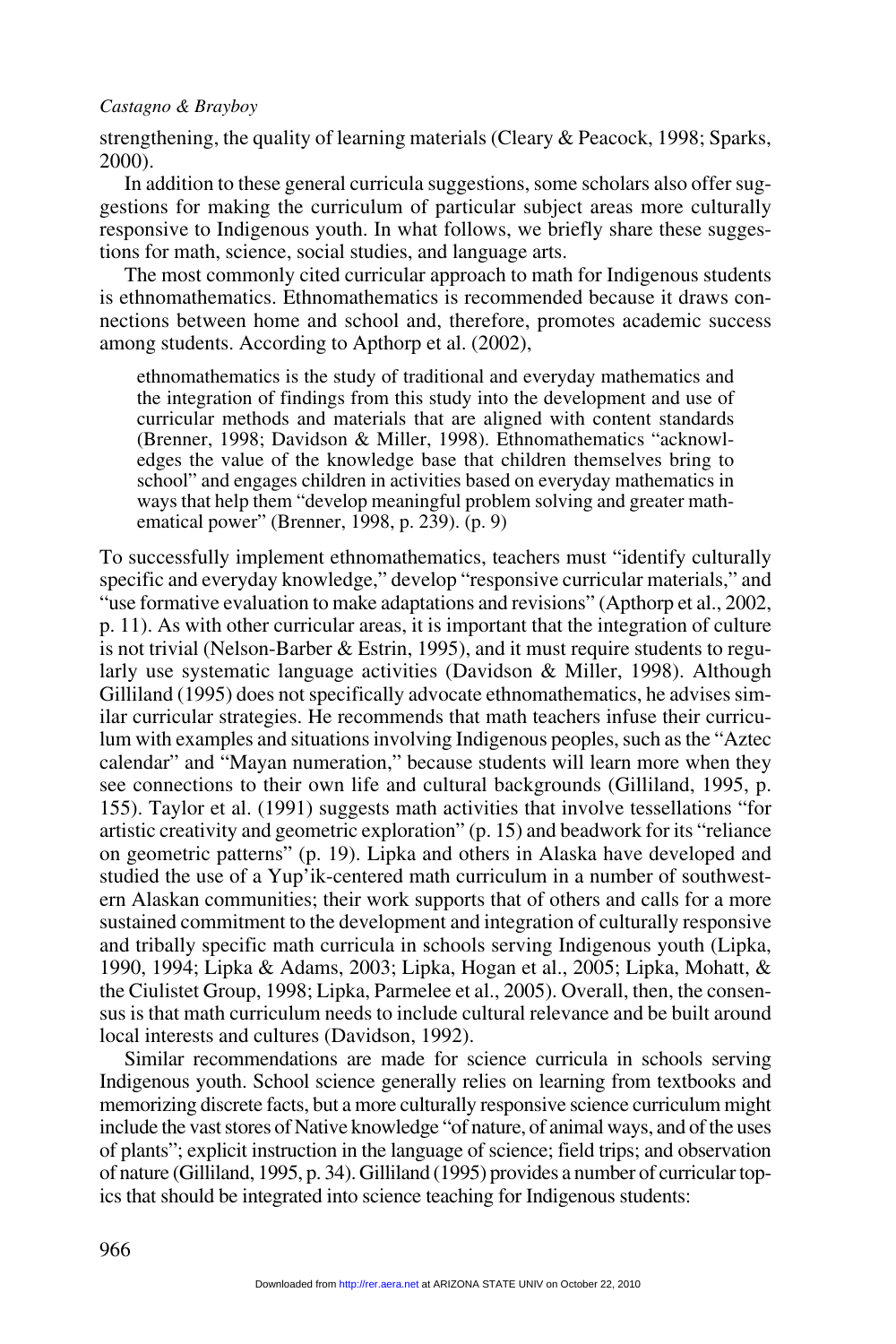Indian students should know that at the time of the European invasion of America, American and European natives were approximately equal in scientific knowledge, and that much of the Indians' traditional knowledge is still useful today. Teach your students about the Mayas' advanced knowledge of astronomy, the Aztecs' study of genetics, the Incas' technical approach to architecture and their intricate use of brain surgery, the fact that although their approach was different, most North American tribes were more knowledgeable than their European peers in zoology and in the use of herbal medicines. Let them know that their own ancestors contributed more different food plants to our present diets and the rest of the world than their European counterparts did. Then ask parents and local elders to accompany your classes on field trips to teach them were to find edible wild plants and material for weaving and other projects, and have them teach the students about the local animal life. (p. 150)

It is important for teachers to be aware of and treat appropriately the connections many Indigenous peoples make between spirituality and science. Although much tribal knowledge of the earth, animals, and humans is intimately tied to moral and spiritual values, many teachers are reluctant to bring spirituality into the classroom (Pewewardy & Bushey, 1992). However,

if we remember that spirituality is the way we form relations with a universal higher power and all of Creation, including our relationships with others, we can readily determine that there is a place in education for spirituality and ceremonies cementing those relationships for American Indian students. (Klug & Whitfield, 2003, p. 161)

The opposite side of this issue is when teachers include curricular material that is offensive to or against the spiritual and moral beliefs of Indigenous students. Many biological experiments and activities may be taboo for some Native students, and teachers should be aware of local norms before including these activities in their science curriculum (Gilliland, 1995).

Social studies is another curricular area that is addressed specifically in the literature on CRS for Indigenous youth. As with other curricular areas, the general consensus is that social studies must be made relevant to tribal cultures and histories and that it must also be accurate and fair in its portrayal of Indigenous peoples both past and present. Gilliland (1995) offers the following suggestions for improving social studies for Indigenous students:

- teach from a multicultural viewpoint (p. 80),
- allow time for Native American history and culture (p. 81),
- give Native Americans their rightful place (p. 82),
- assure historical accuracy (p. 82),
- teach Native American contributions (p. 83),
- teach social studies as ongoing and dynamic (p. 84),
- integrate other subjects into your social studies unit (p. 84), and
- learn more about Native Americans (p. 84).

Other recommendations for more culturally responsive social studies curricula include teaching about tribal governments, presenting a balanced and honest image of Native histories, focusing on both the past and present, teaching about both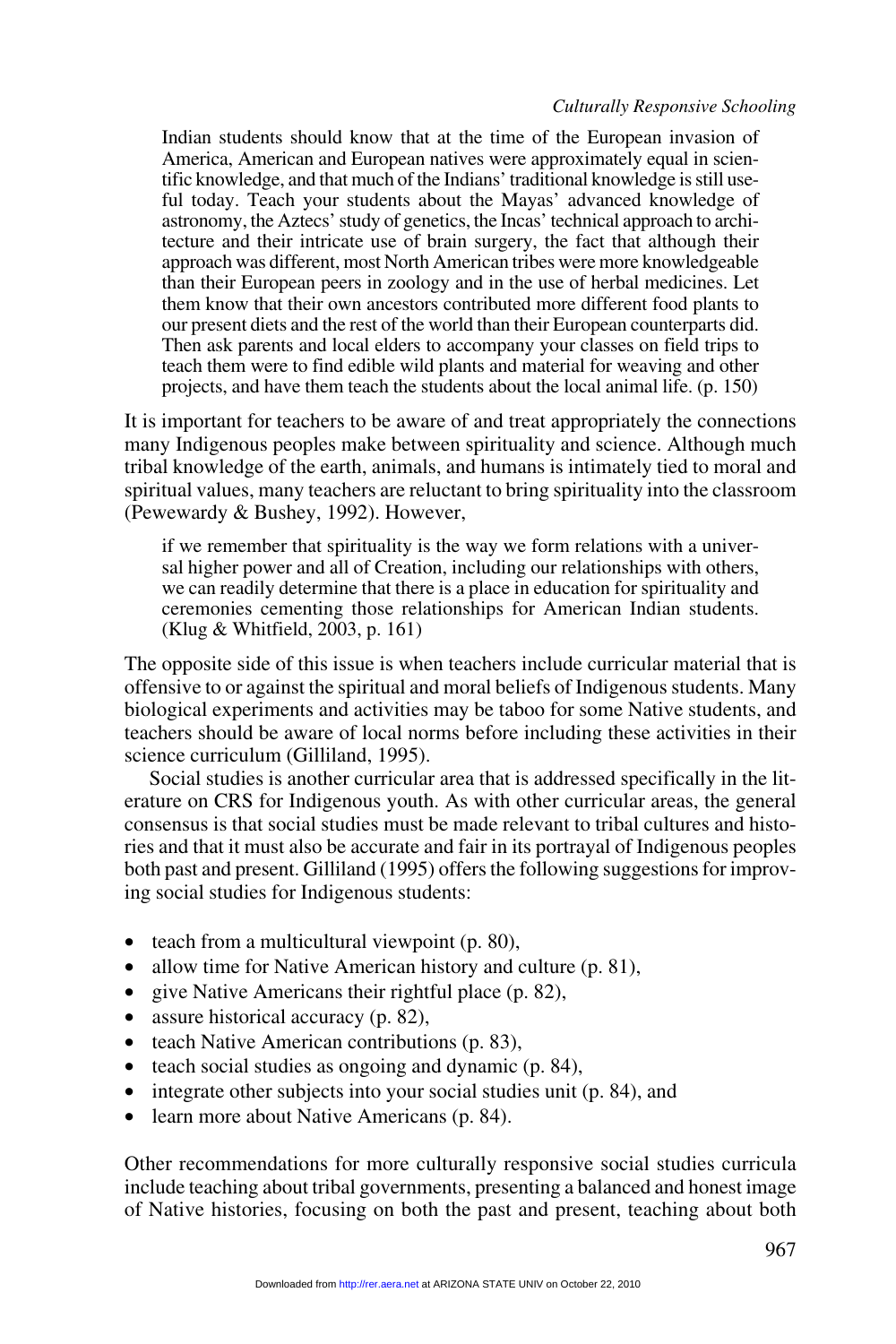general patterns and the specific tribal nations in which your school is located, and focusing on the unique needs and interests of your students (Gilliland, 1995; Klug & Whitfield, 2003; LaCounte, 1992). In general, "the social studies curriculum should help American Indian students understand and function effectively in the personal, social, and cultural worlds in which they live" (LaCounte, 1992, p. 215).

Language arts curriculum also needs to be connected to students' worlds and everyday experiences. Because reading is largely about making meaning of text, texts should be related to a world students can recognize (Cleary & Peacock, 1998; Gilliland, 1995; Reyhner, 1992c). This, of course, requires added work on the part of the teacher because most texts in our schools are more closely related to a world White, middle-class students can recognize. Language arts might also include stories from students' local communities; these stories can be collected from elders and written down by students as a way to create more culturally relevant literacy materials.

With all curricular material, teachers must become diligent reviewers of the texts they are given to use in their classrooms. Current curricula should be examined for accuracy, inclusivity, bias, stereotyping, and omission and then used in critical and limited ways (Gilliland, 1995; Grant & Gillespie, 1993; Kaomea, 2005; Klug & Whitfield, 2003; Lipka, 2002; Seale & Slapin, 2006). This is important because, as Swisher and Tippeconnic (1999) note, "negative stereotypes coupled with inadequate and inaccurate information about this nation's Indigenous peoples, particularly in social studies curricula, damage the self-concepts and subsequent behavior of our youth" (p. 303). Grant and Gillespie (1993) cite work by the Manitoba Indian Brotherhood in the following list of common biases found in school curricular materials:

- 1. Bias by omission—selecting information that reflects credit on only one group, frequently the writer's or speaker's group.
- 2. Bias by defamation—calling attention to the Native person's faults rather than virtues and misrepresenting the nature of Native people.
- 3. Bias by disparagement—denying or belittling the contribution of Native people to mainstream culture.
- 4. Bias by cumulative implication—constantly creating the impression that only one group is responsible for positive development.
- 5. Bias by (lack of) validity—failing to ensure that information about issues is accurate and unambiguous.
- 6. Bias by inertia—perpetuation of legends and half-truths by failure to keep abreast of historical scholarship.
- 7. Bias by obliteration—ignoring significant aspects of Native history.
- 8. Bias by disembodiment—referring in a causal and depersonalized way to a group of people.
- 9. Bias by (lack of) concreteness—dealing with a race or group in generalizations that apply shortcomings, or positive characteristics, of one individual to the group. To be concrete, the material must be factual, objective, and realistic.
- 10. Bias by (lack of) comprehensiveness and balance—failure to mention all relevant facts that may help form the opinion of the students. (pp. 17–19)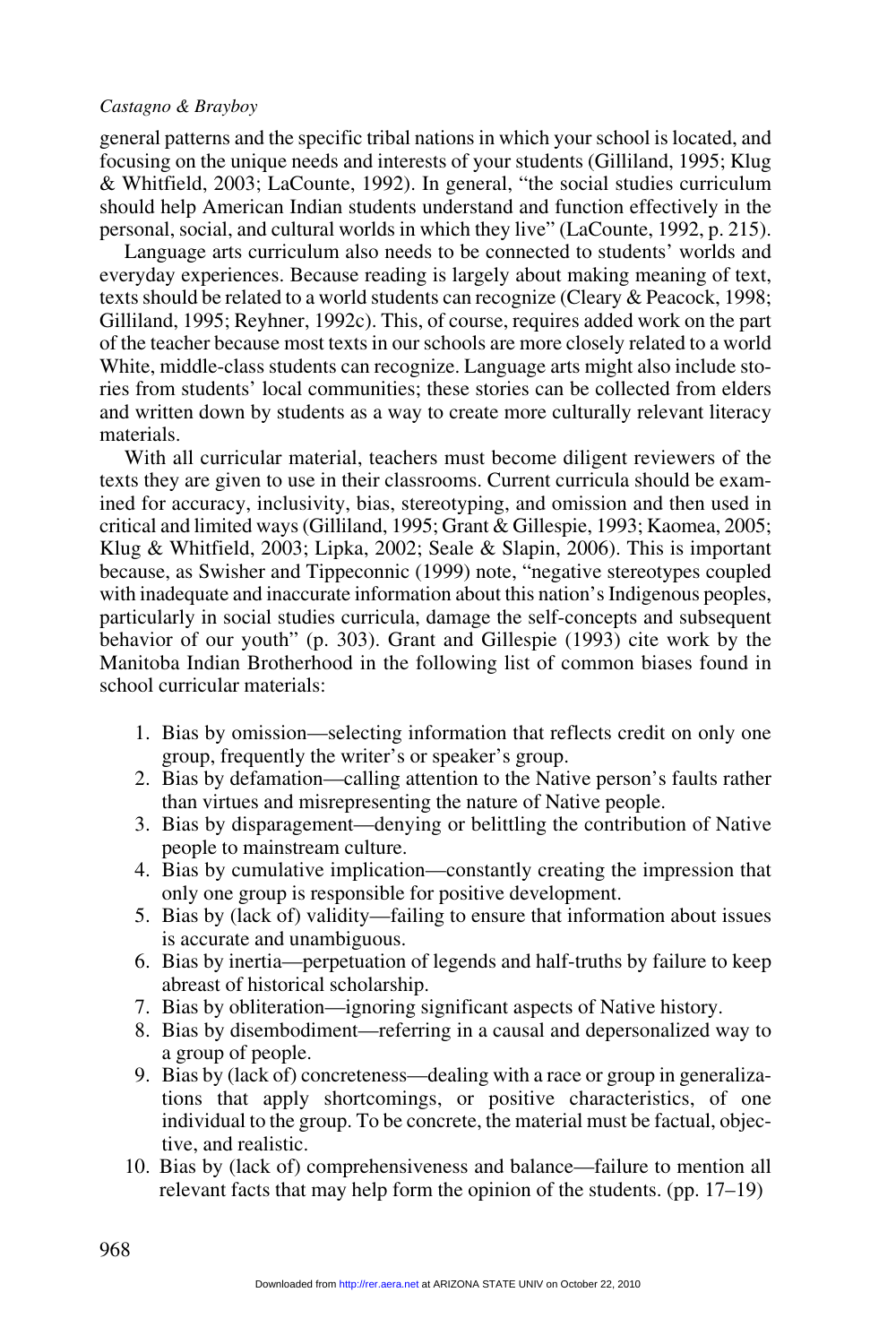This list helps illuminate why careful and limited use of standardized curricular materials is needed and why communities must also develop alternative and supplemental curricular materials that are culturally responsive to Indigenous youth and tribal nations. When communities and students are involved in the process of determining subject matter and creating curriculum, cultural responsiveness is more likely to be achieved.

The curricular and pedagogical strategies discussed in the literature are important, but we suggest that they might become even more powerful and meaningful for Indigenous youth and tribal communities if they were explored and analyzed within the context of sovereignty and self-determination, racism, and Indigenous epistemologies. Without a tight connection to these three themes, culturally responsive curricular and pedagogical efforts will continue to provide only surface-level and compartmentalized opportunities for Indigenous students to see themselves and their communities in schools. This, in turn, fails to honor the locally articulated priorities and needs within most Indigenous communities. Curricula and pedagogy developed with a deep understanding of sovereignty and self-determination, racism, and Indigenous epistemologies will be far more powerful in their ability to provide good schooling to Indigenous youth. These elements—particularly the first and last—are what set CRS for Indigenous youth apart from other educational efforts.

# **Educator Characteristics Necessary for CRS**

Although curricular and pedagogical issues are certainly important for an understanding of CRS for Indigenous students, there are a number of teacher characteristics that are also necessary for CRS to be made a reality. Teachers must possess a particular set of dispositions, attitudes, values, and knowledges to be successful with Indigenous students.

# *Teacher Values, Attitudes, and Ideologies*

One of the themes that came out of the literature we reviewed for this article was the importance of teachers' values, attitudes, and ideologies toward their students and toward Indigenous communities and cultures. However, although a number of scholars touched on this theme, it was rarely a central theme within articles and books; it generally took a backseat to the more common themes of curriculum and pedagogy. In Demmert's (2001) review, he notes that "teacher attitudes about students, knowledge of the subject matter, and understanding and knowledge about the culture of students are all shown to promote improved academic performance and student behavior (Yagi, 1985)" (p. 26). In a similar vein, other scholars have noted that CRS "relies on the development of certain dispositions toward learners" (Pewewardy  $&$  Hammer, 2003, p. 1). Yazzie offers one of the most direct and explicit points about the importance of teachers' values, attitudes, and ideologies:

Affective qualities, rather than skills or academic preparation, seem to characterize effective teachers in the research literature. Studies indicate that teachers who serve Native students effectively are informal, are caring and warm, give up authority, and have and show respect for the students. (Yazzie, 1999, p. 95)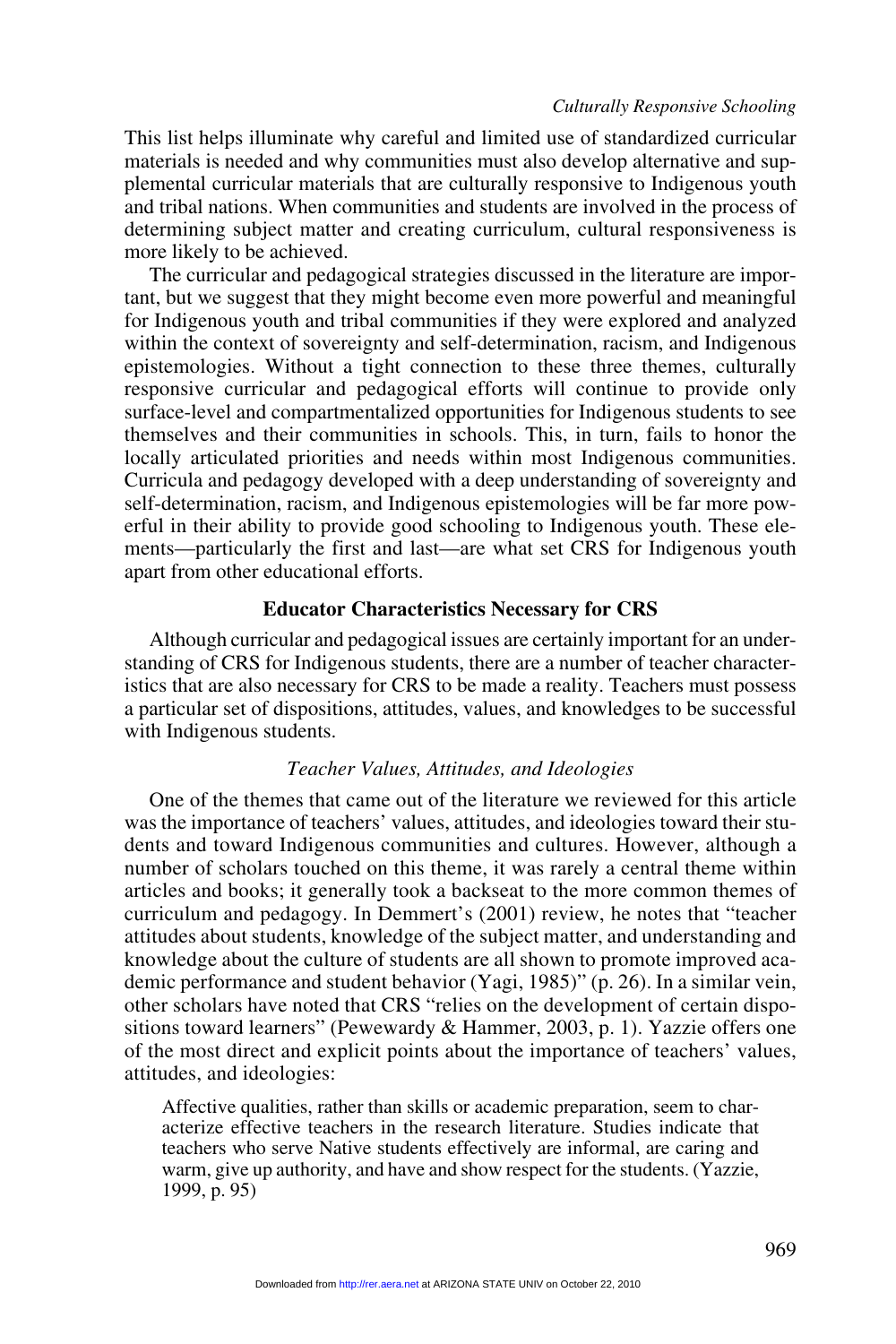The affective qualities to which Yazzie refers are also noted by a number of scholars in the multicultural education literature. Ladson-Billings (1995a) and Bartolome (1994) both argue that dispositions are critical to successful teachers of students of color, and other scholars of Indigenous education concur—noting the importance of teacher temperament, tolerance, flexibility, and overall disposition (Klug & Whitfield, 2003; Rhodes, 1994).

A related theme in the literature on CRS for Indigenous youth is the importance of caring relationships between teachers and students. Again, the theme of caring is common in the general multicultural education literature as well. First introduced by Noddings, caring is a main theme in an ethnographic study conducted by Valenzuela (1999). In her research, Valenzuela distinguishes between the authentic caring sought by Mexican American students and the aesthetic caring demonstrated by teachers. Powers (2006) notes a similar theme in research with Indigenous youth:

Dehyle (1992) observed Native students' mistrust of schooling as a reaction to negative stereotypes perpetuated by teachers. Conversely, she witnessed Native students' enthusiasm for learning under the instruction of approachable and caring teachers. She reported that "the issue of teacher caring" was very important to many of the Native youth (p. 31). Over one third of American Indian dropouts interviewed by Coladarci (1983) and almost half of those interviewed by Dehyle (1992) reported that their teachers failed to care about them.  $(p. 19)$ 

Other scholars of Indigenous education have also noted the importance of caring relationships, mutual respect between students and teacher, and teachers being perceived as safe by Indigenous students (Cleary & Peacock, 1998; Gilliland, 1995; Swisher & Tippeconnic, 1999). Gilliland (1995) reminds us that "Kleinfeld (1979) found that the teachers who were most successful with Native students were those who were personally warm and supportive, as opposed to those who concentrate solely on academic tasks or have a detached demeanor" (p. 54). But although caring is an important affective quality for teachers hoping to practice CRS, caring is certainly not enough. In other words, we might think of caring as a necessary but not sufficient quality of effective teachers for Indigenous youth.

Another important disposition for culturally responsive teachers is an attitude and presence that expects high performance levels while caring about and understanding Indigenous youth—what some scholars have referred to as a "warm demander" (Kleinfeld, 1979; Swisher & Deyhle, 1989; Vogt & Au, 1995). In fact, a number of studies have suggested that an important common element in successful programs for Indigenous youth is the expectation for excellence (McCarty, 1993a; Rhodes, 1994) and that in unsuccessful schooling environments, Indigenous youth are negatively affected by teachers who hold low expectations for them (Chrisjohn, Towson, & Peters, 1988; Hornett, 1990). Thus, "teachers' expectations, academic encouragement, and provision of sufficiently challenging material appear to be critical instructional issues for Native students' school success" (Powers, 2006, p. 24).

A third important disposition of teachers who engage in CRS is an attitude of respect, appreciation, and value for tribal communities and cultures. A number of scholars suggest that this is not only a critical element for CRS but also the element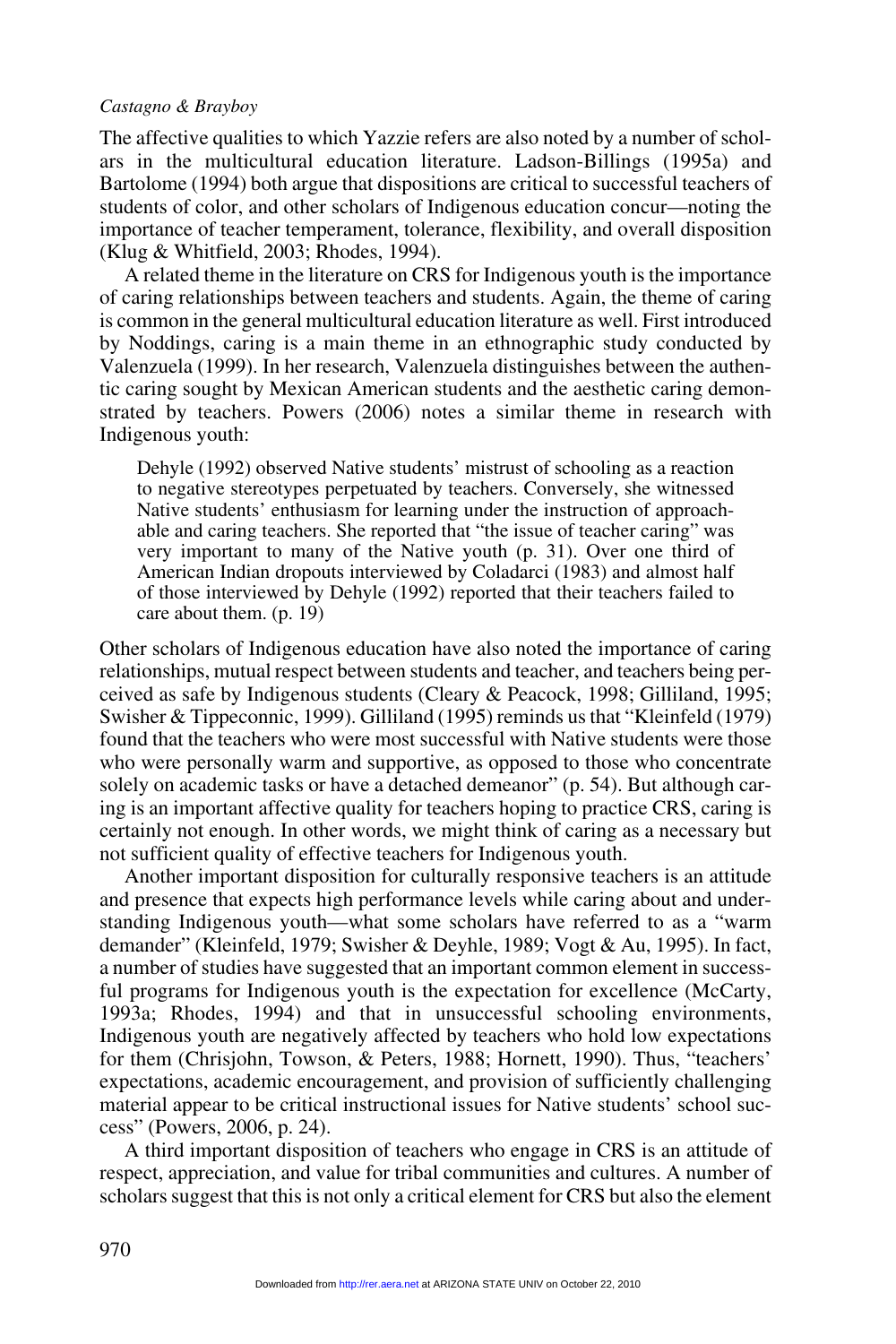#### *Culturally Responsive Schooling*

that is very often missing among educators serving Indigenous youth (Demmert, 2001; Garcia & Ahler, 1992; Grant & Gillespie, 1993). Given the high numbers of teachers who have no experience with tribal communities, this is an important area for better teacher education and support. Teachers must not only be interested in and value tribal communities, but they must also show similar interest in students' personal lives and be responsive to their students (Kleinfeld, 1979; Reyhner & Eder, 2004). Importantly, none of these dispositions are easy or quick to cultivate; in fact, "true appreciation and respect are attitudes that take a long time and a lot of effort to translate into behaviors. Appreciation and respect are the antecedent attitudes for teaching Indian children" (Garcia & Ahler, 1992, p. 14). Two strategies teachers can employ are to "watch more, ask less" (Rhodes, 1994, p. 197) and to appreciate and demonstrate appreciation for their own cultures, languages, and roots (Klug & Whitfield, 2003). These strategies are useful for all teachers of Indigenous students to keep in mind because White teachers as well as teachers of color can grow into becoming more reflective educators (Pewewardy & Hammer, 2003)—indeed, being more reflective is intimately connected to being a more authentically caring teacher and a warm demander.

# *Community Involvement and Support—It Goes Both Ways*

Another common theme in the literature on CRS for Indigenous youth is the importance of community involvement and support both by the teacher and by the tribal community members. Teachers must know the community in which the school is situated, interact with community members, and support community agendas. On the other hand, members of the community must also be invited and welcomed into the school and be given plenty of authentic opportunities to connect with the school and the work of educators in the school.

A number of scholars discuss the need for teachers of Indigenous students to learn about local language issues and cultural practices and to support tribal nations in their efforts at linguistic and cultural preservation (Cleary & Peacock, 1998; McCarty, 1993a). Talking with people in the community is an obvious way to begin this process, and teachers are regularly advised in the scholarship to talk to mothers and work with their students' extended families (Gilliland, 1995; Jacobs & Reyhner, 2002; Klug & Whitfield, 2003; Weasel Head, 1993). Teachers are also advised to become familiar with the environment in which their students live by visiting homes, spending time at community events, observing and asking questions, working with students on community-based research projects, incorporating local events into the curriculum, tapping community resources, and allowing elders to become participants in the teaching process (McCarty & Shaffer, 1992; Rhodes, 1994; Skinner, 1999; Sparks, 2000; Swisher & Deyhle, 1989).

In addition to teachers becoming involved with and active in the local school community, scholars also note the importance of community members supporting and becoming involved in the schooling process. Tribal members, elders, parents, and other adults need to be given active roles in the development of culture-based education initiatives, programs, and school policies; invited in culturally appropriate ways to daily, weekly, or monthly schooling events; and generally be viewed as equal partners and collaborators in the schooling of their children (Demmert & Towner, 2003; Klug & Whitfield, 2003; Noley, 1992; Skinner, 1999). To facilitate this, schools must provide "ongoing staff development to improve communication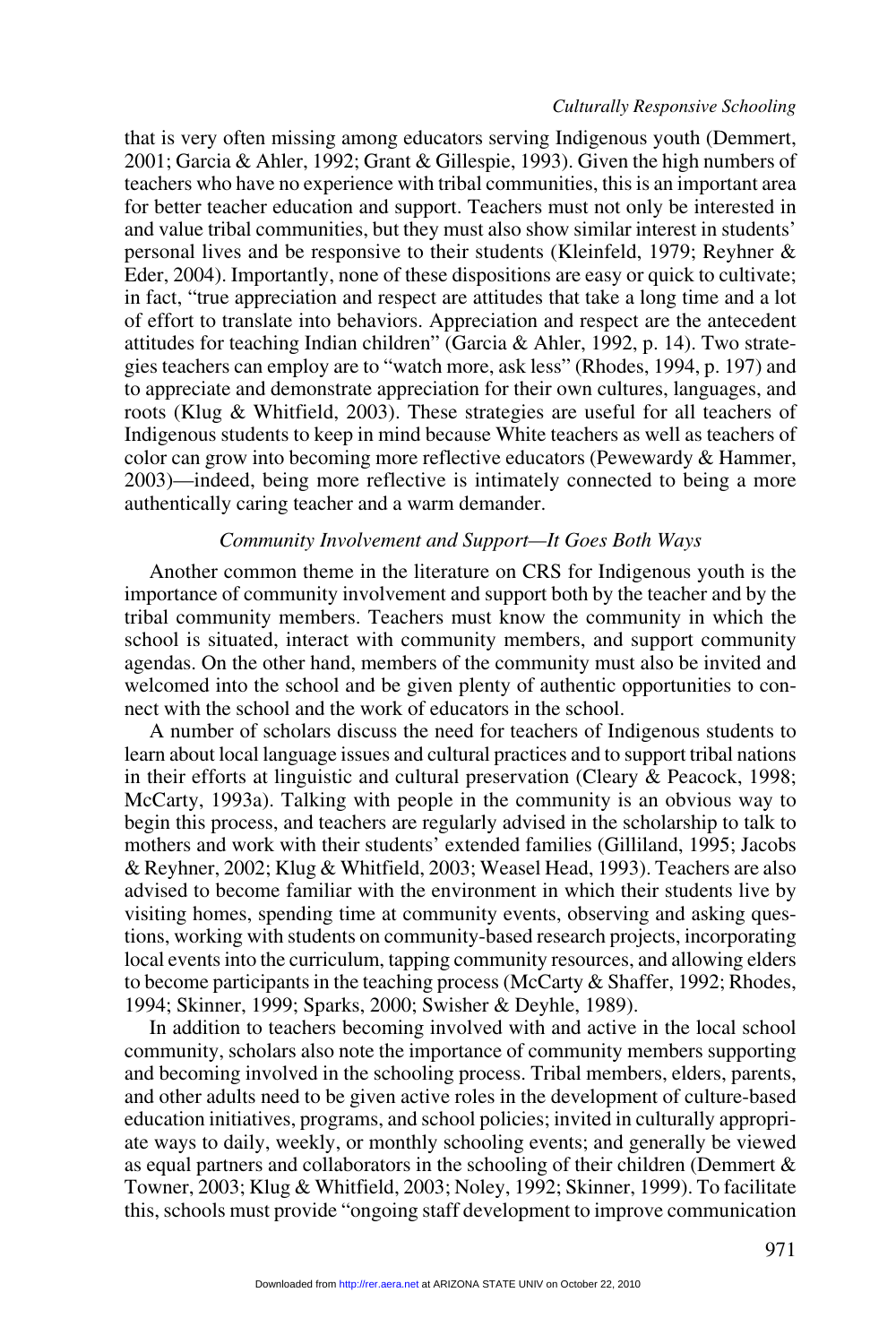patterns with American Indian/Alaska Native parents" and "ongoing outreach to American Indian/Alaska Native parents that focuses on positive contacts with homes, rather than crisis intervention" (Butterfield, 1994, p. 5).

Parental and community support and involvement in schools is important for a number of reasons. Parents and other community members have the capacity to help their children negotiate the culture of the school, and they can provide muchneeded sanctioning to their children about the importance of school so that students know they will be supported by their families in their pursuit of educational goals (Klug & Whitfield, 2003; Powers, 2006). "Parental input can [also] assist schools in refining curricula to become more culturally relevant and responsive to students" (Yazzie, 1999, p. 91). Demmert's (2001) review raises an important point about community involvement and power. He writes:

More research is needed to sort out under what circumstances parental and community involvement works most powerfully; however, the research that exists supports the importance of local control on community attitudes and academic achievement among Native students. The research on how parental support influences students' success is also very revealing. In light of this research, Native communities that have not yet gained control and taken direct responsibility for the education of their children must evaluate their role in the educational process. (p. 36)

In other words, parent and community ownership over schooling is an important aspect of actively engaging tribal sovereignty and realizing the goals of self-determination. As Deloria and Wildcat (2001) point out, local communities must take control of their local schools because "the thing that has always been missing in Indian education, and is still missing today, is Indians" (p. 152).

# *Teacher Knowledge*

An unfortunate reality of AI education is that the vast majority of teachers lack much of the necessary knowledge to provide an effective, high-quality, and culturally responsive education to Indigenous youth (Agbo, 2001, 2004; Belgarde et al., 2002). The most obvious, but also most lacking, knowledge among teachers is an awareness and understanding of Indigenous cultures, histories, and political issues.

Teachers must have knowledge of Indigenous cultural issues if they hope to be successful with Native youth. Agbo's (2004) research, however, shows that many White teachers in schools serving Indigenous youth are "ignorant" of the local cultures and ways of doing things and that local community members believe it is crucial for teachers to understand the local culture and way of life given their positionality within the community and relationships with children. As he argues, the "successful implementation" of CRS depends on "teachers' understanding of the Mohawk worldview, their recognition of ethnic content education and their ability to adapt teaching programs to suit the special conditions of the children" (Agbo, 2001, p. 46). Indeed, a number of researchers have argued that the overall impact of CRS will likely be minimal if White teachers fail to acquire the knowledge and skills needed to integrate and reinforce local community cultural norms in the classroom (Agbo, 2001; Klug & Whitfield, 2003; Tippeconnic, 2000). Important aspects of cultural knowledge that scholars have suggested teachers must acquire include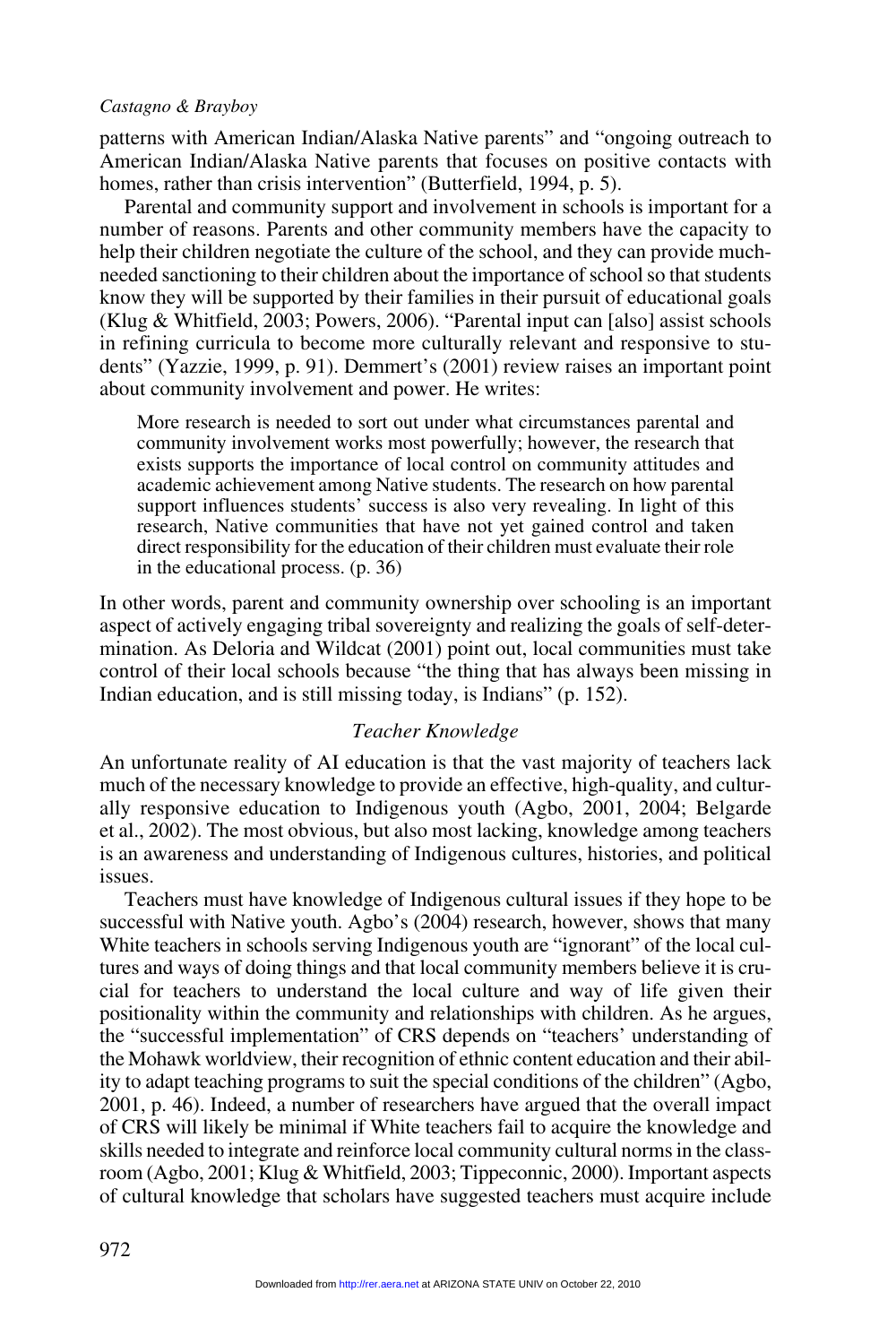# *Culturally Responsive Schooling*

spiritual traditions, past and present issues facing tribal nations, characteristics of the local culture, broad as well as tribally specific histories, common manifestations and impacts of racism among Indigenous peoples, differences between and within tribal nations, issues surrounding language preservation, the history of Indigenous educational policies and practices, and the history and continuation of colonization (Gilliland, 1995; Jacobs & Reyhner, 2002; Klug & Whitfield, 2003; Pewewardy, 1994; Pewewardy & Hammer, 2003; Reyhner & Jacobs, 2002; Reyhner, Lee, & Gabbard, 1993; Swisher & Deyhle, 1989). Perhaps most important, and yet least often acknowledged in the literature, is that teachers must learn and know about the unique government-to-government relationship between tribal nations and the federal government, the federal government's trust responsibility to Indigenous communities, the legal/political status of Native peoples in the United States, and the importance of self-determination within tribal communities. This knowledge is almost never included in teacher preparation, and yet it provides the foundation for Indigenous education in this country.

In addition to these aspects of cultural knowledge, teachers also need more specific and sustained training in pedagogical knowledge as it relates to working with Indigenous youth. A number of Indigenous adults, however, feel that NCLB has resulted in the de-emphasis of this knowledge to focus more attention on standardized pedagogical strategies (Beaulieu et al., 2005). Instead, what is needed is sustained and in-depth training at both the preservice and in-service stages of teaching because brief and superficial training has been shown to have little or no effect on teacher attitudes and behaviors in the classroom (Butterfield, 1994). This training must include cultural knowledge, pedagogical knowledge, and information about how culture affects students' responses to schooling (Grant & Gillespie, 1993). Furthermore, as Hickling-Hudson and Ahlquist (2003) note,

teachers and teacher educators need to study alternative epistemologies, multiple perspectives, and critical multicultural pedagogies, including both-ways curricula, which would lead them to different ways of educating. They need to experiment with the difficult task of creating alternative curricula and pedagogical approaches that not only rock the boat but ultimately overturn the boat of the traditional curriculum grounded in the dominant culture of unexamined whiteness. (p. 89)

There is, in fact, a fairly extensive body of scholarship suggesting promising education practices for Indigenous youth, and teachers working with this population should be very familiar with this work (Native Education Initiative of the Regional Educational Labs, 1995). Other pedagogical knowledge teachers of Indigenous students must acquire includes how Native children learn to learn at home, theories and practices of first and second language acquisition, characteristics of exemplary Indigenous educational programs, developing culturally specific curricular materials, acquiring Indigenous literature suitable for the classroom, and how to effectively share Native histories in the classroom (LaCounte, 1992; Reyhner et al., 1993).

Facilitating the acquisition of this knowledge among teachers will require a revisioning and reorganization of teacher education programs (Barnhardt, 1994; Belgarde et al., 2002; Irvine, 1992). The teachers in Agbo's (2004) study would have preferred to learn the needed cultural and pedagogical knowledge in their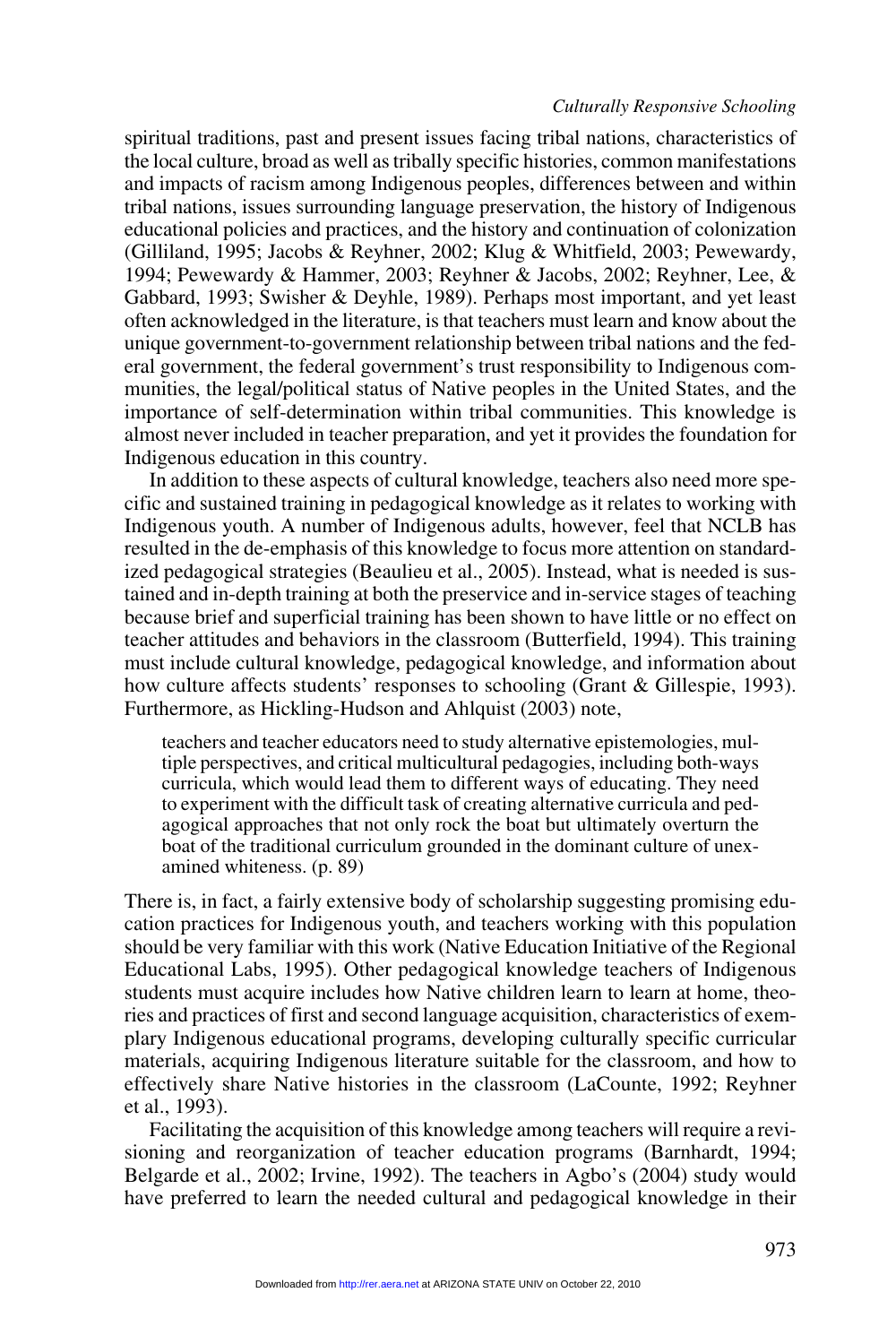university programs, and it is quite likely that other teachers around the country share this preference. Such training will require a cross-disciplinary approach in which students gain an understanding of the fields of history, anthropology, sociology, and linguistics in addition to the traditional education curriculum. This is beginning to happen in some teacher preparation programs, and there are a handful of federally funded programs specifically geared to prepare Indigenous teachers for Indigenous schools. Recent research on these programs highlights the continued need for culturally and locally specific course development (Beaulieu, 2006a; Yazzie-Mintz, 2007). Teachers and teacher educators must shift their perspective from continually seeing students as "disadvantaged" to instead seeing teachers and other educators as disadvantaged because of our general lack of cultural knowledge and culturally responsive pedagogical knowledge—in other words, we need to start educating ourselves differently (Gilliland, 1995; Grant & Gillespie, 1993).

Klug and Whitfield (2003) offer a helpful discussion of the need for teachers to become bicultural. Here again, a shift in perspective is required for educators to see the necessity of becoming bicultural ourselves before we might hope to help our students become bi/multicultural. Educators "must be able to operate effectively within their own cultures and the cultures of their students" as well as be "aware of and sensitive to the strengths, needs, and potentialities of our Native American students" (Klug & Whitfield, 2003, pp. 2, 13). For teachers to become bicultural, they must confront their own prejudices and redefine their perceptions of Indigenous peoples, get involved in the community and learn about students' backgrounds, and reshape their own identities by examining the world from multiple perspectives and taking risks in obtaining new knowledge (Klug & Whitfield, 2003). The Alaska Native Knowledge Network (1998) again provides helpful guidance in their cultural standards for educators:

- Culturally responsive educators incorporate local ways of knowing and teaching in their work.
- Culturally responsive educators use the local environment and community resources on a regular basis to link what they are teaching to the everyday lives of the students.
- Culturally responsive educators participate in community events and activities in an appropriate and supportive way.
- Culturally responsive educators work closely with parents to achieve a high level of complementary educational expectations between home and school.
- Culturally responsive educators recognize the full educational potential of each student and provide the challenges necessary for them to achieve that potential.

Each of these aspects of teacher knowledge plays a role in the improved schooling of Indigenous youth. Some research has shown a high correlation between teachers' awareness, understanding, and appreciation of cultural knowledge and students' successful academic performance (Butterfield, 1994). And on a broader scale, when teachers of Indigenous students possess the knowledge outlined here, students, schools, and communities are more likely to be positively influenced (U.S. Department of Education, 2001).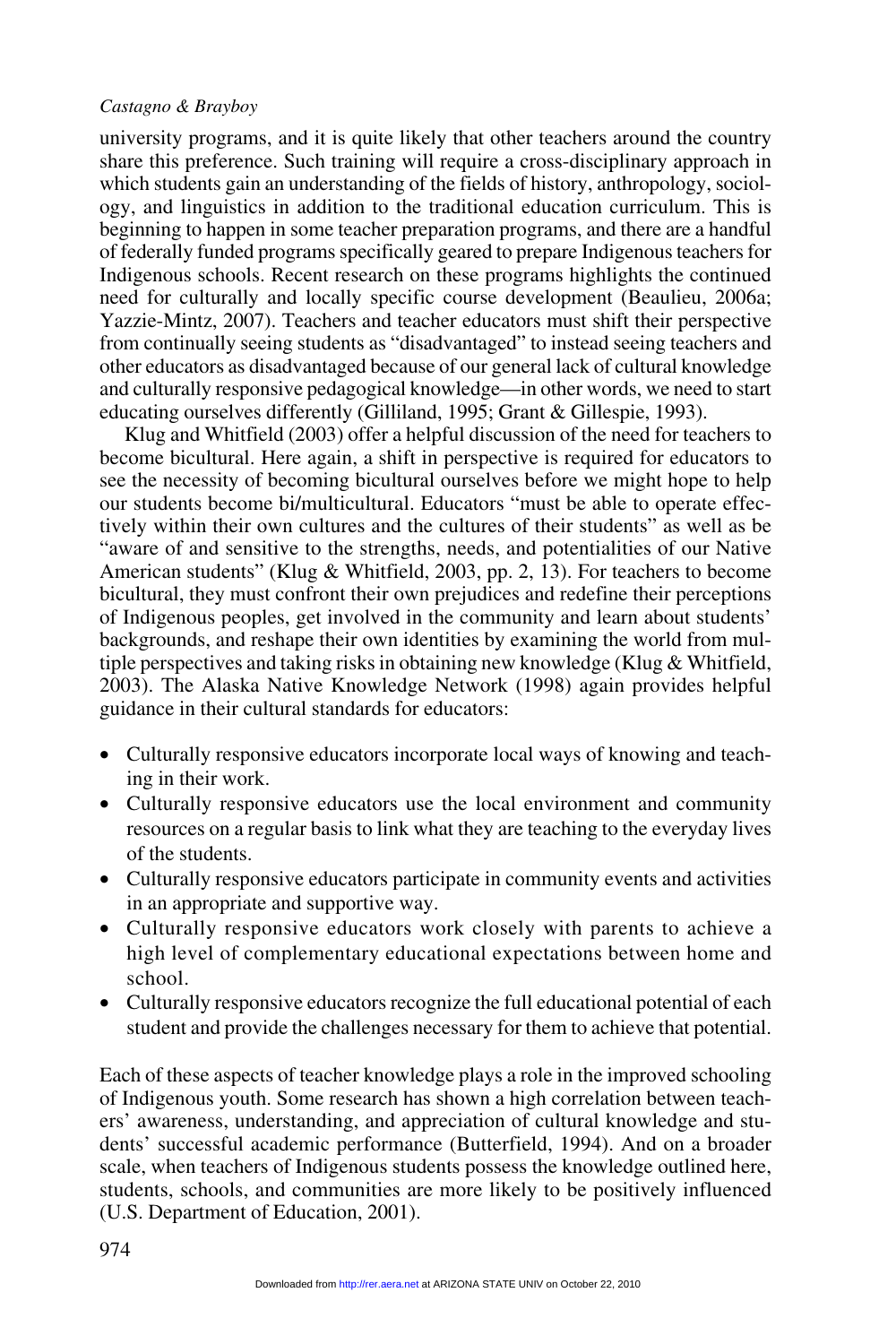Despite appearing to be less of a priority than curriculum and pedagogy in much of the literature on CRS for Indigenous youth, teacher knowledge and characteristics become critical when self-determination and tribal sovereignty, racism, and Indigenous epistemologies are brought into the discussion. If educators working with Indigenous students gained an understanding of Indigenous epistemologies and adopted an explicit commitment to tribal sovereignty and self-determination, schooling would surely better meet the needs of both Native students and tribal communities. Additionally, when educators examine the structural racism present within their schools, curricula, and practices, they will likely begin engaging in less racist and more equitable schooling practices.

# **School- and District-Level Issues Within the Context of NCLB**

Although the majority of scholarship we reviewed for this article focused on teacher- and classroom-level issues related to CRS, as we mentioned in the early pages, culturally responsive efforts need to be school wide and have relevance to larger policy issues as well. In the late 1980s, Hampton (1988) developed a list of criteria for an "Indian theory of education." This list is applicable not only to teachers and classrooms but also to schools, districts, and even larger educational entities. Hampton argued that to be "authentically Native," schooling must incorporate the following influences:

- 1. spirituality—an appreciation for spiritual relationships;
- 2. service—the purpose of education is to contribute to the people;
- 3. diversity—meeting the standards of diverse tribes and communities;
- 4. culture—a people's way of thinking, communicating, and living;
- 5. tradition—continuity with tradition;
- 6. respect—the relationship between the individual and the group recognized as mutually empowering;
- 7. history—appreciation of the facts of Native American history, including the loss of the continent and continuing racial and political oppression;
- 8. relentlessness—commitment to the struggle for good schools for Indian children;
- 9. vitality—recognition of the strength of Indian people and culture;
- 10. conflict—understanding the dynamics and consequences of oppression;
- 11. place—the sense of place, land, territory; and
- 12. transformation—commitment to personal and societal change.

As Grant and Gillespie (1993) point out, one of the crucial "common denominators" is a concern for identity and a reclaiming of autonomy for Indigenous students and communities (p. 48). Ten years after the publication of Hampton's list, the Alaska Native Knowledge Network developed a set of cultural standards for schools. Their list represents standards to which schools and districts should strive to be culturally responsive:

- 1. A culturally-responsive school fosters the on-going participation of Elders in all aspects of the schooling process.
- 2. A culturally-responsive school provides multiple avenues for students to access the learning that is offered, as well as multiple forms of assessment to demonstrate what they have learned.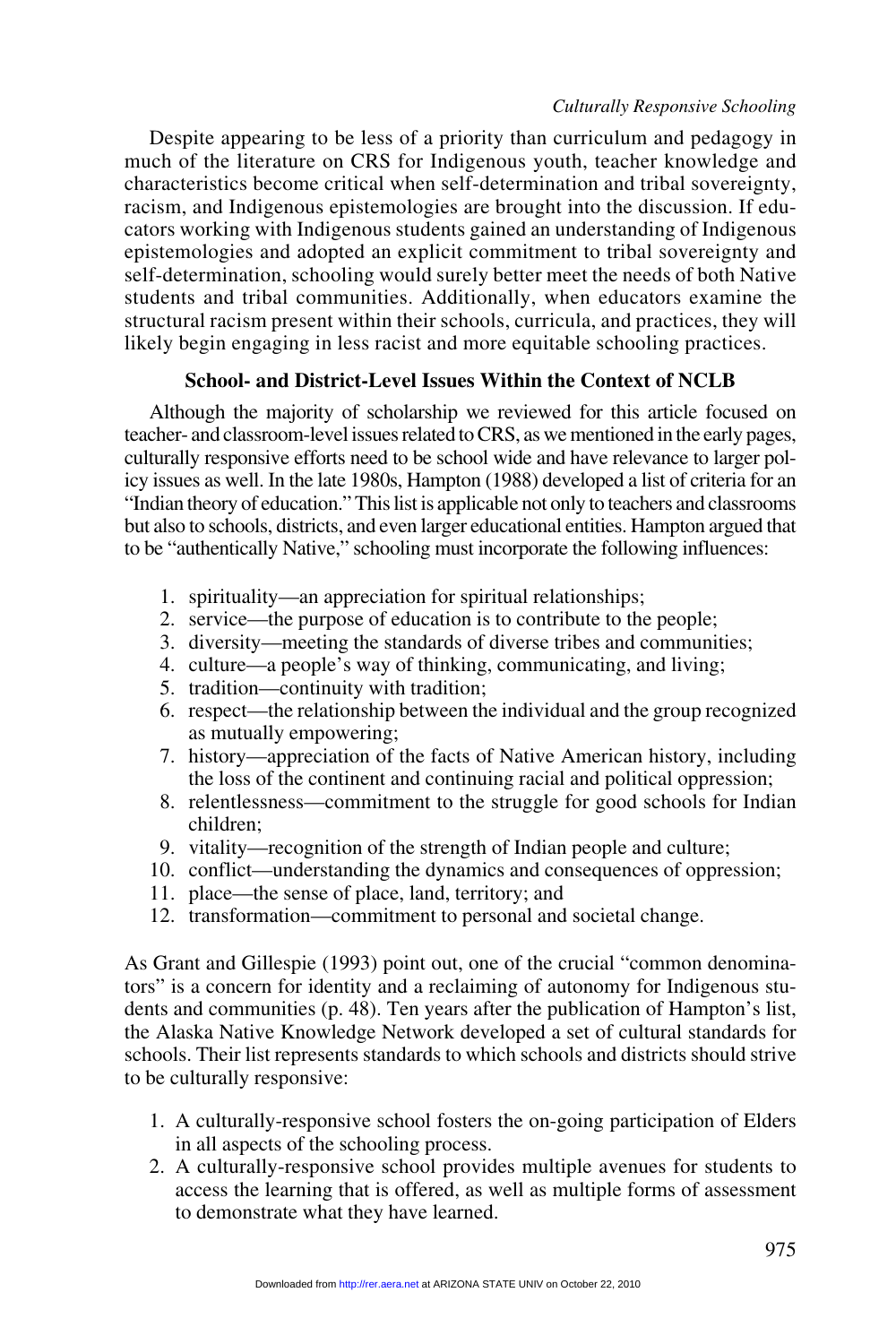- 3. A culturally-responsive school provides opportunities for students to learn in and/or about their heritage language.
- 4. A culturally-responsive school has a high level of involvement of professional staff who are of the same cultural background as the students with whom they are working.
- 5. A culturally-responsive school consists of facilities that are compatible with the community environment in which they are situated.
- 6. A culturally-responsive school fosters extensive on-going participation, communication, and interaction between the school and community personnel. (Alaska Native Knowledge Network, 1998)

Both Hampton's and the Alaska Native Knowledge Network's lists provide helpful criteria for schools and districts to consider in their efforts at providing CRS to Indigenous youth.

Other scholarship also provides guidance to schools and districts. In studies looking at successful school- and district-wide culturally responsive initiatives, a number of common characteristics emerge. One critical criterion is a strong and supportive administrator who shares the vision to make CRS a reality. Such an administrator must have a long-term commitment to the community, high expectations for faculty and students, and the ability to advocate for faculty to try new things in a risk-free school environment (McCarty, 1993a; Rhodes, 1994). A core of primarily local school personnel, consistent financial support, and quality technical support are also needed at the school and district level for CRS to really take hold and have a lasting impact in tribal communities (McCarty, 1993a). School climate is another critical element to successful CRS efforts. Powers's (2006; Powers et al., 2003) research suggests that school climate—which she defines as supportive personnel in a safe and drug-free environment—has a very large effect on Indigenous students' school success.

Scholarship on efforts in Hawaii and communities in the Navajo Nation provides examples of effective school-wide efforts at CRS. Projects such as Hawaii's Kamehameha Early Education Program (KEEP) and Arizona's Rock Point, Rough Rock, and Fort Defiance illustrate a number of common elements. For example, schools and teachers must be viewed as the primary sites of change—rather than maintaining the dominant and often discriminatory belief that it is the students who must change (Jordan, 1995). The KEEP model stresses the importance of educators drawing on cross-disciplinary knowledge about students, culture, language, and learning, as well as recognizing that smaller, incremental changes may be more realistic within large, publicly funded school systems (Jordan, 1995; Vogt & Au, 1995). The KEEP project also highlights how critical it is for teachers to have support, including time, resources, and tools, to reflect on their practice, conduct research within their own schools, and try new things with their students (Vogt  $\&$ Au, 1995). The Rough Rock example provides pointed evidence of the importance of change being a grassroots effort that emanates from and has the support of the local community (Begay, Dick, Estell, Estell, & McCarty, 1995; McCarty, 2002; McLaughlin, 1995; Vogt & Au, 1995). Another important condition for success at the school and district level is a reevaluation of faculty and staff roles, status, and salaries so that hierarchies are minimized and locally specific cultures and languages are genuinely privileged (McLaughlin, 1995). And finally, regular program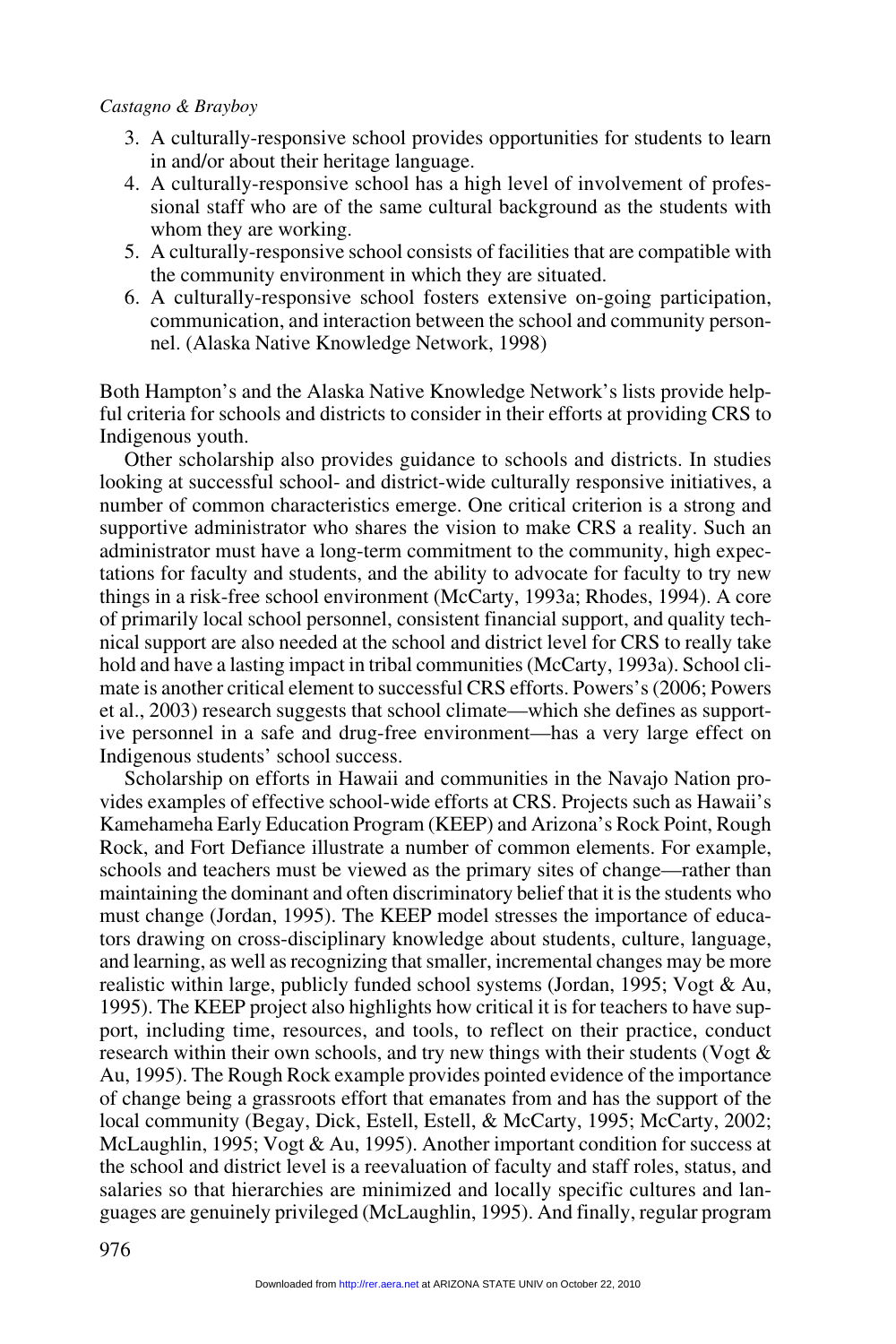monitoring, consistent funding, and the support of outside collaborators have all been shown to be important factors in school- and system-wide efforts at CRS for Indigenous youth (Begay et al., 1995; Holm & Holm, 1995).

The support and buy-in of parents and the local tribal community are also critical and can assist schools in providing valuable resources and support for culturally responsive educational efforts (Holm & Holm, 1995; McLaughlin, 1995; Vogt & Au, 1995; Ward, 1998). To ensure a critical mass of Indigenous students and parent support, Butterfield (1994) suggests that Native students be brought together in "schools of choice" or magnet schools in urban and racially diverse areas. This, of course, would require collaboration among neighboring districts and district leaders. On an even larger scale, Skinner (1999) recommends a "National Native Curriculum Project" funded and supported by the U.S. Department of Education as a mechanism for creating more accurate and culturally responsive learning opportunities for both Indigenous and non-Indigenous students in schools across the nation.

Educational standards and assessment represent two critical areas that must be addressed in the present educational climate of NCLB, accountability, and standardization. As Lomawaima and McCarty (2006) explain,

as pressures for standardization have mounted, with no evidence that the focus on standards and high-stakes testing improves educational outcomes or opportunities for Native youth, many Indigenous communities have looked to alternative institutional arrangements as a means of retaining control over their schools and ensuring that the curriculum is infused with local linguistic and cultural knowledge. (p. 159)

Some of the "alternative arrangements" that have been tried include charter schools and the establishment of local educational standards by which tribal schools are held accountable. The Assembly of Alaska Native Educators and the Alaska Native Knowledge Network provide an illustrative example of a tribal community (or, in this case, many tribal communities) coming together to create its own set of culturally responsive educational standards. These standards are a parallel set of standards meant to complement and add to the standards set by the federal government. The Navajo Nation is also moving toward determining its own culturally responsive and tribally specific educational standards, and other tribal nations may be considering similar alternatives. As Kawagley (1999), Apthorp (Apthorp et al., 2002), and others have noted, educational standards should specify Indigenous and mainstream knowledge, norms, cultures, languages, and pedagogies as complementary goals. Standards-based reform has the potential to be a powerful tool for tribal communities if these communities become involved in developing culturally responsive standards and related assessment procedures (Demmert, 2001).

In addition to the oft-cited test bias in most standardized forms of assessment, Rhodes (1994) suggests that Indigenous youth from reservation communities have a number of cultural predispositions that may further impede their success on standardized tests. He cites translation issues, decision-making processes, and norms around offering assistance as three possible factors affecting Native students' performance on standardized tests. He also explains that most standardized tests are timed and require "quick answers, guessing, and risk-taking" but that many students raised in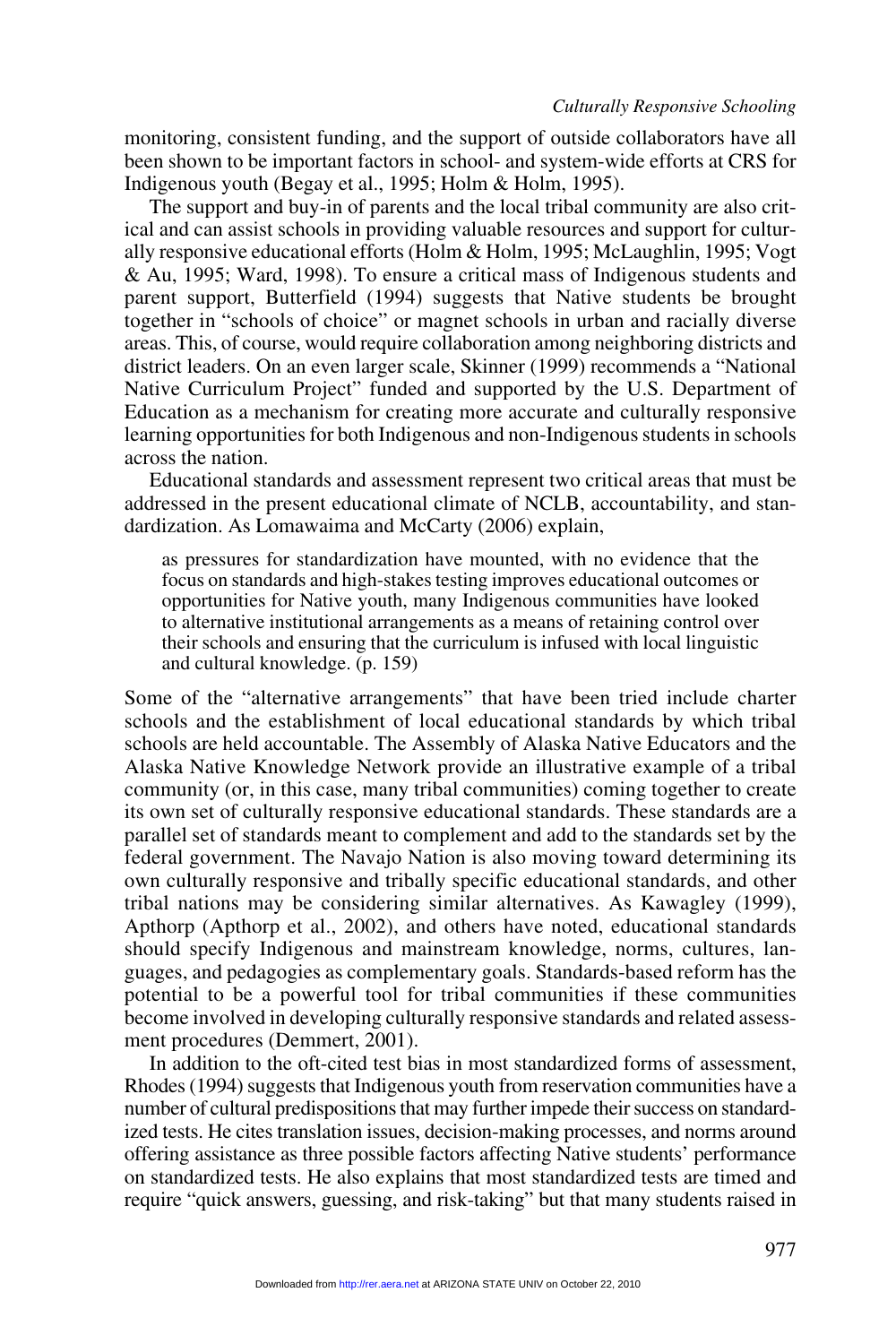tribal communities have learned to make decisions more slowly and accurately—a difference that may result in Indigenous students not completing much of the test in the given amount of time (Rhodes, 1994, p. 158). And finally, Rhodes cites Lamphere in noting that it is a cultural norm for some tribal communities to offer help to those in need and that this norm may distract Indigenous students during tests where individual work is required. Along these same lines, Solano-Flores and Nelson-Barber (2001) have argued that "cultural validity" be recognized as a key component of assessment design and implementation. Nelson-Barber and Trumbull (2007) recently explained why cultural validity is so important:

because sociocultural groups create meaning from experience in culturally determined ways, individuals have predisposed notions of how to respond to questions, solve problems, and so forth. It follows that these predispositions influence the ways in which they respond to test items. (p. 134)

Although standardized forms of assessment certainly may present difficulties for students who are not members of the dominant culture, they also represent inappropriate and inaccurate ways of assessing knowledge in some Native language immersion and culturally focused schools for Indigenous youth. This concern was raised by a number of the Native adults in recent testimony at regional hearings on NCLB sponsored by the National Indian Education Association (Beaulieu et al., 2005). Thus, more authentic indicators of learning are needed in schools serving Indigenous youth and are necessary for those providing CRS (Butterfield, 1994). A number of scholars have suggested the use of "performance assessment" (Cleary & Peacock, 1998; Fox, 1999; Grant & Gillespie, 1993) because it allows parents and communities to be involved, is more consistent with norms in tribal communities, provides space for students to assess their own progress, and provides an alternative way to demonstrate knowledge and skill.

A final consideration in thinking about educational assessment is for communities and schools to think carefully about to whom schools and educators ought to be held accountable. Lomawaima and McCarty (2006) offer insight on this issue:

In contrast to test-driven accountability, some Native nations and states are adopting formal approaches to assessment that hold schools and educators accountable to the children, Native nations, and communities they serve. Cochiti educator Joseph Suina (2004) notes that Native language teachers in some New Mexico BIA and public schools feel "accountable to the tribal council first" (p. 291). "I let my elders advisory group know how the kids are doing," one Native teacher reports; "they are the ones most interested and concerned." (p. 163)

This notion of accountability to tribal nations and communities first is very much in line with the discussion above regarding tribal nations creating their own culturally responsive educational standards.

When policies, expectations, and entire school systems are centered around tribal sovereignty and self-determination, antiracism, and Indigenous epistemologies, Native students and tribal communities will be better served. Accountability measures, standardized tests, and countless other policies are too often developed and sustained according to dominant, mainstream norms and interests. We must center Indigenous norms and tribal nations' interests if we hope to engage in CRS for Indigenous youth.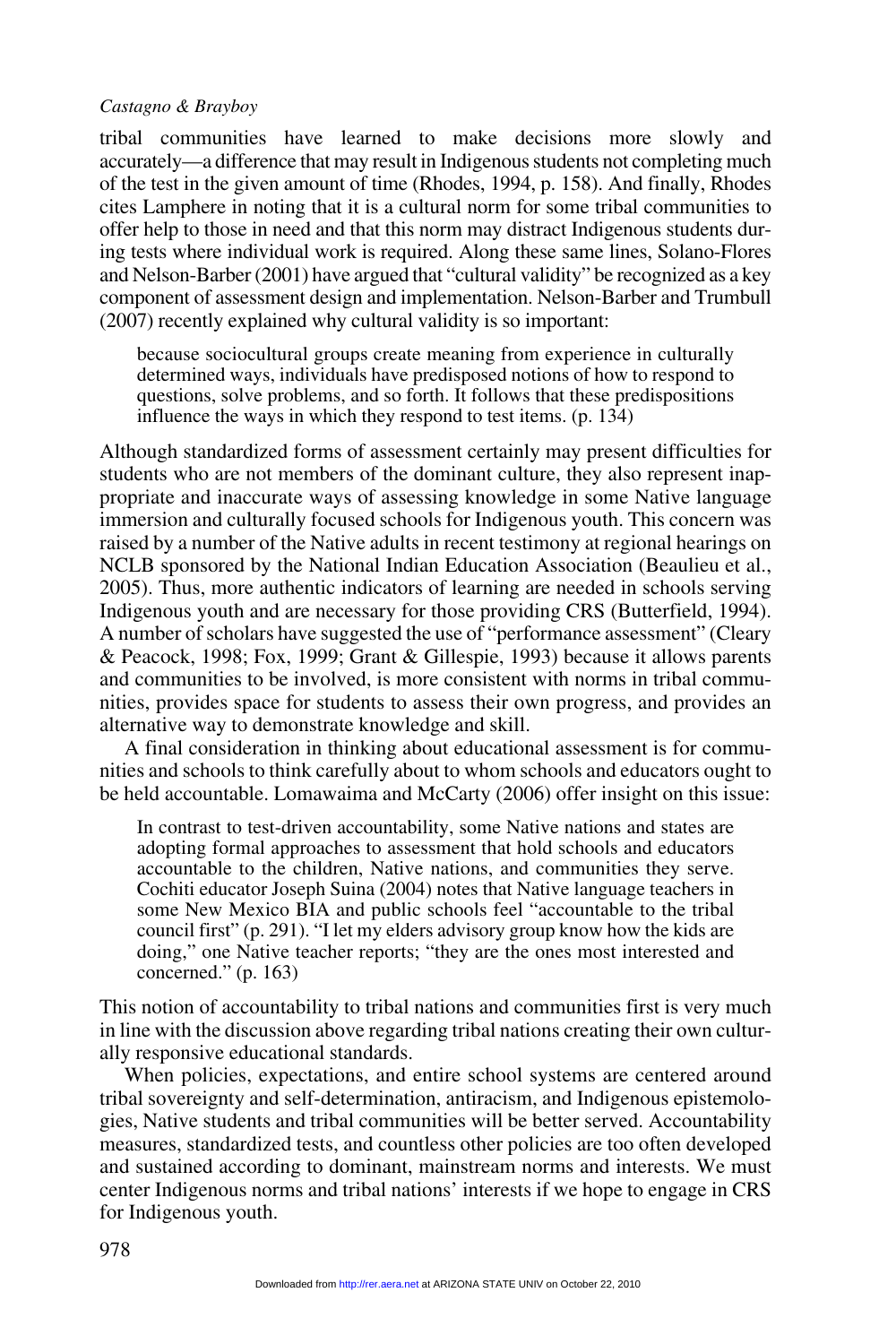# **Case Studies of Successful Efforts at CRS**

There are a number of examples in the scholarship of programs that have successfully developed and implemented CRS for Indigenous youth. What many of these case studies have in common is a "grass roots approach" in which local communities play a key role in developing and sustaining the program, sustained financial support, and careful record keeping of both achievements and setbacks (Demmert & Towner, 2003; Lipka & McCarty, 1994; McCarty, 1993a; Native Education Initiative of the Regional Educational Labs, 1995). We will review some of these examples here, but this is in no way meant to be an exhaustive list. We have focused on programs that integrated culture, broadly speaking, and omitted programs that are more focused on language issues and bilingual or language immersion models. We realize this is a somewhat superficial divide, as language and culture are so intimately related, but as with the rest of this article, the focus remains on CRS for Indigenous youth who may or may not be second language learners. At the same time, we agree with Hermes (2005, 2007) that there is great potential in "teaching culture through language" because of the ways language forces the centering of Indigenous epistemologies and may transform the culture of schools serving Indigenous youth and tribal communities. Lomawaima and McCarty's (2006) recent book discusses a number of educational programs for Indigenous youth that have focused more specifically on language issues, and we would direct the reader interested in case studies of language programs to their insightful work.

One of the most studied efforts at CRS for Indigenous youth is KEEP. This program provided culturally responsive language arts and math instruction to Native Hawaiian students, which led to higher reading and math achievement among students in the program as compared to students not in the program (Apthorp et al., 2002; Brenner, 1998; Lipka, 2002; Tharp & Yamauchi, 1994; Vogt et al., 1993). When the techniques developed for KEEP were then attempted in a Navajo schooling context, similar results did not ensue—thus adding confidence to the conclusion that pedagogy and curriculum must be developed with the local culture in mind. Klump and McNeir (2005) note that the Center for Research on Education, Diversity, and Excellence has developed a set of standards for effective pedagogy based on KEEP findings as well as other successful case studies. These standards include the following:

- 1. teachers and students working together,
- 2. developing language and literacy skills across the curriculum,
- 3. connecting lessons to students' lives,
- 4. engaging students in challenging lessons, and
- 5. emphasizing dialogue over lectures (Klump & McNeir, 2005, p. 6).

Again, we see the same message that schooling must be connected to student lives, engaging, and collaborative to be effective and culturally responsive for Indigenous youth.

Lipka (1990) shares a case study of a successful Yup'ik first grade teacher. This teacher, Mrs. Yanez, adapted her classroom to resemble the local community in terms of communication styles, values, praised behaviors, and curricular content.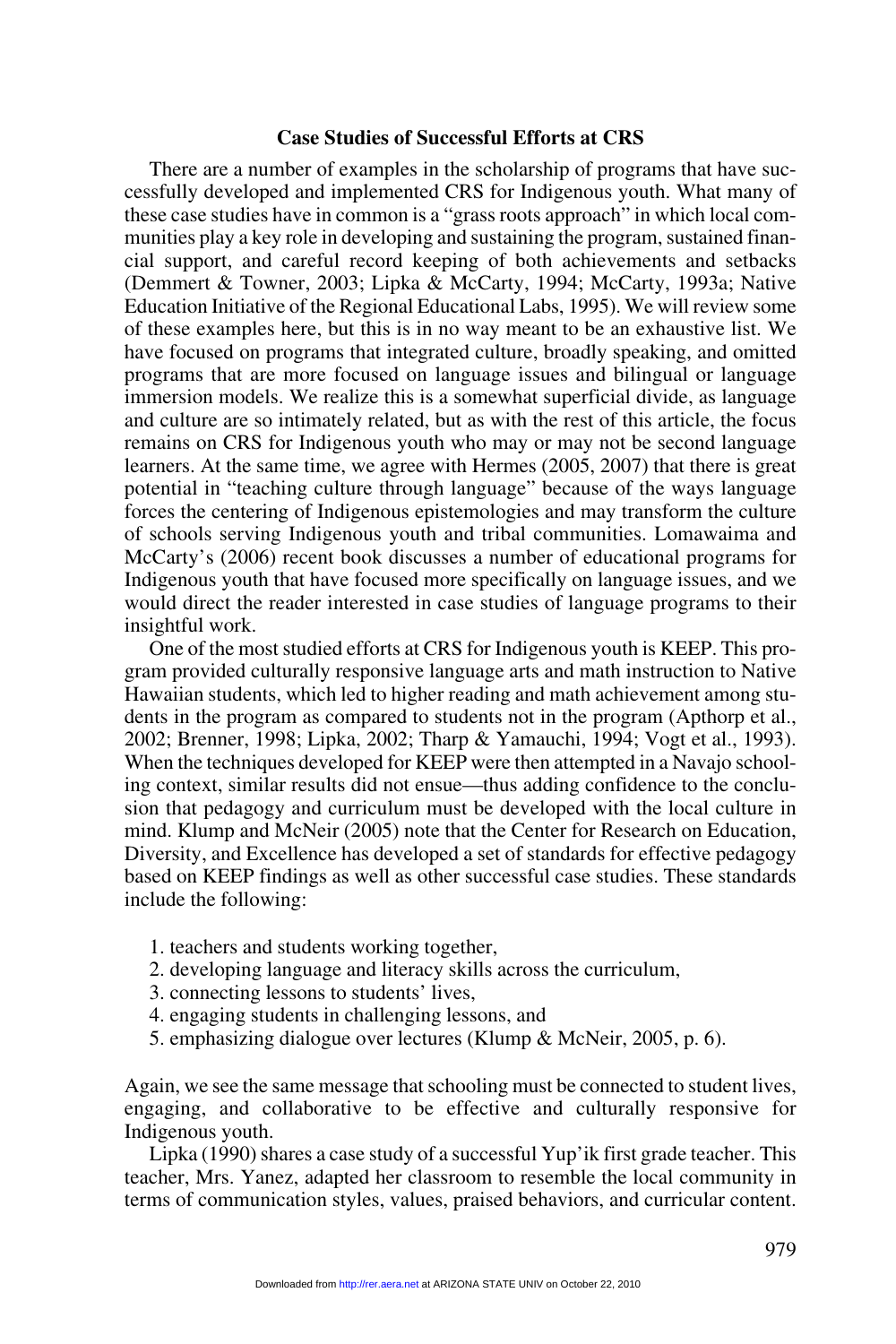She taught students "the 3 R's while teaching them to be Yup'ik" (Lipka, 1990, p. 25). Her success is highlighted in one particular lesson where she used a local activity to teach literacy and math skills:

From the choice of activity, smelting, to presenting the lesson through demonstrating and observation, to connecting the importance of the lesson to community-based activities and kin, to the interactional style of the teacher all contribute to contextualizing this lesson. The implications of this case are that contextualizing classroom lessons and building on students' prior knowledge can positively affect students' classroom performance. (Lipka, 1990, p. 18)

Many of the elements discussed throughout this review of the literature on CRS for Indigenous youth are employed by Mrs. Yanez. Barnhardt (1990) also shares an example of a school serving Yup'ik youth that integrates Yup'ik cultural values, employs a bilingual curriculum, and maintains strong community support.

Rock Point and Rough Rock community schools, both on the Navajo reservation, provide two examples that are cited often in the literature. Both have been described as schools in which teachers are able to resist conventional schooling and instead experiment with CRS in the community's native language (Holm  $\&$ Holm, 1995; Lipka & McCarty, 1994). Outcomes of these efforts include Navajo children learning Navajo at no expense to their knowledge of English, higher scores on math and reading standardized tests, and more confidence and pride among students (Lipka, 2002). Similar efforts and results have also been reported at the Hualapai Bilingual/Bicultural Program in Peach Springs (Skinner, 1999; Watahomigie & McCarty, 1994, 1997; Watahomigie & Yamamoto, 1987).

Klump and McNeir (2005) provide four case studies of exemplary culturally responsive educational programs for Indigenous youth across the nation. The Russian Mission School in rural Alaska integrates Native knowledge with academic standards through a hands-on curriculum centered around subsistence activities indigenous to the local community. Students engage in learning experiences related to real activities that are of high interest to the community and draw on local resources, materials, and knowledge. As Klump and McNeir explain,

traditional knowledge is carefully integrated with academic standards. A unit on berry picking, for example, asks students to study and identify five types of berries, learn where those berries are traditionally harvested, and then use the berries to create traditional Yup'ik foods. The berry picking activity incorporates benchmarks from science, health, and personal/social skills standards. Students then demonstrate what they have learned through writing assignments and using technology to create a PowerPoint presentation about making traditional foods. "We're very aggressive about using the standards," notes Hull [a local educator]. "But we see Native culture as the pathway to that." (p. 12)

The results of the Russian Mission School's efforts have been positive: Enrollment rates have gone up; crime in the community has gone down; stronger connections between students, teachers, and elders have resulted; students are rediscovering aspects of their cultural heritage; and subsistence activities have increased throughout the community (Klump & McNeir, 2005).

The second case study provided by Klump and McNeir (2005) is also in Alaska. The Tuluksak School has acquired a school-based dog-sled racing team as a way to connect core curricular content and standards to culturally relevant, hands-on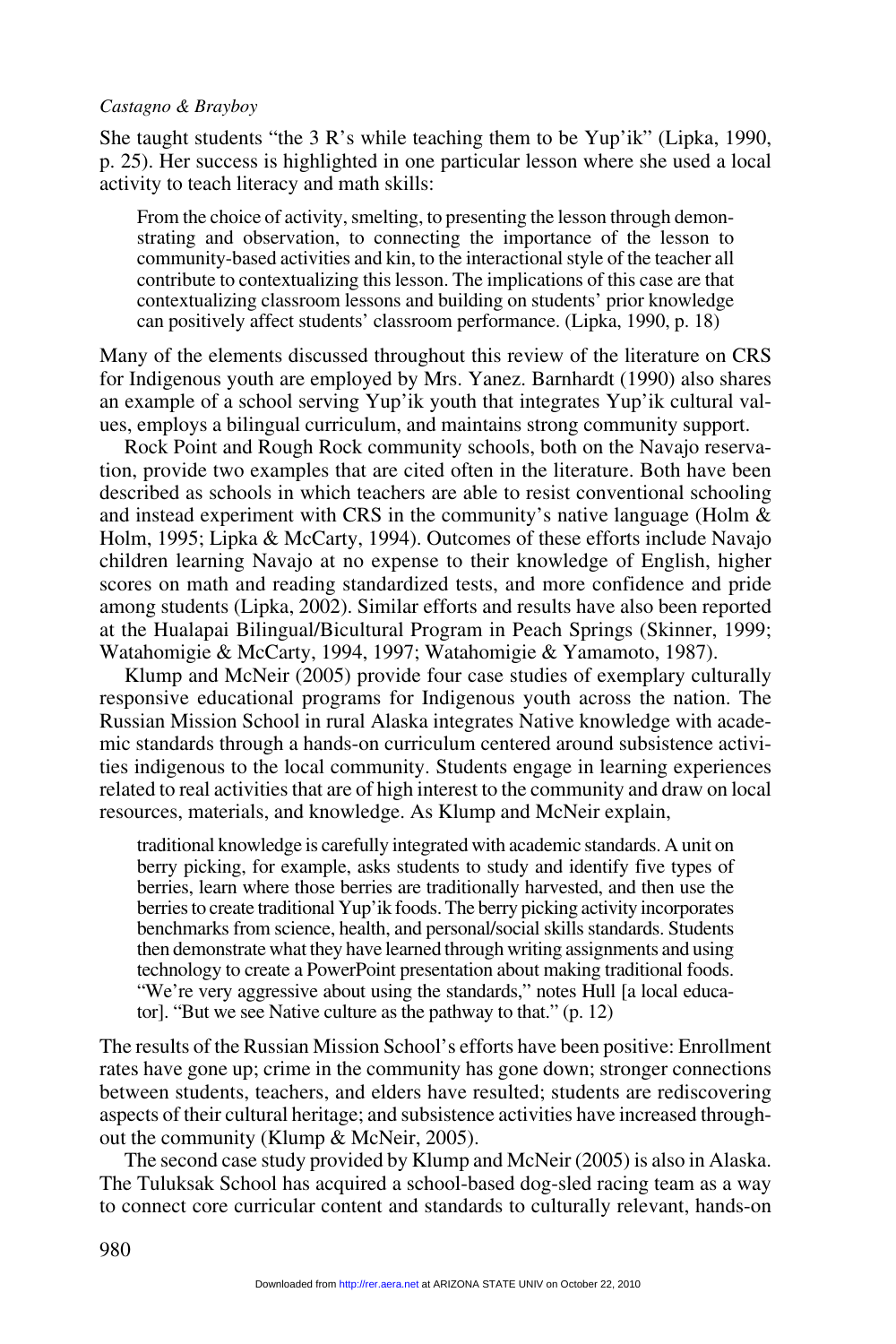activities. The dogs are integrated into home economics, science, and even reading, and the efforts have resulted in improved social and interpersonal skills among students. The Tuluksak School has also focused on retaining and training faculty because it traditionally has a very high teacher turnover rate. It provides a six-credit professional development course on Yup'ik culture and language to all teachers, training on instructional strategies for English language learners, and improved living conditions in the local community. Here too, the efforts have paid off with a much lower turnover rate among teachers. This case study highlights the need for schools to assess their local needs and resources and develop strategies that are culturally specific and responsive to changing conditions.

Two other case studies provided by Klump and McNeir (2005) also emphasize the importance of teacher knowledge and sustained teacher training if schools hope to provide CRS to Indigenous youth. On the Flathead Indian Reservation, the Salish Kootenai College has provided sessions in which tribal elders teach school faculty important aspects of the local culture and language. The goal is to improve the cultural competency of teachers over a number of days so that they retain the knowledge and implement it in their classrooms. And finally, the Title VII Indian Education Program at the Warren School has developed culturally responsive curricula and resources for teachers to use in their classrooms (Klump & McNeir, 2005). The materials are integrated throughout the school's curriculum in every grade. Both of these examples point to the importance of teacher knowledge, pedagogy, and curriculum in efforts to provide CRS to Indigenous youth.

A number of similarities can be drawn from the previous examples—all of which are highlighted throughout this article. These examples point to the importance of contextualizing or localizing curriculum and pedagogy so that it bears some connection and resemblance to the knowledge and learning of the local community. The examples also illustrate how the knowledge, norms, values, resources, and epistemologies of local communities must be viewed as legitimate and valuable and intimately integrated into schools. And finally, many of the examples highlight the ways in which Indigenous students are engaged and learning school knowledge at the same time and through experiences that also facilitate the learning of their local community knowledge, culture, and epistemology. Perhaps most importantly, these case studies provide concrete, real-life examples of schooling for self-determination.

# **Future Directions and Concluding Thoughts**

What much of the previous discussion boils down to is that students will learn better and be more engaged in schooling when they can make connections to it. This is certainly neither new nor revolutionary information. But the fact that in 2008 we are still making this same argument and trying to convince educators of the need to provide a more culturally responsive pedagogy for Indigenous students indicates the pervasiveness and the persistence of the problem. Why is it that scholars are still making similar arguments today that were being made in the early 1980s and even earlier in the *Meriam Report*? We should find this question both frustrating but also, maybe, empowering. Perhaps it is frustrating because educators and policy makers have not taken the suggestions seriously and have continued schooling in a "business as usual" fashion (Beaulieu, 2006b; Sleeter & Grant,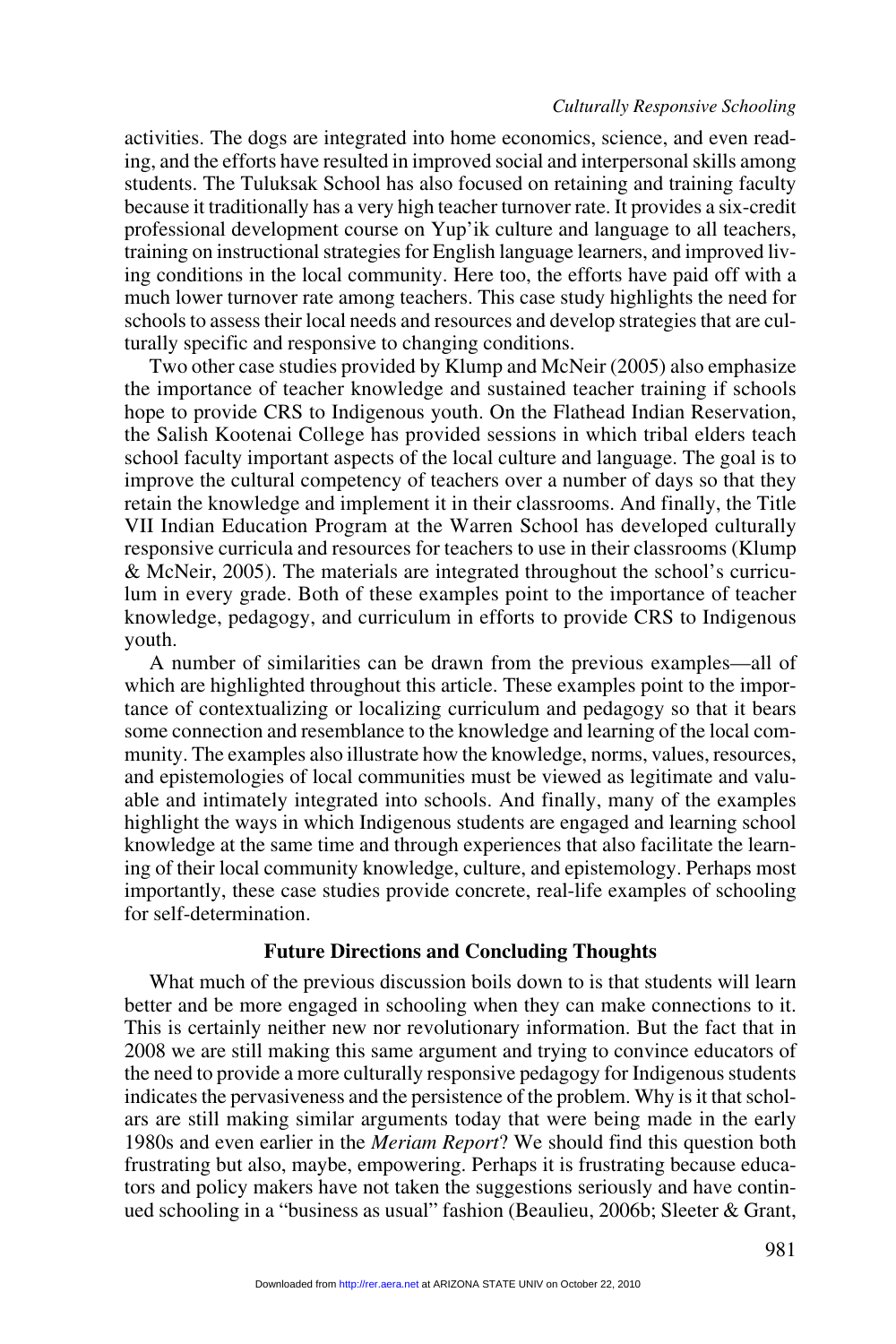2003). Or maybe the repetition of this scholarship over the past three decades should be viewed as empowering because there is such a vast body of literature supporting the same conclusion, and maybe we finally have amassed enough supporting research to convince educational leaders, policy makers, and financial officers that CRS needs a serious and sustained commitment. Unfortunately, Demmert (2001) has noted persistent and significant resistance to the implementation of CRS among most state and federal policymakers, and Klug and Whitfield (2003) have noted that many teachers continue to believe that educational strategies that integrate culture are inferior and remedial in nature. Our review of the literature, however, sheds light on a number of promising practices for schools and educators working with Indigenous youth. The programs, strategies, and efforts are certainly varied, but this may be necessary to provide effective CRS for the many diverse tribal nations and Indigenous communities in the United States.

A number of scholars have noted the limited nature of conclusive evidence supporting CRS for Indigenous youth. There is a plethora of scholarship consisting of case studies, program descriptions, and anecdotal calls for CRS, but many have noted that the causal links in this work are weak and that very few studies make strong claims about how students' academic performance is affected by efforts at CRS (Apthorp et al., 2002; Demmert, 2001; Demmert & Towner, 2003; Klump & McNeir, 2005; Lipka, 2002; Powers, 2006; Yazzie, 1999). Despite some of these concerns, all of the recent reviews agree with the conclusion that "congruency between the school environment and the language and culture of the community is critical to the success of formal learning" (Demmert, 2001, p. 9). As Demmert and Towner (2003) note, "what is needed, of course, is scientifically rigorous research that is on target regarding culturally based education as an educational treatment or program" (p. 31). Recently, however, the "Math in a Cultural Context: Lessons Learned from Yup'ik Eskimo Elders" has provided strong empirical evidence that the math performance of Native youth improves with this locally developed and culturally responsive math curriculum (Lipka, Shary, Adams, & Sharp, 2007). Clearly, more still needs to be known about the actual and causal links between CRS and Indigenous students' experiences and achievement in schools, but our review supports many others in claiming that we do know that positive results are often related to efforts at CRS. As Yazzie (1999) explains, "we can assume there is a direct relationship among culture, curriculum, and learning in American Indian schooling experience. But to what degree? We do not know" (p. 97). The in-depth case studies that currently make up the bulk of research in this area are exactly what is needed to reveal the complexity of CRS for Indigenous youth. Because the relationships between culture, curriculum, pedagogy, learning, and academic achievement are so complex, diffuse, interactive, and far reaching, equally complex and far-reaching research designs are needed. Research that examines both preservice teacher education and current schooling efforts in tribal communities and urban schools serving Indigenous youth must be pursued.

Clearly, more and better research and teacher training are needed if we hope to change the schooling experience for Indigenous youth in the United States. Still, however, we are left with numerous questions after reviewing this literature and thinking about the state of education for tribal communities in this country. For instance, what does CRS look like in practice in various contexts? Some of the case studies we described earlier begin to paint a picture, but more of this is certainly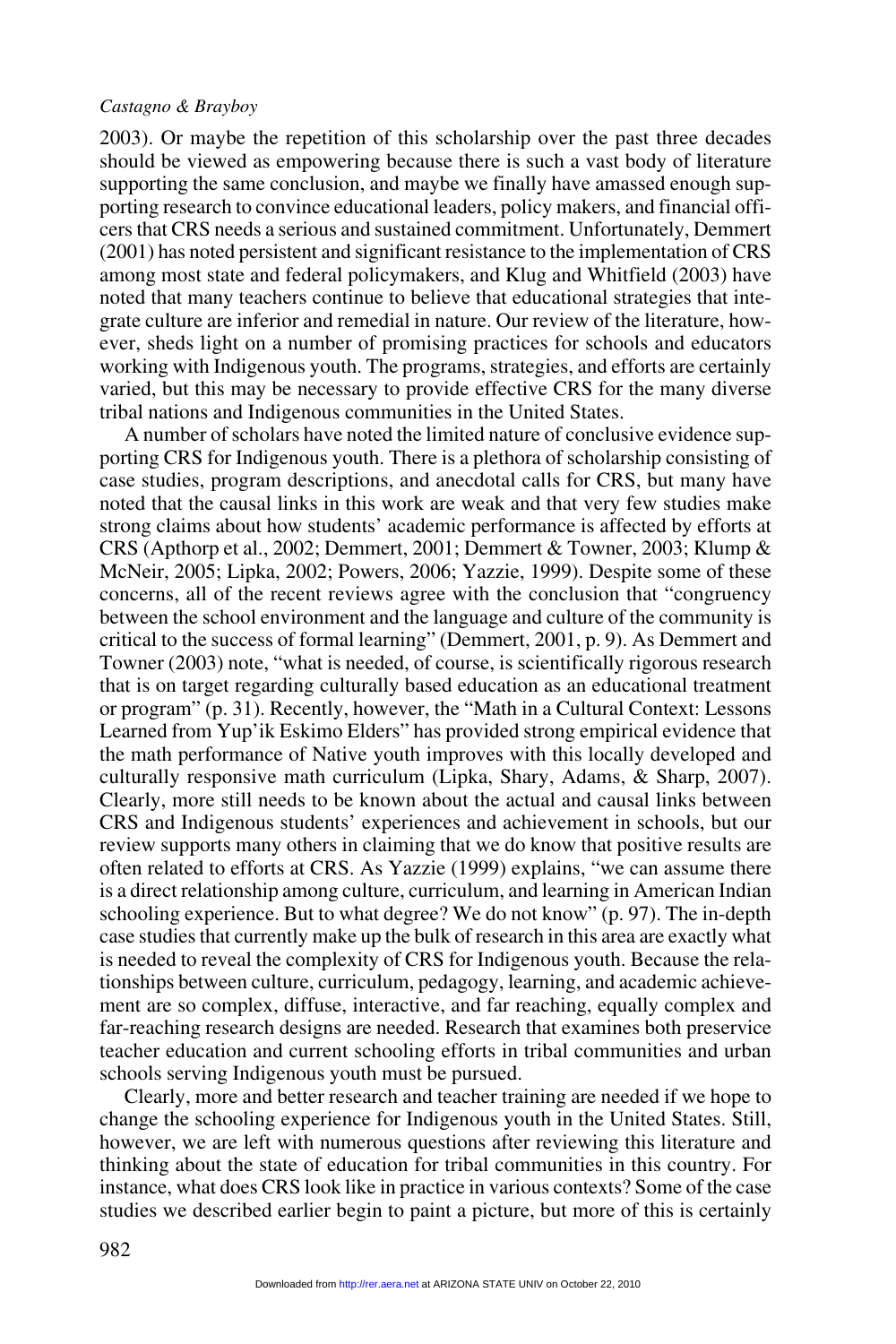needed. How do we prepare all teachers (both Indigenous and non-) to engage in CRS while also meeting the calls for standards and accountability (and is this even possible)? Given the current context of NCLB, we must develop strategies for educators to meet both of these imperatives. Tribal communities want good schools that provide an education that is culturally responsive and makes sense for their goals of self-determination; although this certainly includes the "core curriculum," it includes much more. And finally, what (if anything) do the current NCLB standards provide for Indigenous communities? Is NCLB simply a return to assimilationist educational agendas, or are there ways to think about how standards might open up doors for engaging in CRS for Indigenous youth? We clearly need to make the current calls for standardization problematic because of their lack of attention to local and contextual issues and needs; this is a critical move along the path of self-determination and culturally responsive education among tribal nations and Indigenous communities.

# **Notes**

1. We intentionally capitalize "Indigenous" in this article, although APA suggests that indigenous is "correct." Our intent here is to note the political nature of this word and the role of human rights where Indigenous peoples across the world are concerned. Although we limit our discussion in this article to Indigenous peoples of the United States, we stand in solidarity with Indigenous peoples globally.

2. Throughout this article, we will use *Alaska Native*, *AI*/*AN*, *Native* or *Native American*, and *Indigenous* interchangeably. We are fully aware of the wide range and variation among the over 500 tribal nation groups in the United States. The purpose of this article, however, is to offer an overview of the literature that addresses these groups broadly.

3. We realize that there have been a multitude of master's and doctoral theses that address these topics, but we only include a few here because of the extensive nature of materials available in other published forums. In no way is it our intent to discount the power of these documents; rather, we are constrained by space issues in this article.

4. This is a highly contested area, and it becomes more elusive as tribal nations are de-enrolling some of their citizens because of political disagreements. We recognize the contested nature of these discussions; our point here is that another person in the community must view an individual as being a member of that community for someone to be considered Indigenous.

5. Please see the International Work Group of Indigenous Affairs (2008) for a discussion of the definition of Indigenous peoples.

6. Although most of the literature references the goal of students becoming "bicultural" and able to "walk in two worlds," we are cautious in our use of this language because of the way it obscures the complexity and multiplicity of the actual experiences and goals of many Indigenous youth and tribal communities.

# **References**

Agbo, S. (2001). Enhancing success in American Indian students: Participatory research at Akwasasne as part of the development of a culturally relevant curriculum. *Journal of American Indian Education*, *40*(1), 31–56.

Agbo, S. (2004). First Nations perspectives on transforming the status of culture and language in schooling. *Journal of American Indian Education*, *43*(1), 1–31.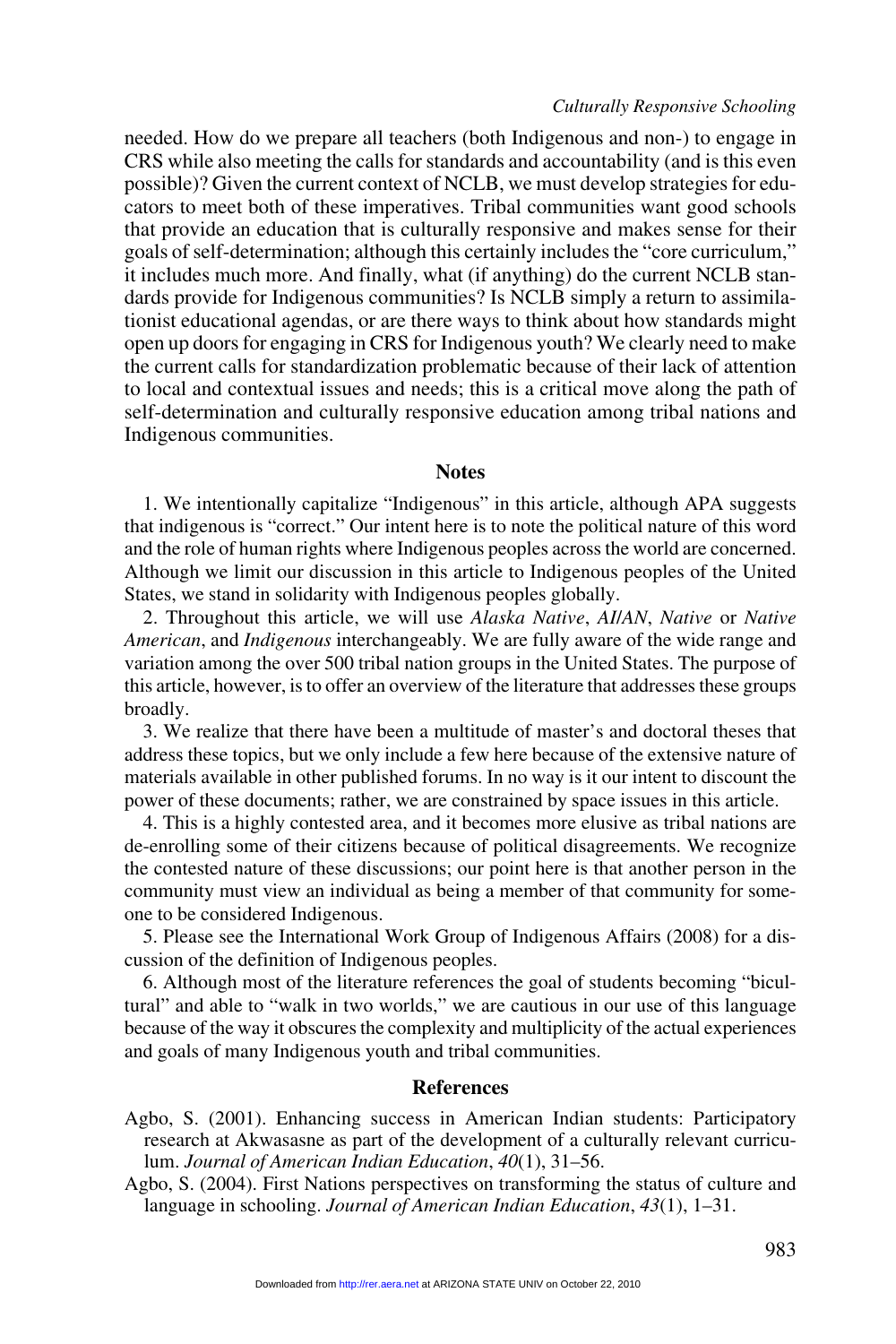- Alaska Native Knowledge Network. (1998). *Alaska standards for culturallyresponsive schools*(adopted by the Assembly of Alaska Native Educators). Retrieved February 22, 2007, from http://www.ankn.uaf.edu/publications/standards.html
- American Indian and Alaska Native Education, Executive Order 13096 (1998). Retrieved September 17, 2008, from http://www.ed.gov/legislation/FedRegister/ announcements/1999-4/100799a.html
- American Indian and Alaska Native Education, Executive Order 13337 (2004).
- Apthorp, H., D'Amato, E., & Richardson, A. (2002). *Effective standards-based practices for Native American students: A review of research literature*. Aurora, CO: Mid-Continent Research for Education and Learning.
- Bang, M., Medin, D., & Atran, S. (2007). Cultural mosaics and mental models of nature. *Proceedings of the National Academy of Sciences*, *104*(35), 13868–13874.
- Barnhardt, R. (1990). Two cultures, one school: St. Mary's, Alaska. *Canadian Journal of Education*, *17*(2), 54–65.
- Barnhardt, R. (1994). *Life on the other side: Alaska Native teacher education students and the University of Alaska, Fairbanks*. Unpublished doctoral dissertation, University of British Columbia, Vancouver, Canada.
- Barnhardt, R., & Kawagley, A. (2004). Culture, chaos and complexity: Catalysts for change in Indigenous education. *Cultural Survival Quarterly*, *27*(4), 59–64.
- Barnhardt, R., & Kawagley, A. (2005). Indigenous knowledge system and Alaska Native ways of knowing. *Anthropology and Education Quarterly*, *36*(1), 8–23.
- Bartolome, L. (1994). Beyond the methods fetish: Toward a humanizing pedagogy. *Harvard Educational Review*, *64*(2), 173–194.
- Basso, K. (1996). *Wisdom sits in places: Landscape and language among the Western Apache*. Albuquerque: University of New Mexico Press.
- Battiste, M. (2001). Decolonizing the university: Ethical guidelines for research involving Indigenous populations. In L. Findlay & P. Bidwell (Eds.), *Pursuing academic freedom: Free and fearless?* (pp. 190–203). Saskatoon, Saskatchewan, Canada: Purich Press.
- Battiste, M. (2002). *Indigenous knowledge and pedagogy in First Nations education: A literature review with recommendations*. Ottawa, Ontario, Canada: Indian and Northern Affairs.
- Beaulieu, D. (Ed.). (2006a). *The power of Native teachers: Language and culture in the classroom*. Tempe: The Center for Indian Education, Arizona State University.
- Beaulieu, D. (2006b). A survey and assessment of culturally based education programs for Native American students in the United States. *Journal of American Indian Education*, *45*(2), 50–61.
- Beaulieu, D., Sparks, S., & Alonzo, M. (2005). *Preliminary report on No Child Left Behind in Indian country*. Washington, DC: National Indian Education Association.
- Begay, S., Dick, G., Estell, D., Estell, J., & McCarty, T. (1995). Change from the inside out: A story of transformation in a Navajo community school. *Bilingual Research Journal*, *19*(1), 121–140.
- Belgarde, M., Mitchell, R., & Arquero, A. (2002). What do we have to do to create culturally responsive programs? The challenge of transforming American Indian teacher education. *Action in Teacher Education*, *24*(2), 42–54.
- Bernal, D. (2002). Critical race theory, Latino critical theory, and critical racedgendered epistemologies: Recognizing students of color as holders and creators of knowledge. *Qualitative Inquiry*, *8*(1), 105–126.
- Borofsky, R., Barth, F., Shweder, R., Rodseth, L., & Stoltzenberg, N. (2001). A conversation about culture. *American Anthropologist*, *103*(2), 432–446.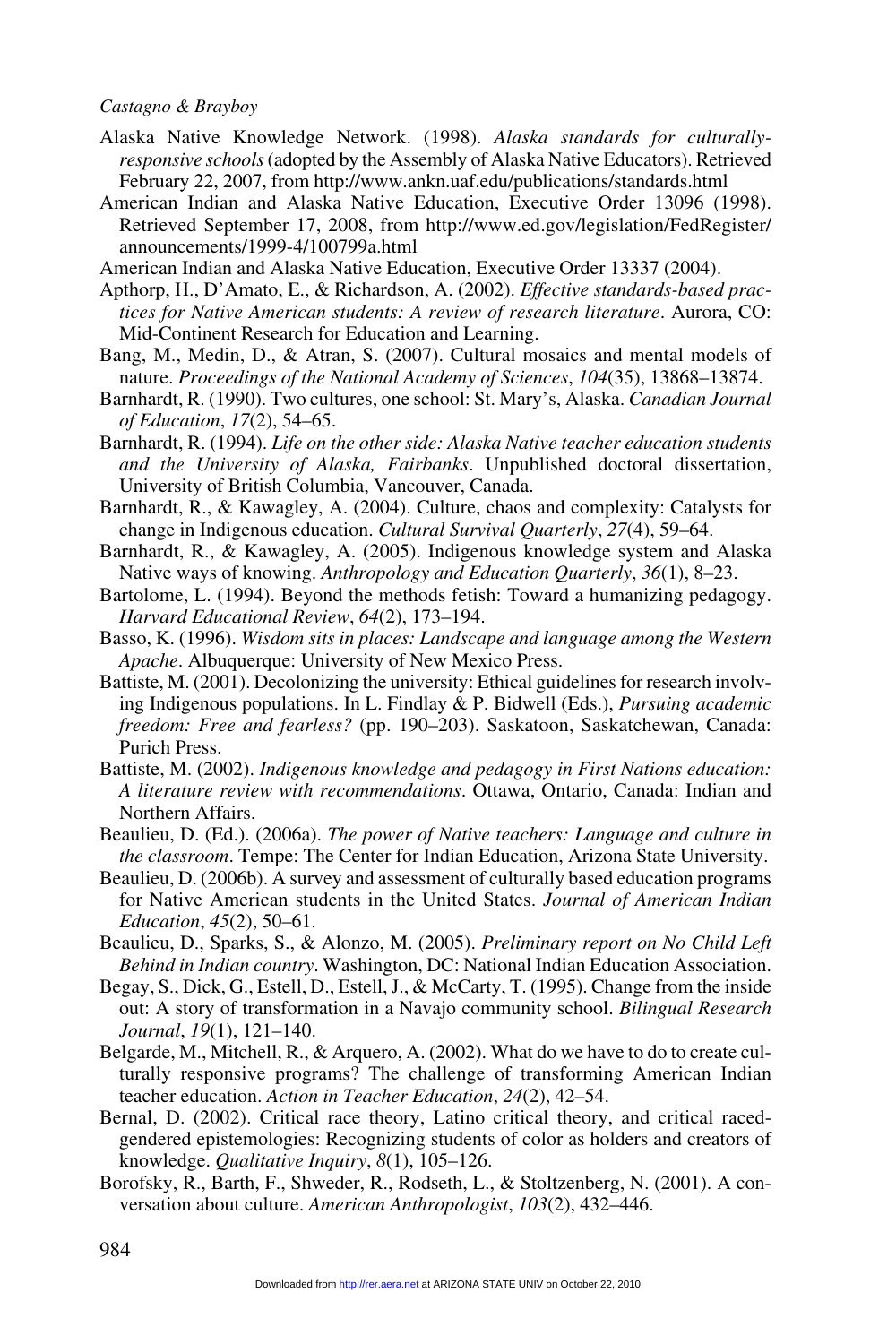- Brayboy, B. (2003). Review of "Widening the circle: Culturally relevant pedagogy for American Indian children." *Anthropology and Education Quarterly*, *34*(3), 1–3.
- Brayboy, B. (2005). Toward a tribal critical race theory in education. *The Urban Review*, *37*(5), 425–446.
- Brenner, M. (1998). Adding cognition to the formula for culturally relevant instruction in mathematics. *Anthropology and Education Quarterly*, *29*(2), 214–244.
- Brown, A. (1980). Research role of American Indian social scientists. *Journal of Educational Equity and Leadership*, *1*(1), 47–59.
- Burkhart, B. (2004). What Coyote and Thales can teach us: An outline of American Indian epistemology. In A. Waters (Ed.), *American Indian thought: Philosophical essays* (pp. 15–26). Malden, MA: Blackwell.
- Butterfield, R. (1994). *Blueprints for Indian education: Improving mainstream schooling*. Charleston, WV: ERIC Clearinghouse on Rural Education and Small Schools.
- Cahape, P., & Howley, C. (1992). Indian nations at risk: Listening to the people. In O. O. E. R. A. Improvement (Ed.), *Summaries of papers commissioned by the Indian Nations At Risk Task Force of the U.S. Department of Education*. Charleston, WV: ERIC Clearinghouse on Rural Education and Small Schools.
- Cajete, G. (2001). Indigenous education and ecology: Perspectives of an American Indian educator. In J. Grim (Ed.), *Indigenous traditions and ecology: The interbeing of cosmology and community* (pp. 619–638). Cambridge, MA: Harvard University Press.
- Castagno, A. (2005). Extending the bounds of race and racism: Indigenous women and the persistence of the Black-White paradigm of race. *The Urban Review*, *37*(5), 447–468.
- Castagno, A. (2006). *Uncertain but always unthreatening: Multicultural education in two urban middle schools*. Unpublished dissertation, University of Wisconsin, Madison.
- Castagno, A., & Lee, S. (2007). Native mascots, ethnic fraud, and interest convergence: A critical race theory perspective on higher education. *Equity and Excellence in Education*, *40*(1), 3–13.
- Chrisjohn, R., Towson, S., & Peters, M. (1988). Indian achievement in school: Adaptation to hostile environments. In J. Berry (Ed.), *Indigenous cognition: Functioning in cultural context* (pp. 257–283). Dordrecht, the Netherlands: Marinus Nijhoff.
- Cleary, L., & Peacock, T. (1998). *Collected wisdom: American Indian education.* Boston: Allyn & Bacon.
- Coladarci, T. (1983). High school dropout among Native Americans. *Journal of American Indian Education*, *23*(1), 15–22.
- Davidson, D. (1992). Mathematics. In J. Reyhner (Ed.), *Teaching American Indian students* (pp. 241–250). Norman: University of Oklahoma Press.
- Davidson, D., & Miller, K. (1998). An ethnoscience approach to curriculum issues for American Indian students. *School Science and Mathematics*, *98*(5), 260–265.
- Deyhle, D. (1992). Constructing failure and maintaining cultural identity: Navajo and Ute school leavers. *Journal of American Indian Education*, *31*(2), 24–47.
- Delgado, R., & Stefancic, J. (2001). *Critical race theory: An introduction*. New York: New York University Press.
- Deloria, V., Jr. (1970). *We talk, you listen: New tribes, new turf*. New York: Macmillan.
- Deloria, V., & Wildcat, D. (2001). *Power and place: Indian education in America*. Golden, CO: Fulcrum.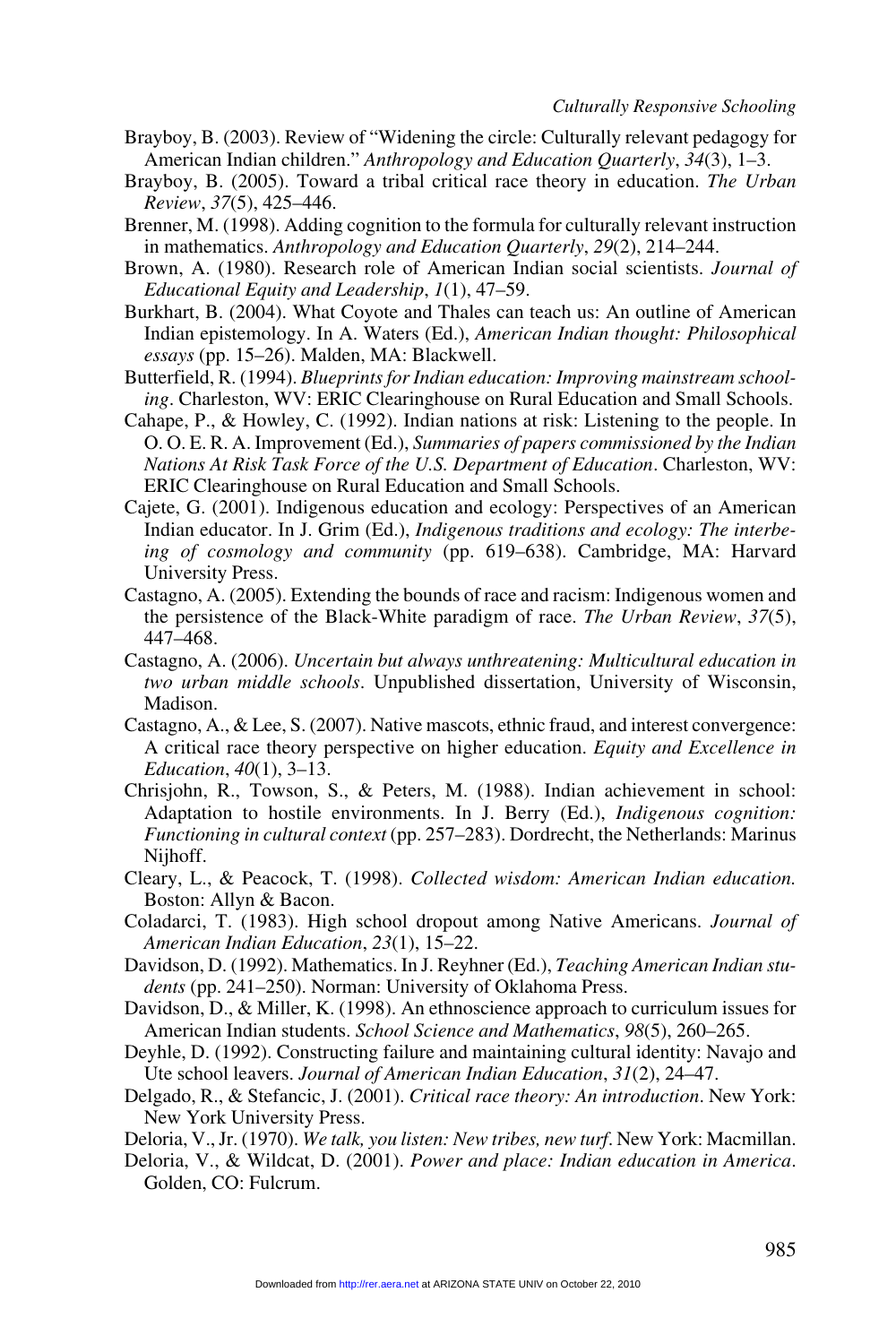- Delpit, L. (1988). The silenced dialogue: Power and pedagogy in educating other people's children. *Harvard Educational Review*, *58*(3), 280–298.
- Delpit, L. (1995). *Other people's children: Cultural conflict in the classroom*. New York: The New Press.
- Demmert, W. (2001). *Improving schools' academic performance among Native American students: A review of the research literature*. Charleston, WV: ERIC Clearinghouse on Rural Education and Small Schools.
- Demmert, W., Grissmer, D., & Towner, J. (2006). A review and analysis of the research on Native American students. *Journal of American Indian Education*, *45*(3), 5–23.
- Demmert, W., McCardle, P., Mele-McCarthy, J., & Leos, K. (2006). Preparing Native American children for academic success: A blueprint for research. *Journal of American Indian Education*, *45*(3), 92–106.
- Demmert, W., & Towner, J. (2003). *A review of the research literature on the influences of culturally based education on the academic performance of Native American students*. Portland, OR: Northwest Regional Educational Lab.
- Deyhle, D. (1986). Success and failure: A micro-ethnographic comparison of Navajo and Anglo students' perceptions of testing. *Curriculum Inquiry*, *16*(4), 365–389.
- Deyhle, D. (1995). Navajo youth and Anglo racism: Cultural integrity and resistance. *Harvard Educational Review*, *65*(3), 403–444.
- Deyhle, D., & Swisher, K. (1997). Research in American Indian and Alaska Native education: From assimilation to self-determination. *Review of Research in Education*, *22*, 113–194.
- Dick, G., Estell, D., & McCarty, T. (1994). Saad Kaakih Bee'enootiilji Na'alkaa: Restructuring the teaching of language and literacy in a Navajo community school. *Journal of American Indian Education*, *33*(3), 31–46.
- Diller, J., & Moule, J. (2005). *Cultural competence: A primer for educators*. Belmont, CA: Thomas/Wadsworth.
- Foley, D. (1996). The silent Indian as a cultural production. In A. Levinson, D. Foley, & D. Holland (Eds.), *The cultural production of the educated person* (pp. 79–91). New York: State University of New York Press.
- Fox, S. (1999). Student assessment in Indian education or what is a roach? In K. Swisher & J. Tippeconnic (Eds.), *Next steps: Research and practice to advance Indian education* (pp. 161–178). Charleston, WV: ERIC Clearinghouse on Rural Education and Small Schools.
- Franklin, C. (1995). Culturally relevant school programs for American Indian children and families. *Social Work in Education*, *17*(3), 183–192.
- Freeman, C., & Fox, M. (2005). *Status and trends in the education of American Indians and Alaska Natives*. Washington, DC: National Center for Education Statistics.
- Freire, P. (1970). *Pedagogy of the oppressed* (M. B. Ramos, Trans.; new revised 20th anniversary ed.). New York: Continuum Publishing.
- Fuchs, E., & Havighurst, R. (1973). *To live on this earth: American Indian education*. Garden City, NY: Anchor Press.
- Garcia, R., & Ahler, J. (1992). Indian education: Assumptions, ideologies, strategies. In J. Reyhner (Ed.), *Teaching American Indian students* (pp. 13–32). Norman: University of Oklahoma Press.
- Gay, G. (2000). *Culturally responsive teaching: Theory, research, and practice*. New York: Teachers College Press.
- Gilliland, H. (1995). *Teaching the Native American*. Dubuque, IA: Kendall/Hall.
- Goin, L. (1999, June). *Planning academic programs for American Indian success: Learning strategies workshop*. Paper present at "Indigenous education around the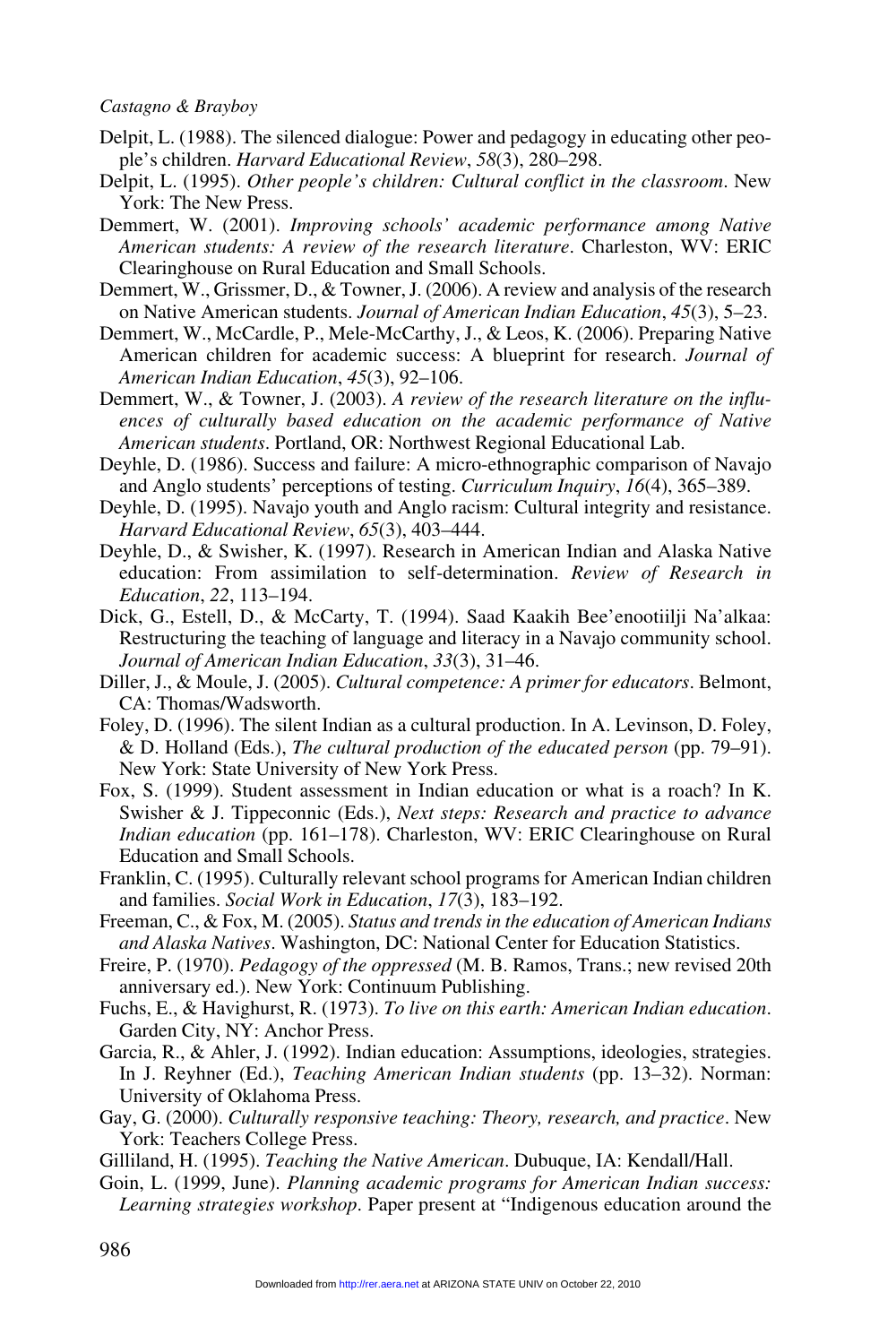world: Workshop papers from the world Indigenous people's conference," Albuquerque, NM.

- Goodman, Y., & Wilde, S. (1992). *Literacy events in a community of young writers*. New York: Teachers College Press.
- Grande, S. (2004). *Red pedagogy: Native American social and political thought*. Lanham, MD: Roman and Littlefield.
- Grant, A., & Gillespie, L. (1993). *Joining the circle: A practitioners' guide to responsive education for Native students*. Charleston, WV: ERIC Clearinghouse on Rural Education and Small Schools.
- Greenbaum, P., & Greenbaum, S. (1983). Cultural differences, nonverbal regulation, and classroom interaction: Sociolinguistic interference in American Indian education. *Peabody Journal of Education*, *60*(4), 16–33.
- Hall, M. (1996). Full circle: Native educational approaches show the way. *Journal of Experiential Education*, *19*(3), 141–144.
- Hampton, E. (1988). *Toward a redefinition of American Indian/Alaska Native education*. Unpublished doctoral dissertation, Harvard University, Boston.
- Havighurst, R. J. (1970). *The education of Indian children and youth*. Chicago: University of Chicago Press.
- Hermes, M. (2005). Resources for teachers to Indigenize education. *The Tribal College Journal: Tribal College Journal of American Indian Higher Education*, *16*(3), 1–5.
- Hermes, M. (2007). Moving toward the language: Reflections on teaching in an Indigenous-immersion school. *Journal of American Indian Education*, *46*(3), 54–71.
- Herr, M. (1995). Building a teacher education curriculum according to Dine philosophy of education. *Journal of Navajo Education*, *12*(3), 14–18.
- Hickling-Hudson, A., & Ahlquist, R. (2003). Contesting the curriculum in the schooling of Indigenous children in Australia and the United States: From Eurocentrism to culturally powerful pedagogies. *Comparative Education Review*, *47*(1), 64–89.
- Hilberg, R., & Tharp, R. (2002). *Theoretical perspectives, research findings, and classroom implications of the learning styles of American Indian and Alaska Native students*. Charleston, WV: ERIC Clearinghouse on Rural Education and Small Schools.
- Hilliard, A. (1978, June). *Anatomy and dynamics of oppression*. Paper presented at the National Conference on Human Relations in Education, Minneapolis, MN.
- Holm, A., & Holm, W. (1995). Navajo language education: Retrospect and prospects. *Bilingual Research Journal*, *19*(1), 141–168.
- Hornett, D. (1990). Elementary-age tasks: Cultural identity, and the academic performance of young American Indian children. *Action in Teacher Education*, *12*(3), 43–49.
- Indian Nations at Risk Task Force. (1991, October). *Indian nations at risk: An educational strategy for action* (Final Report of the Indian Nations at Risk Task Force). Washington, DC: U.S. Department of Education.
- International Work Group of Indigenous Affairs. (2008). *Identification of Indigenous peoples*. Retrieved May 8, 2008, from http://www.iwgia.org/sw641.asp
- Irvine, J. (1992). Making teacher education more culturally responsive. In M. Dilworth (Ed.), *Diversity in teacher education: New expectations* (pp. 79–92). San Francisco: Jossey-Bass.
- Jacobs, D., & Reyhner, J. (2002). *Preparing teachers to support American Indian and Alaska Native student success and cultural heritage*. Charleston, WV: ERIC Clearinghouse on Rural Education and Small Schools.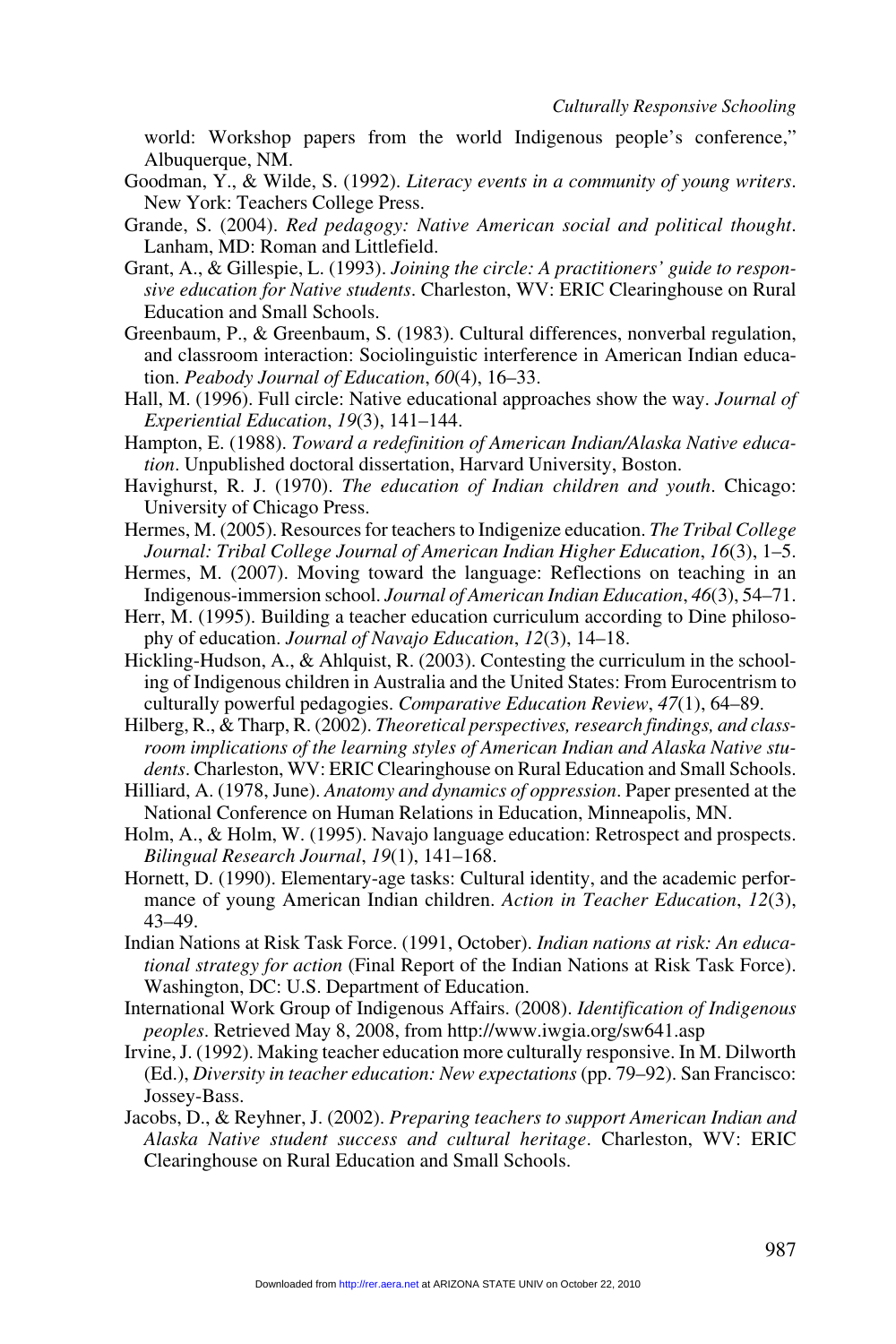- Jordan, C. (1995). Creating cultures of schooling: Historical and conceptual background of the KEEP/Rough Rock collaboration. *Bilingual Research Journal*, *19*(1), 83–100.
- Kaomea, J. (2005). Indigenous studies in the elementary curriculum: A cautionary Hawaiian example. *Anthropology and Education Quarterly*, *36*(1), 24–42.
- Kasten, W. (1992). Bridging the horizon: American Indian beliefs and whole language learning. *Anthropology and Education Quarterly*, *23*, 108–119.
- Kawagley, A. (1999). Alaska Native education: History and adaptation in the new millennium. *Journal of American Indian Education*, *39*(1), 31–51.
- Keller, E. (2005). *Strategies for teaching science to Native Americans*. Retrieved October 17, 2006, from www.as.wvu.edu/~equity/native.html
- King, J. (2005). A declaration of intellectual independence for human freedom. In J. King (Ed.), *Black education: A transformative research and action agenda for the new century* (pp. 19–42). Washington, DC: American Educational Research Association.
- Kirkness, V., & Barnhardt, R. (1991). First nations and higher education: The four R's—respect, relevance, reciprocity, responsibility. *Journal of American Indian Education*, *30*(3), 1–15.
- Kleinfeld, J. (1979). Effective teachers of Eskimo and Indian students. *School Review*, *2*, 335.
- Klug, B., & Whitfield, P. (2003). *Widening the circle: Culturally relevant pedagogy for American Indian students*. New York: Routledge.
- Klump, J., & McNeir, G. (2005). *Culturally responsive practices for student success: A regional sampler*. Retrieved October 17, 2006, from www.nwrel.org/request/2005 june/textonly.html
- LaCounte, M. (1992). Social studies. In J. Reyhner (Ed.), *Teaching American Indian students* (pp. 209–222). Norman: University of Oklahoma Press.
- Ladson-Billings, G. (1994). *The dreamkeepers: Successful teachers of African American children*. San Francisco: Jossey-Bass.
- Ladson-Billings, G. (1995a). But that's just good teaching! The case for culturally relevant pedagogy. *Theory Into Practice*, *34*(3), 159–165.
- Ladson-Billings, G. (1995b). Toward a theory of culturally relevant pedagogy. *American Educational Research Journal*, *32*(3), 465–491.
- Ladson-Billings, G., & Tate, W. (1995). Toward a critical race theory of education. *Teachers College Record*, *97*(1), 47–64.
- Lee, S. (2005). *Up against whiteness: Race, school, and immigrant youth*. New York: Teachers College Press.
- Lipka, J. (1990). Integrating cultural form and content in one Yup'ik Eskimo classroom: A case study. *Canadian Journal of Education*, *17*(2), 18–32.
- Lipka, J. (1994). Culturally negotiated schooling: Toward a Yup'ik mathematics. *Journal of American Indian Education*, *33*(3), 14–30.
- Lipka, J. (2002). *Schooling for self-determination: Research on the effects of including Native language and culture in the schools*. Charleston: ERIC Clearinghouse on Rural and Small Schools.
- Lipka, J., & Adams, R. (2003). *Building a fish rack: Investigations into proofs, properties, perimeter and area*. Bellingham, WA: Detselig Enterprises Ltd.
- Lipka, J., Hogan, M. P., Webster, J. P., Yanez, E., Adams, B., Clark, S., & et al. (2005). Math in a cultural context: Two case studies of a successful culturally based math project. *Anthropology and Education Quarterly*, *36*(4), 367–385.
- Lipka, J., & McCarty, T. (1994). Changing the cultural of schooling: Navajo and Yup'ik cases. *Anthropology and Education Quarterly*, *25*(3), 266–284.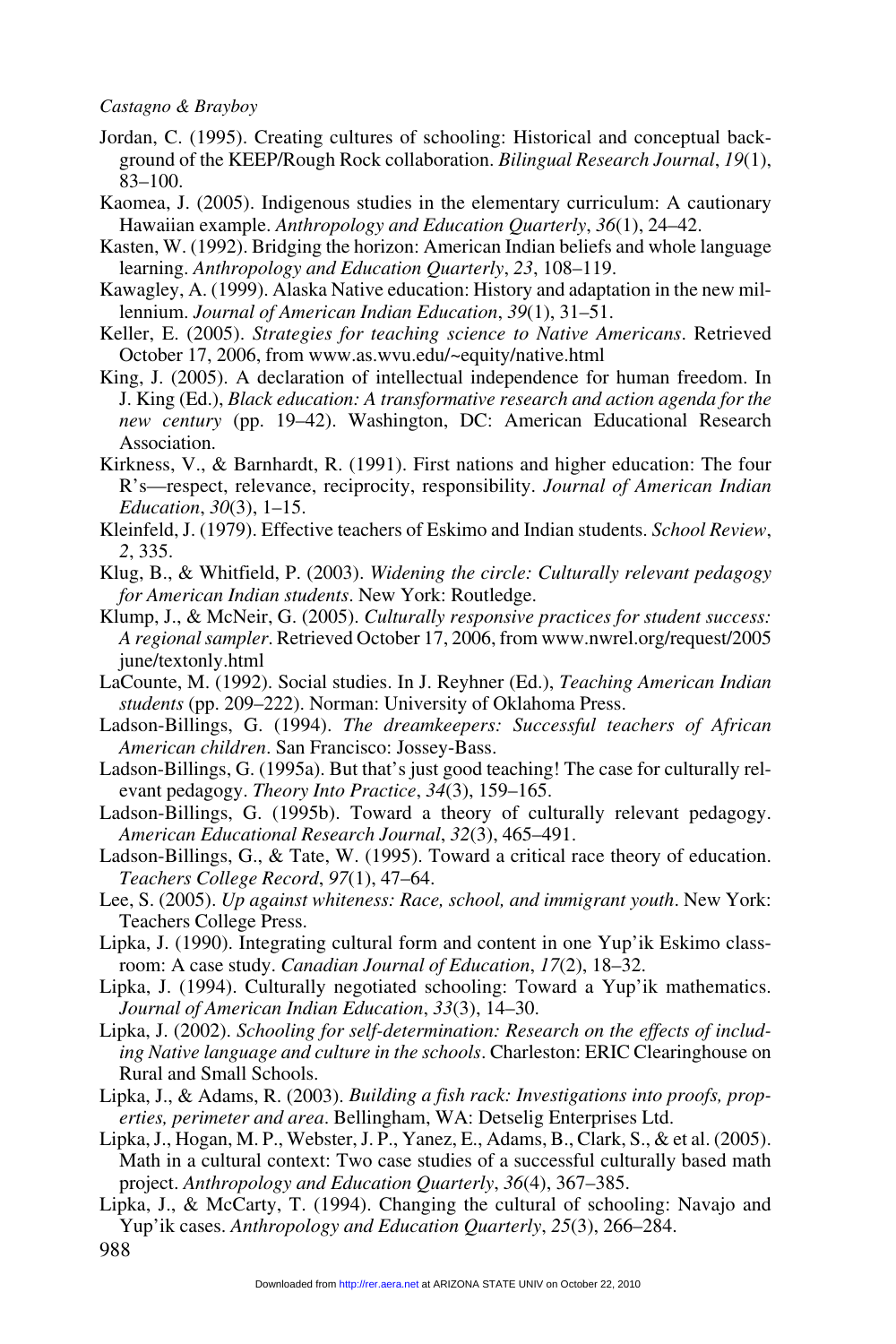- Lipka, J., Mohatt, G., & the Ciulistet Group. (1998). *Transforming the culture of schools: Yup'ik Eskimo examples*. Mahwah, NJ: Lawrence Erlbaum.
- Lipka, J., Parmelee, J., & Adams, R. (2005). *Picking berries: Connections between data collection, graphing, and measuring*. Bellingham, WA: Detselig Enterprises Ltd.
- Lipka, J., Shary, N., Adams, B., & Sharp, F. (2007). Creating a third space for authentic biculturalism: Examples from *Math in a Cultural Context*. *Journal of American Indian Education*, *46*(3), 94–115.
- Lomawaima, T. (1995). Educating Native Americans. In C. M. Banks & J. A. Banks (Eds.), *The handbook of research on multicultural education* (pp. 331-342). New York: Simon and Schuster Macmillan.
- Lomawaima, T. (2003). Educating Native Americans. In J. Banks & C. Banks (Eds.), *Handbook of research on multicultural education* (2nd rev. ed., pp. 441–461). New York: Jossey-Bass.
- Lomawaima, T., & McCarty, T. (2006). *To remain an Indian: Lessons in democracy from a century of Native American education*. New York: Teachers College Press.
- Marker, M. (2004). Theories and disciplines as sites of struggle: The reproduction of colonial dominance through the controlling of knowledge in the academy. *Canadian Journal of Native Education*, *28*(1 & 2), 102–110.
- McCarty, T. (1993a, February). *Creating conditions for positive change: Case studies in American Indian education*. Paper presented at the National Association for Bilingual Education Conferences, Tucson, AZ.
- McCarty, T. (1993b). Language, literacy, and the image of the child in American Indian classrooms. *Language Arts*, *70*(3), 182–192.
- McCarty, T. (2002). *A place to be Navajo: Rough Rock and the struggle for selfdetermination in Indigenous schooling*. Mahwah, NJ: Lawrence Erlbaum.
- McCarty, T., Romero, M., & Zepeda, O. (2006). Reclaiming the gift: Indigenous youth counter-narratives on Native language loss and revitalization. *American Indian Quarterly*, *30*(1/2), 28–48.
- McCarty, T., & Shaffer, R. (1992). Language and literacy development. In J. Reyhner (Ed.), *Teaching American Indian students* (pp. 115–131). Norman: University of Oklahoma Press.
- McCarty, T., Wallace, S., Lynch, R., & Benally, A. (1991). Classroom inquiry and Navajo learning styles: A call for reassessment. *Anthropology and Education Quarterly*, *22*(1), 42–59.
- McCarty, T., & Watahomigie, L. (2004). Language and literacy in American Indian and Alaska Native communities. In B. Pérez (Ed.), *Sociocultural contexts of language and literacy* (pp. 79–110). Mahwah, NJ: Lawrence Erlbaum.
- McLaughlin, D. (1989). The sociolinguistics of Navajo literacy. *Anthropology and Education Quarterly*, *20*(4), 275–290.
- McLaughlin, D. (1995). Strategies for enabling bilingual program development in American Indian schools. *Bilingual Research Journal*, *19*(1), 169–178.
- Medicine, B., & Jacobs, S. (2001). *Learning to be an anthropologist and remaining "Native": Selected writings*. Urbana: University of Illinois Press.
- Meriam, L., Brown, R., Cloud, H., Dale, E., Duke, E., Edwards, H., et al. (1928). *The problem of Indian administration: Report of a survey made at the request of the Honorable Hubert Wrok, Secretary of the Interior, and submitted to him, February 21st, 1928*. Baltimore: The Brookings Institute.
- Meyer, M. (2001). Our own liberation: Reflections on Hawaiian epistemology. *The Comtemporary Pacific*, *13*(1), 124–148.
- More, A. (1989). Native Indian learning styles: A review for researchers and teachers. *Journal of American Indian Education*, *27*(1), 15–28.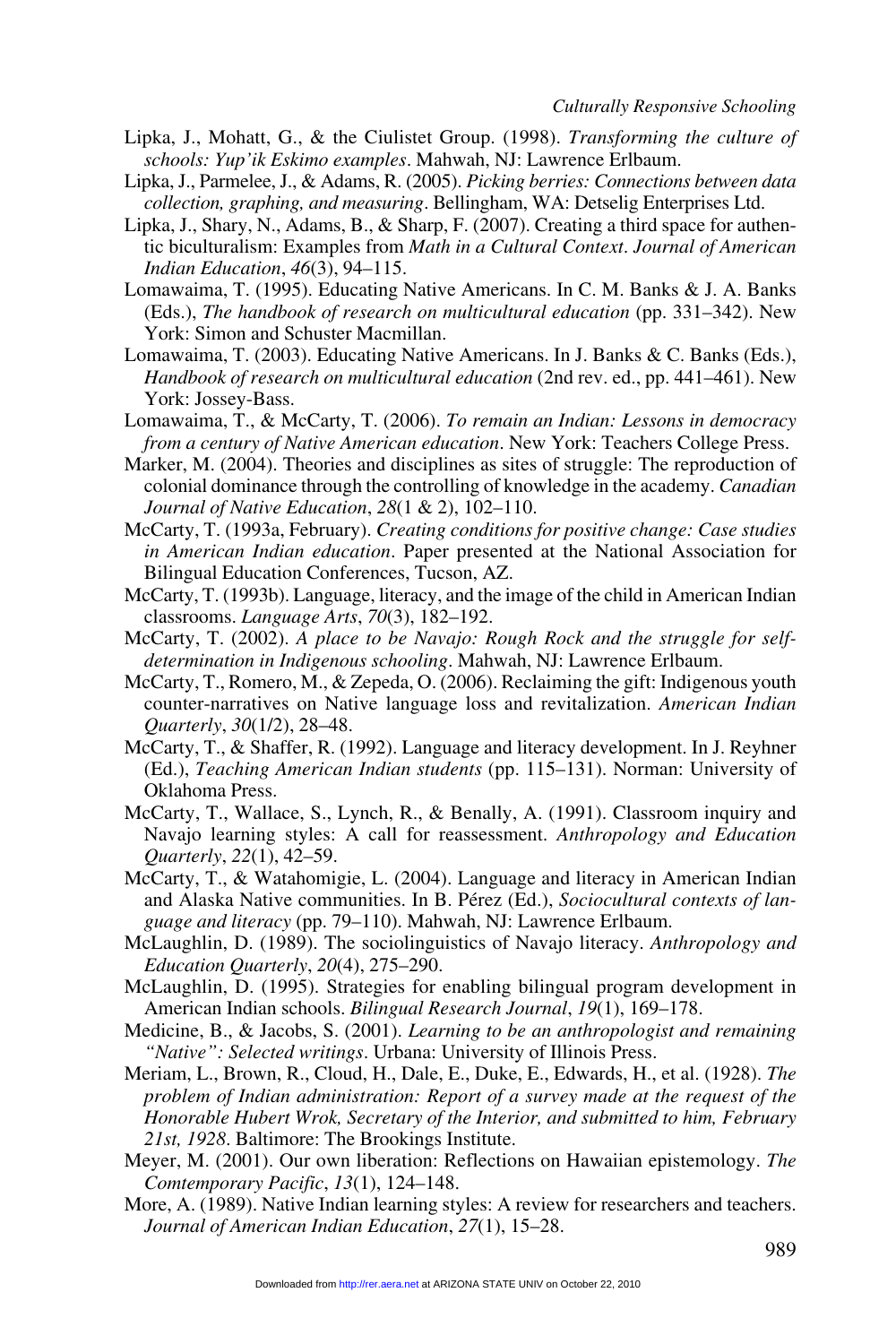- Murdoch, J. (1988). Cree cognition in natural and educational contexts. In J. Berry, S. Irvine, & E. Hunt (Eds.), *Indigenous cognition: Functioning in cultural context* (pp. 231–256). Dordrecht, the Netherlands: Marinus Nijhoff Publishers.
- Native Education Initiative of the Regional Educational Labs. (1995). *Promising programs in Native education*. Washington, DC: Office of Educational Research and Improvement.
- Nelson-Barber, S., & Estrin, E. (1995). *Culturally responsive mathematics and science education for Native students*. Washington, DC: Native Education Initiative of the Regional Educational Labs.
- Nelson-Barber, S., & Trumbull, E. (2007). Making assessment practices valid for Indigenous American students. *Journal of American Indian Education*, *46*(3), 132–147.
- Nieto, S. (2004). *Affirming diversity: The sociopolitical context of multicultural education* (4th ed.). Boston: Pearson.
- Noley, G. (1992). *Educational reform and American Indian cultures*. Unpublished manuscript, Arizona State University, Tempe.
- Ogbu, J. (1987). Variability in minority school performance: A problem in search of an explanation. *Anthropology and Education Quarterly*, *18*, 312–334.
- Okakok, L. (1989). Serving the purpose of education. *Harvard Educational Review*, *59*(4), 405–422.
- Pewewardy, C. (1994). Culturally responsible pedagogy in action: An American Indian magnet school. In E. Hollins, J. King, & W. Haymon (Eds.), *Teaching diverse populations: Formulating a knowledge base* (pp. 77–92). Buffalo: State University of New York Press.
- Pewewardy, C. (1998). Our children can't wait: Recapturing the essence of Indigenous schools in the United States. *Cultural Survival Quarterly*, *22*(1), 29–34.
- Pewewardy, C., & Bushey, M. (1992). A family of learners and storytellers: The American Indian Magnet School. *Native Peoples Magazine*, *5*(4), 56–60.
- Pewewardy, C., & Hammer, P. (2003). *Culturally responsive teaching for American Indian students*. Charleston, WV: ERIC Clearinghouse on Rural Education and Small Schools.
- Philips, S. (1983). *The invisible culture: Communication in classroom and community on the Warm Springs Indian reservation*. New York: Longman.
- Phuntsog, N. (1998, April). *The magic of culturally responsive pedagogy: In search of the genie's lamp in multicultural education*. Paper presented at the American Educational Research Association Annual Meeting, San Diego, CA.
- Plank, G. (1994). What silence means for educators of American Indian children. *Journal of American Indian Education*, *34*(1), 3–19.
- Powers, K. (2006). An exploratory study of cultural identity and culture-based educational programs for urban American Indian students. *Urban Education*, *41*(1), 20–49.
- Powers, K., Potthoff, S., Bearinger, L., & Resnick, M. (2003). Does cultural programming improve educational outcomes for American Indian youth? *Journal of American Indian Education*, *42*(2), 17–49.
- Prucha, F. (2000). *Documents of United States Indian Policy* (3rd ed.). Lincoln: University of Nebraska Press.
- Reyhner, J. (1992a). Adapting curriculum to culture. In J. Reyhner (Ed.), *Teaching American Indian students* (pp. 96–103). Norman: University of Oklahoma Press.
- Reyhner, J. (1992b). American Indian cultures and school success. *Journal of American Indian Education*, *32*(1), 21–29.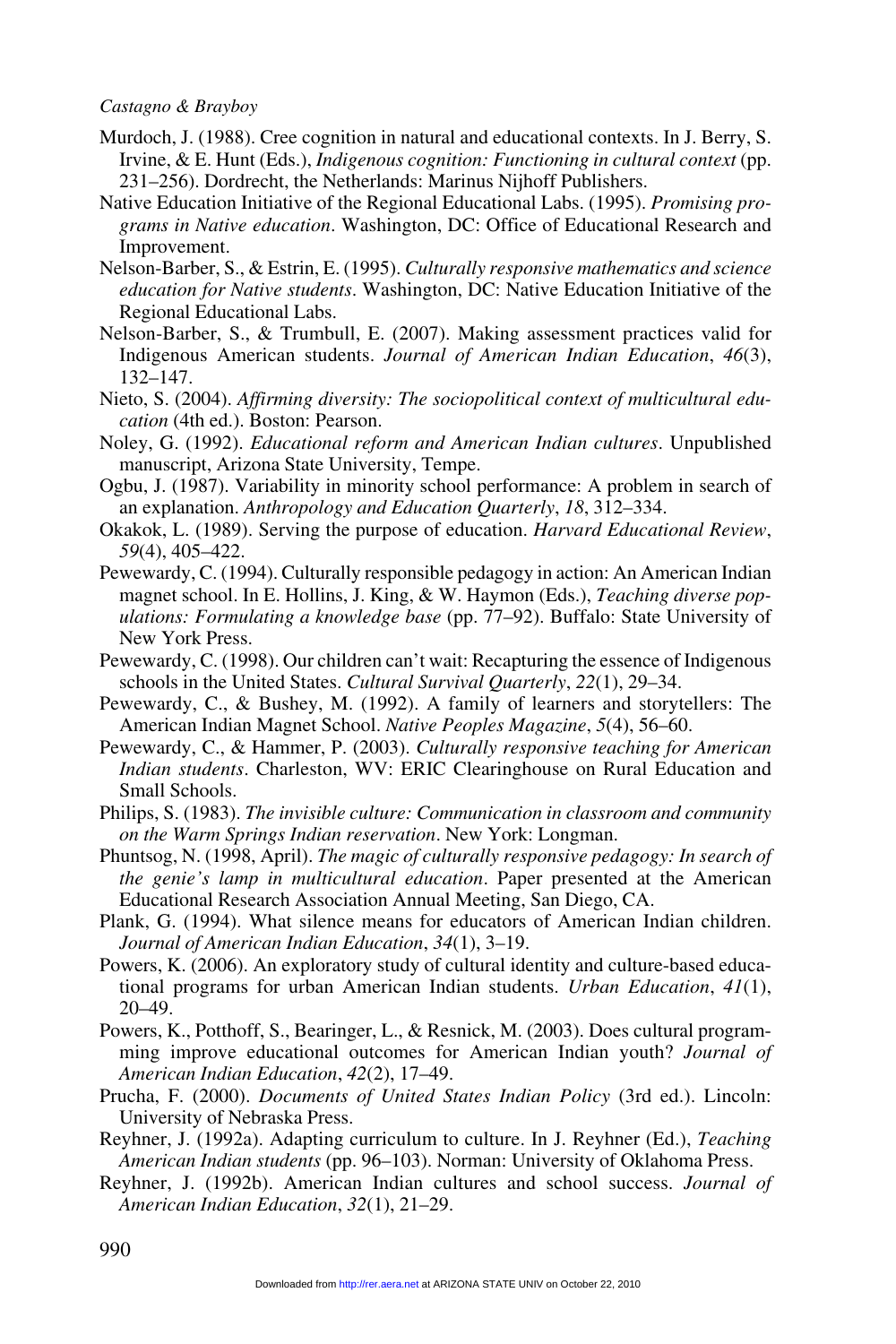- Reyhner, J. (1992c). *Teaching American Indian students*. Norman: University of Oklahoma Press.
- Reyhner, J., & Eder, J. (2004). *American Indian education: A history*. Norman: University of Oklahoma Press.
- Reyhner, J., & Jacobs, D. (2002). Preparing teachers of American Indian and Alaska Native students. *Action in Teacher Education*, *24*(2), 85–93.
- Reyhner, J., Lee, H., & Gabbard, D. (1993). A specialized knowledge base for teaching American Indian and Alaska Native students. *Tribal College: The Journal of American Indian Higher Education*, *4*(4), 26–32.
- Rhodes, R. (1994). *Nurturing learning in Native American students*. Hotevilla, AZ: Sonwei Books.
- Ross, A. (1982). Brain hemispheric functions and the Native American. *Journal of American Indian Education*, *21*(3), 2–5.
- Ross, A. (1989). *Mitakuye oyasin: "We are all related."* Fort Yates, ND: Bear, Inc.
- Seale, D., & Slapin, B. (Eds.). (2006). *A broken flute: The Native experience in books for children*. Lanham, MD: AltaMira.
- Skinner, L. (1999). Teaching through traditions: Incorporating Native languages and cultures into curricula. In K. Swisher & J. Tippeconnic (Eds.), *Next steps: Research and practice to advance Indian education* (pp. 107–134). Charleston, WV: ERIC Clearinghouse on Rural Education and Small Schools.
- Sleeter, C. (1996). *Multicultural education as social activism*. Albany: State University of New York Press.
- Sleeter, C., & Grant, C. (2003). *Making choices for multicultural education: Five approaches to race, class, and gender* (4th ed.). New York: John Wiley and Sons.
- Smith, D., Leake, D., & Kamekona, N. (1998). Effects of a culturally competent school-based intervention for at-risk Hawaiian students. *Pacific Educational Research Journal*, *9*(1), 3–22.
- Smith, L. T. (1999). *Decolonizing methodologies: Research and Indigenous peoples*. London: Zed Books.
- Solano-Flores, G., & Nelson-Barber, S. (2001). On the cultural validity of science assessments. *Journal of Research in Science Teaching*, *38*, 553–573.
- Sparks, S. (2000). Classroom and curriculum accommodations for Native American students. *Intervention in School and Clinic*, *35*(5), 259–263.
- Special Subcommittee on Indian Education. (1969). *Indian education: A national tragedy—A national challenge* (Senate Report No. 91–501). Washington, DC: U.S. Government Printing Office.
- Stoffle, R., Zedeno, M., & Halmo, D. (2001). *American Indians and the Nevada test site*. Washington, DC: U.S. Government Printing Office.
- Swisher, K., & Deyhle, D. (1987). Styles of learning and learning of styles: Educational conflicts for American Indian/Alaskan Native youth. *Journal of Multilingual and Multicultural Development*, *8*(4), 345–360.
- Swisher, K., & Deyhle, D. (1989). The styles of learning are different, but the teaching is just the same: Suggestions for teachers of American Indian youth. *Journal of American Indian Education*, *August*, 1–14.
- Swisher, K., & Tippeconnic, J. (1999). *Next steps: Research and practice to advance Indian education*. Charleston, WV: ERIC Clearinghouse on Rural Education and Small Schools.
- Tate, W. (1997). Critical race theory and education: History, theory, and implications. *Review of Research in Education*, *22*, 195–247.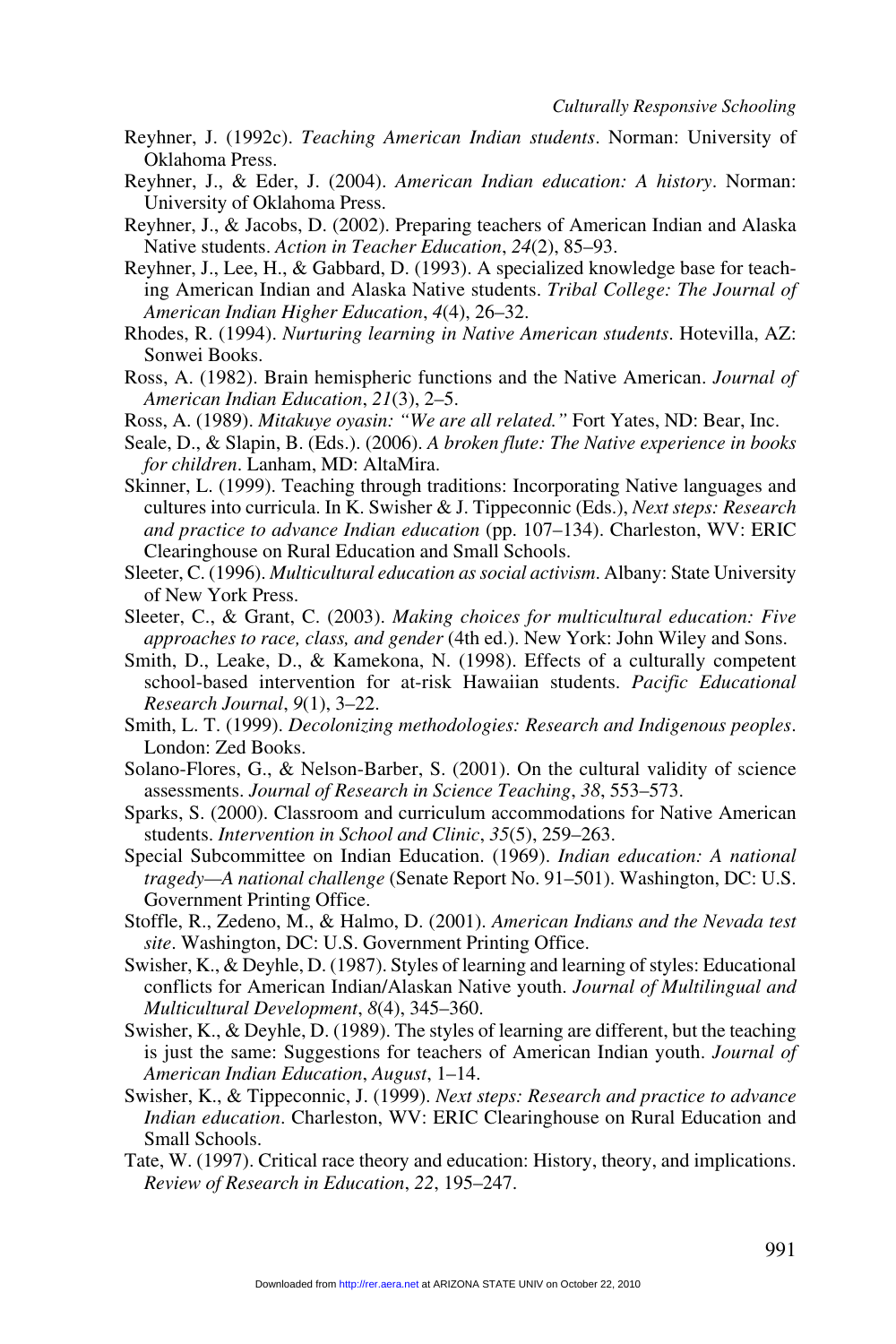- Taylor, D., Stevens, E., Peregoy, J., & Bath, B. (1991). American Indians, mathematical attitudes, and the standards. *Arithmetic Teacher*, *38*(6), 14–21.
- Tharp, R., & Yamauchi, L. (1994). *Effective instructional conversation in Native American classrooms: Education practice report*. Santa Cruz, CA: National Center for Research on Cultural Diversity and Second Language Learning.
- Tharp, R., & Yamauchi, L. (2000). Instructional conversations in Native American classrooms. *Journal of Early Education and Family Review*, *7*(5), 33–37.
- Tippeconnic, J. (2000). Reflecting on the past: Some important aspects of Indian education to consider as we look toward the future. *Journal of American Indian Education*, *39*(2), 39–48.
- Tippeconnic, J., & Faircloth, S. (2006). School reform, student success for educators working with Native K-12 students. *The Tribal College Journal: Tribal College Journal of American Indian Higher Education*, *17*(4), 1–6.
- Trujillo, O., Viri, D., & Figueira, A. (2002, August). *The Native educators research project*. Paper presented at the World Indigenous Peoples Conference on Education, Alberta, Canada.
- U.S. Department of Education. (2001). *American Indian and Alaska Native education research agenda*. Washington, DC: Author.
- Valenzuela, A. (1999). *Subtractive schooling: U.S.-Mexican youth and the politics of caring*. Albany: State University of New York Press.
- Vogt, L., & Au, K. (1995). The role of teachers' guided reflection in effecting positive program change. *Bilingual Research Journal*, *19*(1), 101–120.
- Vogt, L., Jordan, C., & Tharp, R. (1993). Explaining school failure, producing school success: Two cases. In E. Jacob & C. Jordan (Eds.), *Minority education: Anthropological perspectives* (pp. 53–66). Norwood, NJ: Ablex.
- Wagner, R. (1981). *The invention of culture*. Chicago: University of Chicago Press.
- Ward, C. (1998). Community resources and school performance: The Northern Cheyenne case. *Sociological Inquiry*, *68*(1), 83–113.
- Watahomigie, L., & McCarty, T. (1994). Bilingual/bicultural education at Peach Springs: A Hualapai way of schooling. *Peabody Journal of Education*, *69*(2), 26–42.
- Watahomigie, L. J., & McCarty, T. (1997). Literacy for what? Hualapai literacy and language maintenance. In N. Hornberger (Ed.), *Indigenous literacies in the Americas: Language planning from the bottom up* (pp. 95–114). New York: Mouton.
- Watahomigie, L. J., & Yamamoto, A. (1987). Linguistics in action: The Hualapai bicultural bilingual education program. In D. Stull & J. Schensul (Eds.), *Collaborative research and social change: Applied anthropology in action* (pp. 77–98). Boulder, CO: Westview.
- Wax, M., Wax, R., & Dumont, R. (1969). *Indian education in Eastern Oklahoma: A report of fieldwork among the Cherokee*. Lawrence: University of Kansas Press.
- Wax, M., Wax, R., & Dumont, R. (1989). *Formal education in an American Indian community: Peer society and the failure of minority education*. Prospect Heights, IL: Waveland.
- Weasel Head, P. (1993). Teachers need to reach out to Indian families. *Northwest Regional Report*, *October*, 6–7.
- White House Conference on Indian Education. (1992). *The final report of the White House Conference on Indian Education, Vols. I and II*. Washington, DC: Author.
- Wilkins, D. (1997). *American Indian sovereignty and the U.S. Supreme Court: The masking of justice*. Austin: University of Texas Press.
- Wilkins, D. (2002). *American Indian politics and the American political system*. Lanham, MD: Roman and Littlefield.